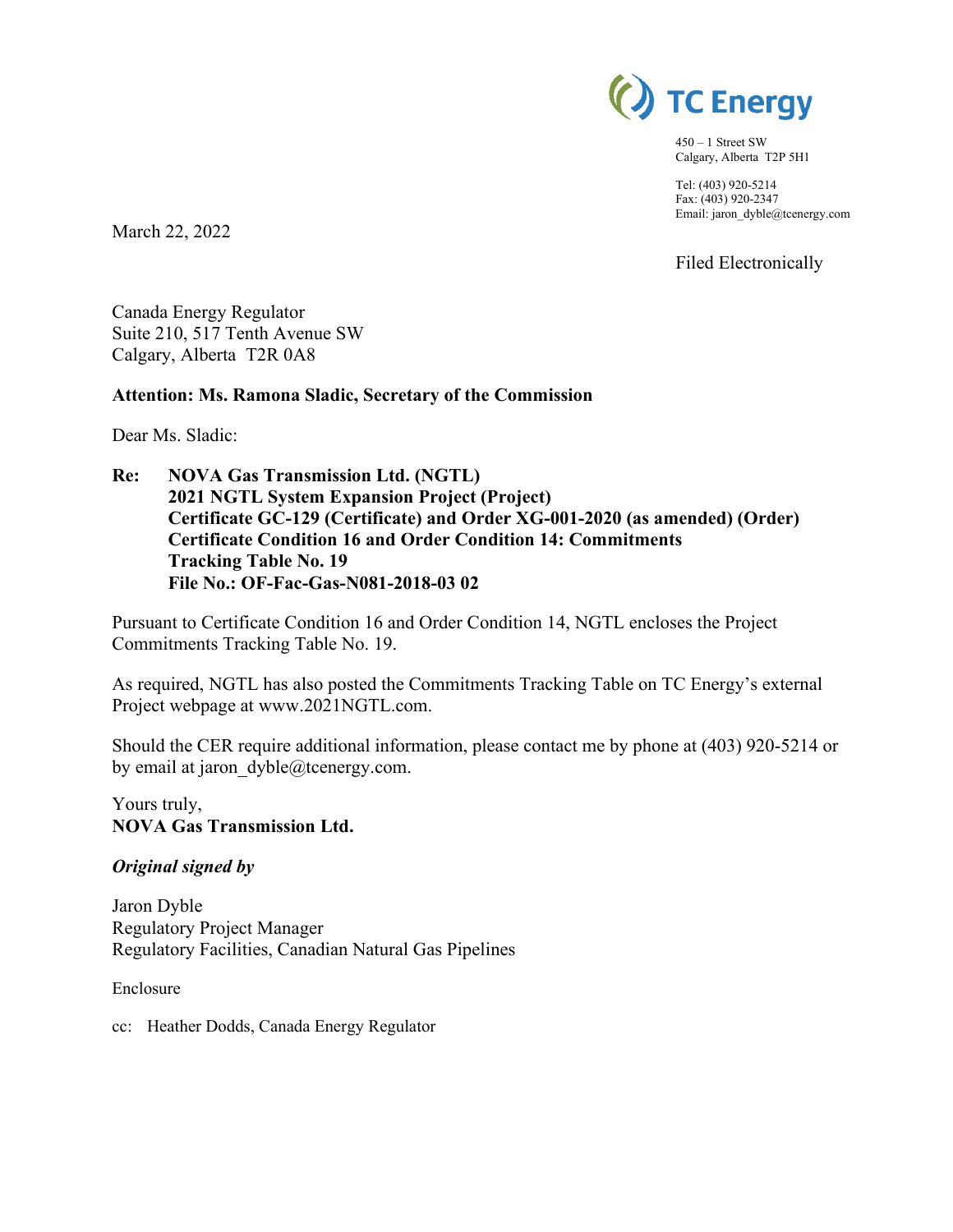### **Table 1: Commitments Tracking Table No. 19 June 2018 to March 2022**

| <b>Commitment</b><br>number | <b>Commitment to</b>                                | Category                            | <b>Description of Commitment</b>                                                                                                                                                                                                                                                                                                                                                           | <b>Source</b>                 | <b>Document</b><br><b>References</b><br>(Filing ID) | <b>Status</b> | <b>Project Phase</b> | <b>Comments</b>                                                                                                                                                                                                                                                                                                                                                                                                                                                                                                                                | Accountability              |
|-----------------------------|-----------------------------------------------------|-------------------------------------|--------------------------------------------------------------------------------------------------------------------------------------------------------------------------------------------------------------------------------------------------------------------------------------------------------------------------------------------------------------------------------------------|-------------------------------|-----------------------------------------------------|---------------|----------------------|------------------------------------------------------------------------------------------------------------------------------------------------------------------------------------------------------------------------------------------------------------------------------------------------------------------------------------------------------------------------------------------------------------------------------------------------------------------------------------------------------------------------------------------------|-----------------------------|
| $\overline{1}$              | Potentially affected<br>Aboriginal<br>communities   | Aboriginal<br>Engagement<br>Matters | NGTL will also provide notice to each potentially<br>affected Aboriginal group of the filing of the Section<br>52 application within 72 hours, in accordance with<br>the guidance provided in the NEB Filing Manual.                                                                                                                                                                       | Application<br>Section 13.3.1 | A92619                                              | Complete      | Pre-Construction     | Notifications of the filing of the Application were sent to the<br>potentially affected Aboriginal communities on June 21,<br>2018.                                                                                                                                                                                                                                                                                                                                                                                                            | Indigenous Relations        |
| $\overline{2}$              | Horse Lake First<br>Nation                          | Aboriginal<br>Engagement<br>Matters | NGTL confirmed its commitment to considering<br>additional information brought forward concerning<br>Horse Lake First Nation TK and land use in the<br>Project area.                                                                                                                                                                                                                       | Application<br>Section 13.3.1 | A92619                                              | Complete      | Pre-Construction     | Final report received November 8, 2017, for the Grande<br>Prairie Mainline Loop No. 2 (Colt Section) and January 25,<br>2018, for the Grande Prairie Mainline Loop No. 3 (Elmworth<br>Section). NGTL reviewed the reports and provided a<br>response to Horse Lake First Nation on June 1, 2018. Final<br>report received October 25, 2018, for the Grande Prairie<br>Mainline Loop No. 2 (Karr, Deep Valley Sections). NGTL<br>reviewed the report and provided a response to Horse Lake<br>First Nation on December 17, 2018.                | Indigenous Relations        |
| $\mathbf{3}$                | Montana First Nation                                | Aboriginal<br>Engagement<br>Matters | NGTL committed to continue to provide information<br>about contracting and employment opportunities to<br>Montana First Nation when the information is<br>available.                                                                                                                                                                                                                       | Application<br>Section 13.3.1 | A92619                                              | Ongoing       | Pre-Construction     | Information regarding an employment opportunity with<br>NGTL's consultant for biophysical and heritage field work<br>was provided to Montana First Nation (MFN) on April 16,<br>2018 and April 15, 2020. NGTL also had a call with MFN in<br>May 2020 to gather information on businesses and<br>capacity. NGTL and MFN have had continued discussions<br>regarding contracting and employment opportunities<br>including sourcing opportunities for designated and targeted<br>services and NGTL will continue discussions as<br>appropriate. | Indigenous Relations        |
| $\overline{4}$              | Nose Creek<br>Community                             | Aboriginal<br>Engagement<br>Matters | NGTL committed to provide to Nose Creek<br>Community a draft TK Protocol Agreement for the<br>TK study.                                                                                                                                                                                                                                                                                    | Application<br>Section 13.3.1 | A92619                                              | Complete      | Pre-Construction     | NGTL received a signed LOA from Nose Creek Community<br>(NCC) on August 25, 2020 to participate in a site visit on the<br>Grande Prairie Mainline Loop No. 3 (Elmworth Section). On<br>September 17, 2020, NGTL received an email from NCC<br>with a copy of NCC's TK Report.                                                                                                                                                                                                                                                                  | Indigenous Relations        |
| $5\overline{5}$             | Siksika Nation                                      | Aboriginal<br>Engagement<br>Matters | NGTL confirmed its commitment to reasonable<br>capacity funding to support Siksika Nation's<br>participation in Project engagement activities.                                                                                                                                                                                                                                             | Application<br>Section 13.3.1 | A92619                                              | Complete      | Pre-Construction     | NGTL received signed engagement capacity funding<br>agreement from Siksika Nation on April 8, 2019.                                                                                                                                                                                                                                                                                                                                                                                                                                            | Indigenous Relations        |
| 6                           | Asini Wachi<br>Nehiyawak<br><b>Traditional Band</b> | Aboriginal<br>Engagement<br>Matters | NGTL will keep Asini Wachi Nehiyawak Traditional<br>Band informed as information about the<br>archaeology fieldwork becomes available.                                                                                                                                                                                                                                                     | Supplemental<br>Report        | A94516                                              | Complete      | Pre-Construction     | April 24, 2019, NGTL provided a notification regarding a<br>work opportunity that the Wood Group is offering on field<br>studies for the Project, including archaeological work.                                                                                                                                                                                                                                                                                                                                                               | <b>Indigenous Relations</b> |
| $\overline{7}$              | <b>Driftpile First Nation</b>                       | Aboriginal<br>Engagement<br>Matters | NGTL remains committed to working with Driftpile<br>First Nation to discuss the proposed budget and<br>tasks associated with it to reach agreement on<br>funding for a Project-specific TK study as well as<br>engagement with NGTL for the Project and<br>requested Driftpile First Nation contact NGTL at<br>their earliest convenience to further discuss the<br>budget and agreements. | Supplemental<br>Report        | A94516                                              | Complete      | Pre-Construction     | NGTL received signed amended TK Protocol from DCN on<br>January 29, 2019 and signed engagement capacity funding<br>agreement on February 19, 2019.                                                                                                                                                                                                                                                                                                                                                                                             | <b>Indigenous Relations</b> |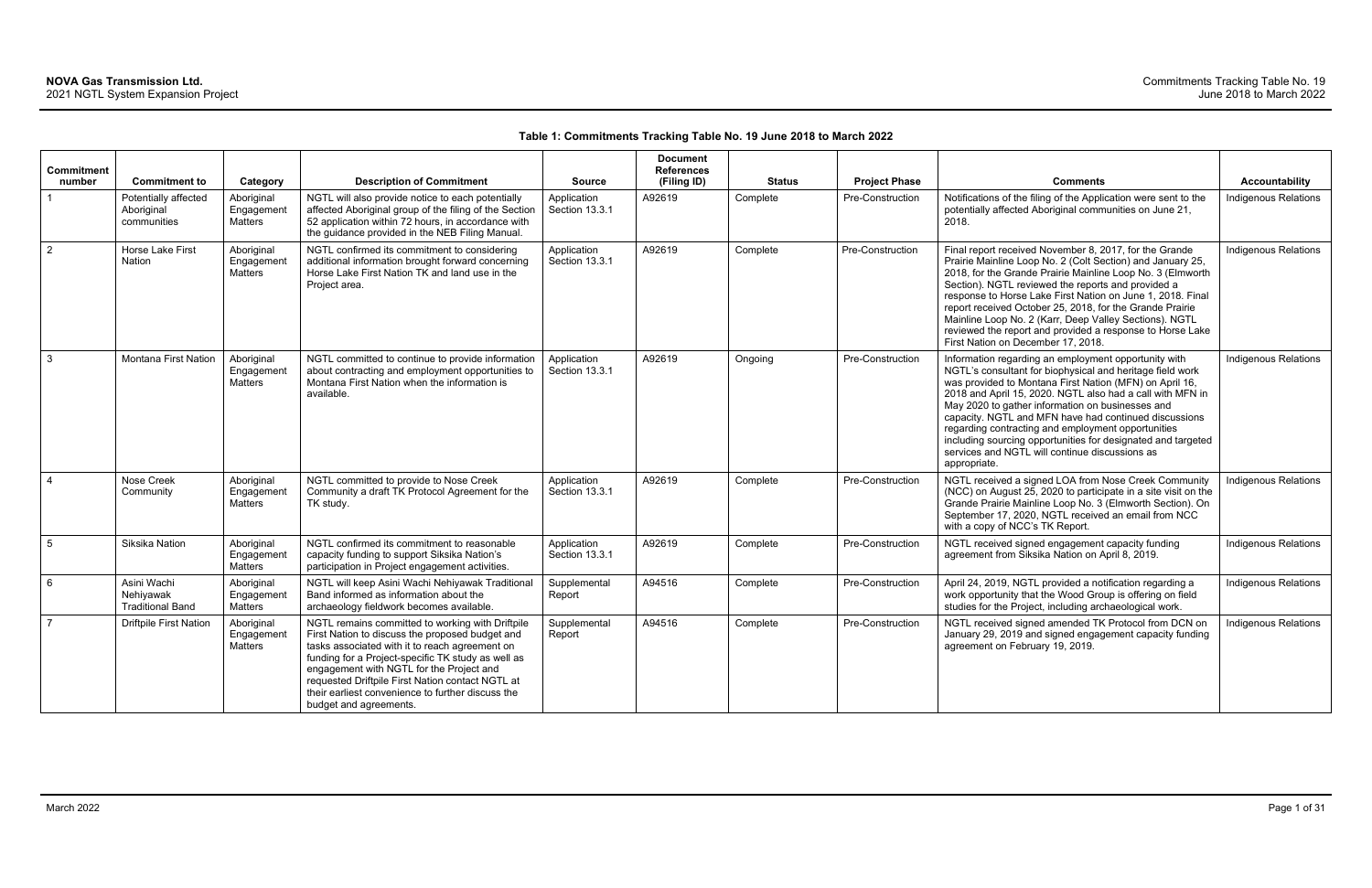| Commitment      |                                                             |                                                        | <b>Description of Commitment</b>                                                                                                                                                                                                                                                                                                                                                                           |                                                                         | <b>Document</b><br><b>References</b> |                           |                                          |                                                                                                                          | <b>Accountability</b>       |
|-----------------|-------------------------------------------------------------|--------------------------------------------------------|------------------------------------------------------------------------------------------------------------------------------------------------------------------------------------------------------------------------------------------------------------------------------------------------------------------------------------------------------------------------------------------------------------|-------------------------------------------------------------------------|--------------------------------------|---------------------------|------------------------------------------|--------------------------------------------------------------------------------------------------------------------------|-----------------------------|
| number<br>8     | <b>Commitment to</b><br>Aseniwuche<br><b>Winewak Nation</b> | Category<br>Aboriginal<br>Engagement<br><b>Matters</b> | NGTL will provide this information (Appendix E,<br>Annex A of the ESA Supplement for Additional<br>Written Evidence Filing: Traditional Knowledge<br>Report - Aboriginal Groups Project-Related<br>Issue Summaries for NGTL's responses and<br>proposed mitigation measures from the Project<br>EPP) to Aseniwuche Winewak Nation and offer<br>to answer any questions or discuss concerns, if<br>any.     | <b>Source</b><br><b>Additional Written</b><br>Evidence (AWE)<br>Section | (Filing ID)<br>A96812                | <b>Status</b><br>Complete | <b>Project Phase</b><br>Pre-Construction | <b>Comments</b><br>NGTL reviewed the report and provided responses to<br>Aseniwuche Winewak Nation on December 17, 2018. | <b>Indigenous Relations</b> |
| 9               | East Prairie Métis<br>Settlement                            | Aboriginal<br>Engagement<br><b>Matters</b>             | NGTL will provide this information (Appendix E,<br>Annex A of the ESA Supplement for Additional<br>Written Evidence Filing: Traditional Knowledge<br>Report - Aboriginal Groups Project-Related<br>Issue Summaries for NGTL's responses and<br>proposed mitigation measures from the Project<br>EPP) to East Prairie Métis Settlement and offer<br>to answer any questions or discuss concerns, if<br>any. | <b>Additional Written</b><br>Evidence (AWE)<br>Section                  | A96812                               | Complete                  | Pre-Construction                         | NGTL reviewed the report and provided a response to<br>East Prairie Métis Settlement on December 17, 2018.               | <b>Indigenous Relations</b> |
| 10              | Gunn Métis Local 55                                         | Aboriginal<br>Engagement<br><b>Matters</b>             | NGTL will provide this information (Appendix E,<br>Annex A of the ESA Supplement for Additional<br>Written Evidence Filing: Traditional Knowledge<br>Report - Aboriginal Groups Project-Related<br>Issue Summaries for NGTL's responses and<br>proposed mitigation measures from the Project<br>EPP) to Gunn Métis Local 55 and offer to<br>answer any questions or discuss concerns, if<br>any.           | <b>Additional Written</b><br>Evidence (AWE)<br>Section                  | A96812                               | Complete                  | Pre-Construction                         | NGTL reviewed the report and provided a response to<br>Gunn Métis Local 55 on December 17, 2018.                         | <b>Indigenous Relations</b> |
| 11              | Horse Lake First<br><b>Nation</b>                           | Aboriginal<br>Engagement<br><b>Matters</b>             | NGTL will provide this information (Appendix E,<br>Annex A of the ESA Supplement for Additional<br>Written Evidence Filing: Traditional Knowledge<br>Report - Aboriginal Groups Project-Related<br>Issue Summaries for NGTL's responses and<br>proposed mitigation measures from the Project<br>EPP) to Horse Lake First Nation and offer to<br>answer any questions or discuss concerns, if<br>any.       | <b>Additional Written</b><br>Evidence (AWE)<br>Section                  | A96812                               | Complete                  | Pre-Construction                         | NGTL reviewed the report and provided a response to<br>Horse Lake First Nation on December 17, 2018.                     | Indigenous Relations        |
| 12 <sup>°</sup> | Paul First Nation                                           | Aboriginal<br>Engagement<br><b>Matters</b>             | NGTL will provide this information (Appendix E,<br>Annex A of the ESA Supplement for Additional<br>Written Evidence Filing: Traditional Knowledge<br>Report - Aboriginal Groups Project-Related<br>Issue Summaries for NGTL's responses and<br>proposed mitigation measures from the Project<br>EPP) to Paul First Nation and offer to answer<br>any questions or discuss concerns, if any.                | <b>Additional Written</b><br>Evidence (AWE)<br>Section                  | A96812                               | Complete                  | Pre-Construction                         | NGTL reviewed the report and provided a response to<br>Paul First Nation on December 17, 2018.                           | <b>Indigenous Relations</b> |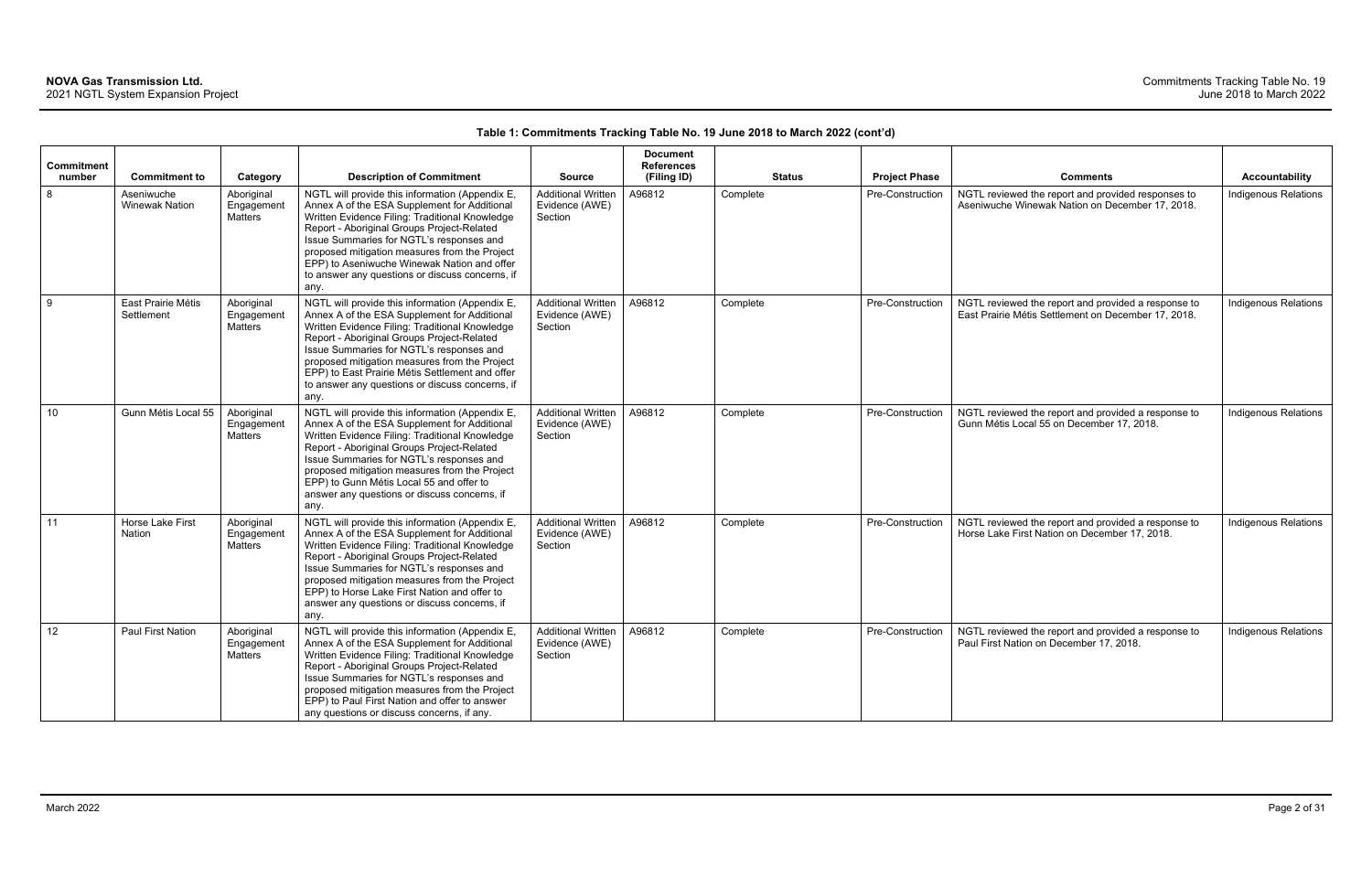|                             |                                     |                                     |                                                                                                                                                                                                                                                                                                                                                                                                        |                                                               | <b>Document</b>                  |               |                         |                                                                                                                                                                                                                                                                                                                                                                                                                                                                                              |                             |
|-----------------------------|-------------------------------------|-------------------------------------|--------------------------------------------------------------------------------------------------------------------------------------------------------------------------------------------------------------------------------------------------------------------------------------------------------------------------------------------------------------------------------------------------------|---------------------------------------------------------------|----------------------------------|---------------|-------------------------|----------------------------------------------------------------------------------------------------------------------------------------------------------------------------------------------------------------------------------------------------------------------------------------------------------------------------------------------------------------------------------------------------------------------------------------------------------------------------------------------|-----------------------------|
| <b>Commitment</b><br>number | <b>Commitment to</b>                | Category                            | <b>Description of Commitment</b>                                                                                                                                                                                                                                                                                                                                                                       | <b>Source</b>                                                 | <b>References</b><br>(Filing ID) | <b>Status</b> | <b>Project Phase</b>    | <b>Comments</b>                                                                                                                                                                                                                                                                                                                                                                                                                                                                              | Accountability              |
| 13                          | Stoney Nakoda<br><b>Nations</b>     | Aboriginal<br>Engagemen<br>Matters  | NGTL will provide this information (Appendix E,<br>Annex A of the ESA Supplement for Additional<br>Written Evidence Filing: Traditional Knowledge<br>Report - Aboriginal Groups Project-Related<br>Issue Summaries for NGTL's responses and<br>proposed mitigation measures from the Project<br>EPP) to Stoney Nakoda Nations and offer to<br>answer any questions or discuss concerns, if<br>any.     | <b>Additional Written</b><br>Evidence (AWE)<br>Section        | A96812                           | Complete      | <b>Pre-Construction</b> | NGTL reviewed the issues and concerns and provided a<br>response to Stoney Nakoda Nations on December 17,<br>2018.                                                                                                                                                                                                                                                                                                                                                                           | <b>Indigenous Relations</b> |
| 14                          | Sturgeon Lake Cree<br><b>Nation</b> | Aboriginal<br>Engagemen<br>Matters  | NGTL will provide this information (Appendix E,<br>Annex A of the ESA Supplement for Additional<br>Written Evidence Filing: Traditional Knowledge<br>Report - Aboriginal Groups Project-Related<br>Issue Summaries for NGTL's responses and<br>proposed mitigation measures from the Project<br>EPP) to Sturgeon Lake Cree Nation and offer to<br>answer any questions or discuss concerns, if<br>any. | <b>Additional Written</b><br>Evidence (AWE)<br>Section        | A96812                           | Complete      | Pre-Construction        | NGTL reviewed the concerns and provided a response to<br>Sturgeon Lake Cree Nation on December 17, 2018.                                                                                                                                                                                                                                                                                                                                                                                     | <b>Indigenous Relations</b> |
| 15                          | <b>Sunchild First Nation</b>        | Aboriginal<br>Engagement<br>Matters | NGTL will provide this information (Appendix E,<br>Annex A of the ESA Supplement for Additional<br>Written Evidence Filing: Traditional Knowledge<br>Report - Aboriginal Groups Project-Related<br>Issue Summaries for NGTL's responses and<br>proposed mitigation measures from the Project<br>EPP) to Sunchild First Nation and offer to<br>answer any questions or discuss concerns, if<br>any.     | <b>Additional Written</b><br>Evidence (AWE)<br>Section        | A96812                           | Complete      | Pre-Construction        | NGTL reviewed the report and provided a response to<br>Sunchild First Nation on December 17, 2018.                                                                                                                                                                                                                                                                                                                                                                                           | <b>Indigenous Relations</b> |
| 16                          | <b>Foothills First Nation</b>       | Aboriginal<br>Engagemen<br>Matters  | NGTL stated that it is not in a position to agree<br>to provide separate additional funding to<br>Foothills First Nation however NGTL remains<br>committed to meeting with Foothills First Nation<br>in order to hear and address any issues and<br>concerns related to the proposed Project.                                                                                                          | <b>Additional Written</b><br>Evidence (AWE)<br>Section 6.2.10 | A96812                           | Complete      | Pre-Construction        | NGTL met with Foothills First Nation (FFN) on<br>December 14, 2018, and a telephone call on July 26,<br>2019. NGTL emailed FFN the mitigation table with<br>NGTL's responses and proposed mitigation measures for<br>the Project-specific issues and concerns identified in the<br>FFN Traditional Land Use Study filed with the NEB for<br>the Project. NGTL noted that if FFN had any questions or<br>wished to meet to discuss the mitigation table in further<br>detail to contact NGTL. | Indigenous Relations        |
| 17                          | Horse Lake First<br>Nation          | Aboriginal<br>Engagement<br>Matters | Should HLFN identify the locations where<br>spraying and herbicide application are of interest<br>to HLFN then NGTL will notify HLFN regarding<br>timing and locations of scheduled spraying and<br>herbicide applications for those locations during<br>construction.                                                                                                                                 | HLFN 1.3e                                                     | A98233-9                         | Planned       | Operations              | To date HLFN has not provided NGTL with any specific<br>locations where spraying or herbicide application are of<br>interest.                                                                                                                                                                                                                                                                                                                                                                | Indigenous Relations        |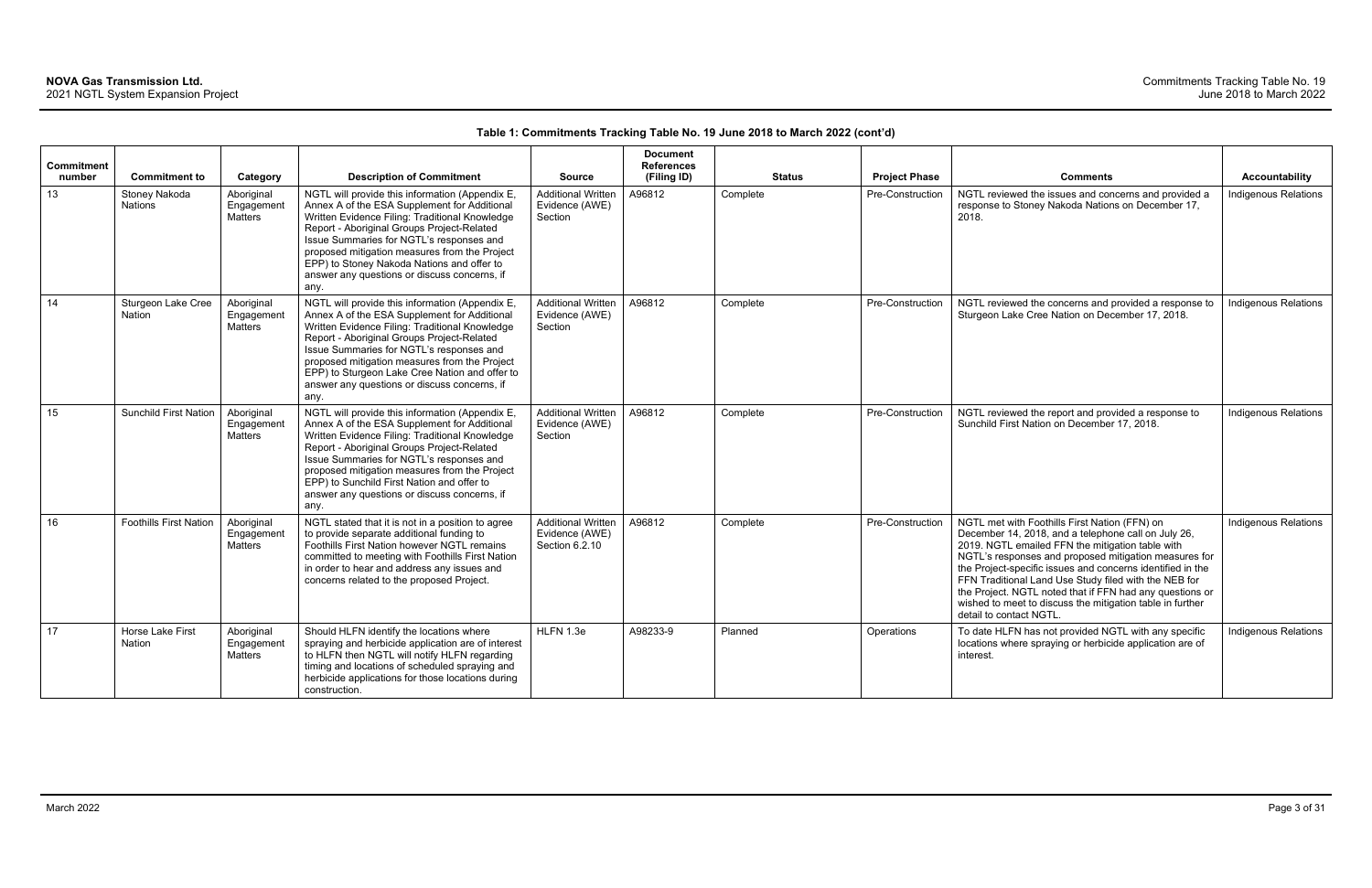| Commitment<br>number | <b>Commitment to</b>                | Category                            | <b>Description of Commitment</b>                                                                                                                                                                                                                                                                                                                                                                                                     | <b>Source</b>                                                   | <b>Document</b><br><b>References</b><br>(Filing ID) | <b>Status</b> | <b>Project Phase</b> | <b>Comments</b>                                                                                                                                                                                                                                                                                                                                                                                                                                                                                                            | <b>Accountability</b>       |
|----------------------|-------------------------------------|-------------------------------------|--------------------------------------------------------------------------------------------------------------------------------------------------------------------------------------------------------------------------------------------------------------------------------------------------------------------------------------------------------------------------------------------------------------------------------------|-----------------------------------------------------------------|-----------------------------------------------------|---------------|----------------------|----------------------------------------------------------------------------------------------------------------------------------------------------------------------------------------------------------------------------------------------------------------------------------------------------------------------------------------------------------------------------------------------------------------------------------------------------------------------------------------------------------------------------|-----------------------------|
| 18                   | Horse Lake First<br><b>Nation</b>   | Aboriginal<br>Engagement<br>Matters | NGTL will be developing an Aboriginal<br>Construction Participation Program (ACPP) to<br>provide opportunities for potentially affected<br>Aboriginal groups to develop an understanding<br>of construction and environmental protection<br>activities through observation and discussion of<br>Project construction activities.                                                                                                     | HLFN 1.3 h) and<br>HLFN 1.4 f                                   | A98233-9                                            | Complete      | Construction         | NGTL contacted all potentially affected Aboriginal groups<br>regarding the ACPP on March 23, 2020, to determine<br>interest in participation and included a questionnaire to<br>gather additional information to inform the development<br>of the ACPP. Discussions related to the ACPP including<br>regarding the potential for participation in the program<br>has continued with potentially affected Aboriginal groups.<br>NGTL has developed the ACPP pursuant to Certificate<br>Condition 12 and Order Condition 10. | <b>Indigenous Relations</b> |
| 19                   | Samson Cree First<br><b>Nation</b>  | Aboriginal<br>Engagement<br>Matters | In addition, NGTL will require the Prime<br>Contractors for the Project to provide site-<br>specific orientation where best practices and<br>community engagement expectations are<br>communicated to all personnel.                                                                                                                                                                                                                 | SCN 1.0 a) and<br>b)                                            | A98233-9                                            | Ongoing       | Construction         | Prime Contractor orientations are being provided for<br>workers on section 58 and section 52 activities.                                                                                                                                                                                                                                                                                                                                                                                                                   | <b>Indigenous Relations</b> |
| 20                   | Blood Tribe / DCN /<br>MNA R3 / PKN | Aboriginal<br>Engagement<br>Matters | Should traditional trails be identified through<br>ongoing engagement with potentially affected<br>Aboriginal groups, this information will be<br>considered in Project planning, including the<br>EPP and EAS, as appropriate.                                                                                                                                                                                                      | BT 1.44<br><b>DCN 21</b><br><b>MNA R3 45</b><br><b>PKN 1.44</b> | A98233-3<br>A98233-5<br>A98233-10<br>A98233-12      | Complete      | Pre-Construction     | No trails were identified through ongoing engagement<br>that required consideration as part of Project planning.                                                                                                                                                                                                                                                                                                                                                                                                           | Indigenous Relations        |
| 21                   | Duncan's First<br><b>Nation</b>     | Aboriginal<br>Engagement<br>Matters | The findings of Duncan's First Nation's final TK<br>report will be reviewed in the context of the ESA<br>and considered for incorporation into Project<br>planning, as appropriate. NGTL will also provide<br>responses and proposed mitigation measures<br>from the Project EPP in response to their final<br>TK study and will offer to meet with Duncan's<br>First Nation to answer any questions or discuss<br>concerns, if any. | <b>Attachment BT</b><br>$1.41 - 1$                              | A98233-3                                            | Complete      | Pre-Construction     | NGTL reviewed the report and provided a response to<br>Duncan's First Nation on June 19, 2019.                                                                                                                                                                                                                                                                                                                                                                                                                             | Indigenous Relations        |
| 22                   | Kelly Lake Cree<br><b>Nation</b>    | Aboriginal<br>Engagement<br>Matters | The findings of Kelly Lake Cree Nation's TK<br>study will be reviewed in the context of the ESA<br>and considered for incorporation into Project<br>planning, as appropriate. NGTL will also provide<br>responses and proposed mitigation measures<br>from the Project EPP in response to their final<br>TK study and will offer to meet with Kelly Lake<br>Cree Nation to answer any questions or discuss<br>concerns, if any.      | <b>Attachment BT</b><br>$1.41 - 1$                              | A98233-3                                            | Complete      | Pre-Construction     | NGTL reviewed the report and provided a response to<br>Kelly Lake Cree Nation on April 16, 2019.                                                                                                                                                                                                                                                                                                                                                                                                                           | <b>Indigenous Relations</b> |
| 23                   | Stoney Nakoda<br>Nations            | Aboriginal<br>Engagement<br>Matters | The findings of Stoney Nakoda Nation's interim<br>TK report will be reviewed in the context of the<br>ESA and considered for incorporation into<br>Project planning, as appropriate. NGTL will also<br>provide responses and proposed mitigation<br>measures from the Project EPP in response to<br>their final TK study and will offer to meet with<br>Stoney Nakoda Nation to answer any questions<br>or discuss concerns, if any. | Attachment BT<br>$1.41 - 1$                                     | A98233-3                                            | Complete      | Pre-Construction     | NGTL reviewed the report and provided responses to<br>Stoney Nakoda Nations on April 9, 2019.                                                                                                                                                                                                                                                                                                                                                                                                                              | Indigenous Relations        |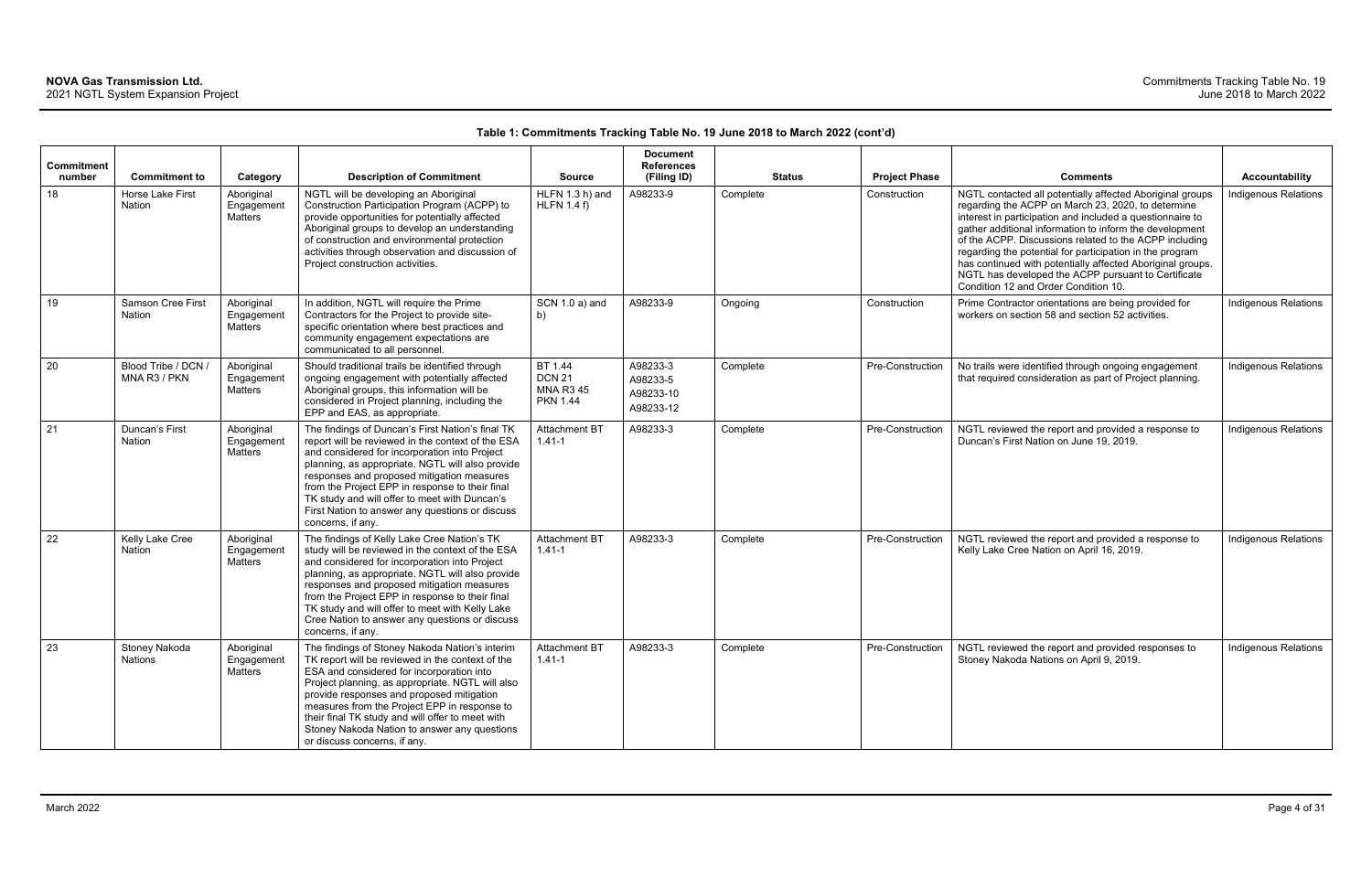| Commitment<br>number | <b>Commitment to</b> | Category                            | <b>Description of Commitment</b>                                                                                                                                                                                                                                                                                                                                                                     | <b>Source</b>                                                    | <b>Document</b><br><b>References</b><br>(Filing ID) | <b>Status</b> | <b>Project Phase</b>               | <b>Comments</b>                                                                                                                                                                                                                                                                                                                                                                                                                                                                                                                                                                                                                                                                                                                                                       | <b>Accountability</b>       |
|----------------------|----------------------|-------------------------------------|------------------------------------------------------------------------------------------------------------------------------------------------------------------------------------------------------------------------------------------------------------------------------------------------------------------------------------------------------------------------------------------------------|------------------------------------------------------------------|-----------------------------------------------------|---------------|------------------------------------|-----------------------------------------------------------------------------------------------------------------------------------------------------------------------------------------------------------------------------------------------------------------------------------------------------------------------------------------------------------------------------------------------------------------------------------------------------------------------------------------------------------------------------------------------------------------------------------------------------------------------------------------------------------------------------------------------------------------------------------------------------------------------|-----------------------------|
| 24                   | <b>ANSN</b>          | Aboriginal<br>Engagement<br>Matters | NGTL will provide Aboriginal groups with<br>updated schedules and mapping prior to the<br>start of construction to avoid potential conflicts<br>between construction crews and traditional<br>users.                                                                                                                                                                                                 | HLFN 1.1d<br>ANSN 2.1 h)<br>HLFN 2.3 c)<br><b>Reply Evidence</b> | A98233-9<br>A98655-2<br>A98655-4<br>C00043-1        | Complete      | Pre-Construction                   | On November 9, 2020, NGTL provided Order Condition<br>16 Construction schedules for Section 58 activities<br>(submitted to the CER on November 6, 2020 [C09392-1])<br>to all potentially affected Aboriginal groups, as well as a<br>high-level construction commencement timing update<br>and a link to the Project website for further information<br>and updates. On January 14, 2021, NGTL provided<br>Certificate Condition 18 Construction Schedules for<br>section 52 construction (submitted to the CER on<br>January 11, 2021 [C10858-1]) to all potentially affected<br>Aboriginal groups. NGTL also included the Project fact<br>sheet and associated Project maps as well as links to<br>detailed maps of the Project sections on the Project<br>website. | Indigenous Relations        |
| 25                   | <b>HLFN</b>          | Aboriginal<br>Engagement<br>Matters | Should cultural and/or ceremonial sites be<br>identified through ongoing engagement with<br>HLFN, this information will be considered in<br>Project planning, including the EPP and EAS, as<br>appropriate.                                                                                                                                                                                          | HLFN 2.1 e)                                                      | A98655-4                                            | Complete      | Pre-Construction                   | HLFN has not provided NGTL with any specific locations<br>of cultural and/or ceremonial sites.                                                                                                                                                                                                                                                                                                                                                                                                                                                                                                                                                                                                                                                                        | Indigenous Relations        |
| 26                   | <b>ANSN</b>          | Aboriginal<br>Engagement<br>Matters | NGTL will consider relevant input provided by<br>Aboriginal groups during ongoing engagement<br>for the Project throughout the finalization of the<br>CHROMP for the Project.                                                                                                                                                                                                                        | ANSN 2.2 a)                                                      | A98655-2                                            | Complete      | Pre-Construction                   | NGTL provided all potentially affected Aboriginal groups<br>notice that NGTL filed a Revised Caribou Habitat<br>Restoration and Offset Measures Plan (CHROMP), which<br>included relevant feedback provided by Aboriginal<br>groups, with the CER, pursuant to Condition 6 of the<br>Certificate on November 12, 2020. The notice contained<br>a link to the revised CHROMP and Filing ID (C09519-1).                                                                                                                                                                                                                                                                                                                                                                 | Indigenous Relations        |
| 27                   | <b>ANSN</b>          | Aboriginal<br>Engagement<br>Matters | NGTL does not have specific coordinated<br>agreements with third parties for scheduling<br>maintenance or clearing activities in the Little<br>Smoky Caribou Range; however, with respect to<br>Project construction, if known, NGTL will work<br>with third parties conducting activities within<br>similar timeframes to coordinate activities in<br>order to minimize disturbance within an area. | ANSN 2.2 e)                                                      | A98655-2                                            | Ongoing       | Pre-Construction<br>/ Construction | NGTL completed the majority of clearing within the Little<br>Smoky Caribou Range prior to the beginning of the RAP<br>(i.e., NGTL stopped work within the Range on<br>February 14, 2021). NGTL confirmed that work in the<br>Little Smoky Caribou Range cannot be completed prior to<br>the RAP and submitted the balance of information in<br>support of Condition 23 approval on January 13, 2022<br>$(C17194)$ .                                                                                                                                                                                                                                                                                                                                                   | Environment                 |
| 28                   | <b>ANSN</b>          | Aboriginal<br>Engagement<br>Matters | Following the receipt of the results of ANSN's TK<br>study, NGTL will also offer to meet and discuss<br>with ANSN the proposed measures to avoid,<br>mitigate or otherwise manage potential effects of<br>the Project and to address or respond to<br>questions or identified concerns.                                                                                                              | ANSN 2.4 a)                                                      | A98655-2                                            | Complete      | Pre-Construction                   | NGTL reviewed the report and provided a response to<br>Alexis Nakota Sioux Nation on June 19, 2019.                                                                                                                                                                                                                                                                                                                                                                                                                                                                                                                                                                                                                                                                   | <b>Indigenous Relations</b> |
| 29                   | <b>OCFN</b>          | Aboriginal<br>Engagement<br>Matters | Upon receipt, the findings of OCFN's TK study<br>will be considered in Project planning, including<br>the EPP and Environmental Alignment Sheets<br>(EAS) filed prior to construction.                                                                                                                                                                                                               | OCFN 2.4 r)                                                      | A98655-5                                            | Complete      | Pre-Construction                   | Inherent and Treaty Rights Assessment Report received<br>by NEB on April 18, 2019. NGTL reviewed the report and<br>provided a response to O'Chiese First Nation on<br>July 22, 2019.<br>NGTL received the final report on April 2, 2020. NGTL<br>reviewed the final report and provided a response to<br>O'Chiese First Nation on July 30, 2020.                                                                                                                                                                                                                                                                                                                                                                                                                      | <b>Indigenous Relations</b> |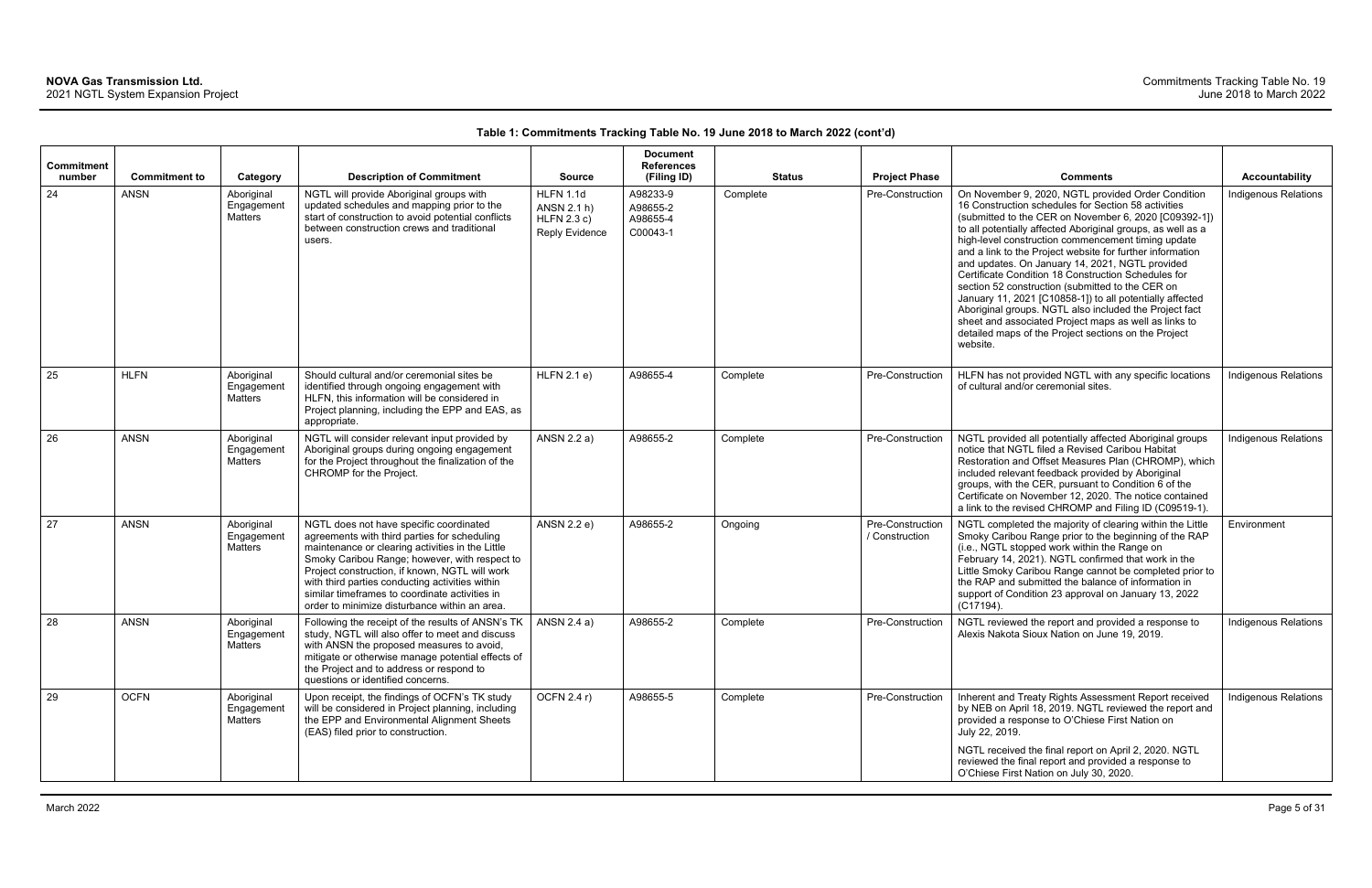| <b>Commitment</b><br>number | <b>Commitment to</b> | Category                            | <b>Description of Commitment</b>                                                                                                                                                                                                                                                                                                                                                                                          | <b>Source</b>         | <b>Document</b><br><b>References</b><br>(Filing ID) |          | <b>Status</b> | <b>Project Phase</b> | <b>Comments</b>                                                                                                                                                                                                                                                                                                                                                                                                                                                                                                                                                                                                                                                                                                                                                                                                                                                                                                                                                                                                                                                                                                                                                                                                 | <b>Accountability</b>       |
|-----------------------------|----------------------|-------------------------------------|---------------------------------------------------------------------------------------------------------------------------------------------------------------------------------------------------------------------------------------------------------------------------------------------------------------------------------------------------------------------------------------------------------------------------|-----------------------|-----------------------------------------------------|----------|---------------|----------------------|-----------------------------------------------------------------------------------------------------------------------------------------------------------------------------------------------------------------------------------------------------------------------------------------------------------------------------------------------------------------------------------------------------------------------------------------------------------------------------------------------------------------------------------------------------------------------------------------------------------------------------------------------------------------------------------------------------------------------------------------------------------------------------------------------------------------------------------------------------------------------------------------------------------------------------------------------------------------------------------------------------------------------------------------------------------------------------------------------------------------------------------------------------------------------------------------------------------------|-----------------------------|
| 30                          | <b>SNN</b>           | Aboriginal<br>Engagement<br>Matters | NGTL will consider inputs shared by SNN during<br>ongoing engagement, if and when they are<br>provided. Also, NGTL is willing to meet with<br>SNN, at SNN's earliest convenience, to gain an<br>understanding of what SNN's specific interests<br>are regarding participation in the emergency<br>response measures regarding the DMRCP.                                                                                  | SNN 2.5 d)            | A98655-6                                            | Ongoing  |               | Pre-Construction     | On February 3, 2020 NGTL offered to provide SNN with a<br>presentation, meeting and/or further information on<br>NGTL's Emergency Management and/or Pipeline Safety<br>as it pertains to the NGTL System and more directly the<br>Project. NGTL noted that if SNN is interested in learning<br>more about NGTL's Emergency Management and<br>Pipeline Safety to contact NGTL directly. NGTL followed<br>up on this offer on June 15, 2020 and August 12, 2020.<br>NGTL had discussions with SNN through the Public<br>Awareness Program in June 2021 about potential<br>participation in an emergency response exercise. NGTL<br>also met with SNN as part of engagement on another<br>NGTL project to continue to discuss emergency response<br>related matters. During a meeting on September 28,<br>2021, NGTL and SNN agreed to jointly develop a<br>documented summary in conjunction with SNN<br>technicians, on actions to take in the event of an<br>emergency associated with an NGTL pipeline.<br>Discussions with SNN are ongoing and will continue<br>through TC Energy's Regional Engagement Leads.<br>NGTL also remains available to discuss matters at a<br>Project-level with SNN if requested. | <b>Indigenous Relations</b> |
| 31                          | All groups           | Aboriginal<br>Engagement<br>Matters | NGTL confirms that available TK is considered<br>and incorporated into NGTL's orientation<br>materials i.e., cultural awareness training, as<br>appropriate. NGTL is willing to provide a copy of<br>the orientation materials, upon request from a<br>potentially affected Aboriginal group, and any<br>feedback received by NGTL prior to construction<br>will be considered in the finalization of the<br>orientation. | <b>Reply Evidence</b> | C00043-1                                            | Complete |               | Pre-Construction     | GML55 has requested and NGTL agreed to provide<br>GML55 a copy of the cultural awareness training once it<br>is compiled.<br>On January 6, 2021, NGTL emailed GML55 a copy of<br>NGTL's Draft Indigenous Awareness portion of<br>orientation materials for the Project for GML55's<br>information and review as per GML55's previous request.<br>No feedback has been received to date.<br>On February 3, 2021, NGTL emailed KLFN a copy of the<br>Indigenous Awareness portion of NGTL's Cultural<br>Awareness Training for the Project as per KLFN's<br>request during a meeting between NGTL and KLFN on<br>November 19, 2020. KLFN confirmed receipt of the email<br>on February 12, 2021.                                                                                                                                                                                                                                                                                                                                                                                                                                                                                                                  | Indigenous Relations        |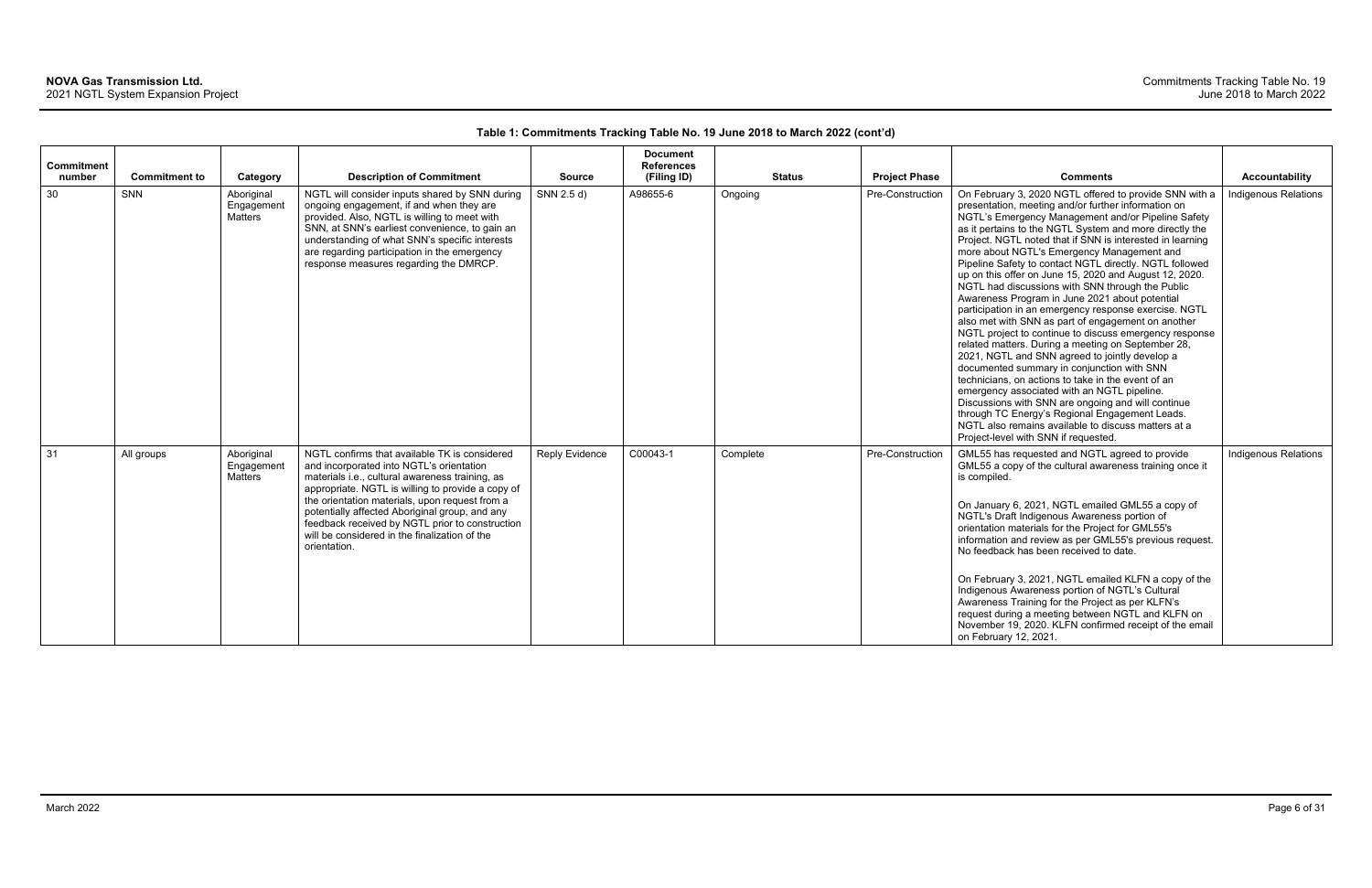| <b>Commitment</b><br>number | <b>Commitment to</b>         | Category                                   | <b>Description of Commitment</b>                                                                                                                                                                                                                                                                                                                                                                                                                                         | <b>Source</b>         | <b>Document</b><br><b>References</b><br>(Filing ID) | <b>Status</b> | <b>Project Phase</b>                  | <b>Comments</b>                                                                                                                                                                                                                                                                                                                                                                                                                                                                                                                                                                                                                                                                                                                                                                                                                                                                                                                                                                                                                                                                                                                           | <b>Accountability</b>       |
|-----------------------------|------------------------------|--------------------------------------------|--------------------------------------------------------------------------------------------------------------------------------------------------------------------------------------------------------------------------------------------------------------------------------------------------------------------------------------------------------------------------------------------------------------------------------------------------------------------------|-----------------------|-----------------------------------------------------|---------------|---------------------------------------|-------------------------------------------------------------------------------------------------------------------------------------------------------------------------------------------------------------------------------------------------------------------------------------------------------------------------------------------------------------------------------------------------------------------------------------------------------------------------------------------------------------------------------------------------------------------------------------------------------------------------------------------------------------------------------------------------------------------------------------------------------------------------------------------------------------------------------------------------------------------------------------------------------------------------------------------------------------------------------------------------------------------------------------------------------------------------------------------------------------------------------------------|-----------------------------|
| 32                          | All groups                   | Aboriginal<br>Engagement<br>Matters        | NGTL is willing to meet with any Aboriginal<br>group expressing an interest in the Project-<br>specific ERP once it is created, upon request.                                                                                                                                                                                                                                                                                                                            | <b>Reply Evidence</b> | C00043-1                                            | Complete      | Pre-Construction                      | NGTL provided all potentially affected Aboriginal groups<br>a redacted copy of the ERPs for the Elmworth section,<br>Karr section, Valhalla section, Beiseker Compressor unit<br>addition, Didsbury Compressor unit addition and Nordegg<br>Compressor unit addition on August 13, 2020. On<br>September 10, 2020, NGTL provided all potentially<br>affected Aboriginal groups copies of the template ERPs<br>for the outstanding pipeline sections. NGTL provided<br>additional Project component ERPs in November and<br>December 2020 and January 2021 as conditioned within,<br>and filed pursuant to Order Condition $4 -$ Emergency<br>Response Plans. NGTL's subsequent ERP-related<br>discussions with potentially affected Aboriginal groups is<br>detailed, where applicable, in NGTL's Order Condition 11<br>filing (C09392-1) which potentially affected Aboriginal<br>groups were notified of and provided the link to on<br>November 9, 2020, and will be detailed going forward<br>within NGTL's engagement update to be filed pursuant to<br>Certificate Condition 14 and Order Condition 11 as<br>applicable (C09434-1). | <b>Indigenous Relations</b> |
| 33                          | Samson Cree<br><b>Nation</b> | Aboriginal<br>Engagement<br>Matters        | NGTL committed to providing SCN information<br>regarding NGTL's approach to GHG emissions<br>as well as providing a copy of the CHROMP<br>when it is made available from the Project team.                                                                                                                                                                                                                                                                               | <b>Reply Evidence</b> | C00043-1                                            | Ongoing       | Pre-Construction<br>Post-construction | As stated in NGTL's Final Argument, NGTL's assessment<br>of Project-related GHG emissions can be found in section<br>14 of the ESA, which was provided to SCN in June 2018.<br>NGTL provided Samson Cree Nation a draft of the<br>revised CHROMP for feedback on August 13, 2020, and<br>a link to the revised CHROMP submitted to the CER on<br>November 12, 2020, (C09519-1). NGTL will also provide<br>SCN with NGTL's Quantification of Construction-related<br>Greenhouse Gas (GHG) Emissions filing pursuant to<br>Certificate Condition 26 upon filing with the CER.                                                                                                                                                                                                                                                                                                                                                                                                                                                                                                                                                               | Indigenous Relations        |
| 34                          | All groups                   | Aboriginal<br>Engagement<br><b>Matters</b> | NGTL continues to work with Aboriginal groups<br>to identify employment opportunities during the<br>pre-construction, construction, and post-<br>construction phases of the Project, and any<br>associated training requirements. NGTL will<br>prepare an Aboriginal and local participation plan<br>for the Project. This plan will include the<br>processes used to make contracting and<br>employment opportunities available to Aboriginal<br>and local contractors. | Reply Evidence        | C00043-1                                            | Complete      | Pre-Construction                      | On September 22, 2020, NGTL filed its Appendix I,<br>Condition 13 and Appendix III, Condition 12 -<br>Employment, Contracting, and Procurement Plan Update<br>with the CER. NGTL provided a link to the plan to all<br>potentially affected Aboriginal groups on<br>September 23, 2020.                                                                                                                                                                                                                                                                                                                                                                                                                                                                                                                                                                                                                                                                                                                                                                                                                                                   | Indigenous Relations        |
| 35                          | Sturgeon Lake Cree<br>Nation | Aboriginal<br>Engagement<br>Matters        | NGTL will work with the registered trap line<br>owner to determine mitigation and will continue<br>engagement with the Sturgeon Lake Cree Nation<br>on measures to address this site.                                                                                                                                                                                                                                                                                    | Reply Evidence        | C00043-1                                            | Complete      | Pre-Construction                      | NGTL has been in discussion with the trap line owner<br>and Sturgeon Lake Cree Nation since July 2019. In<br>November 2019 NGTL confirmed that the distance from<br>the edge of the Project ROW and TWS to the edge of the<br>identified trapper's cabin is more than SLCN's requested<br>100 m.                                                                                                                                                                                                                                                                                                                                                                                                                                                                                                                                                                                                                                                                                                                                                                                                                                          | Indigenous Relations        |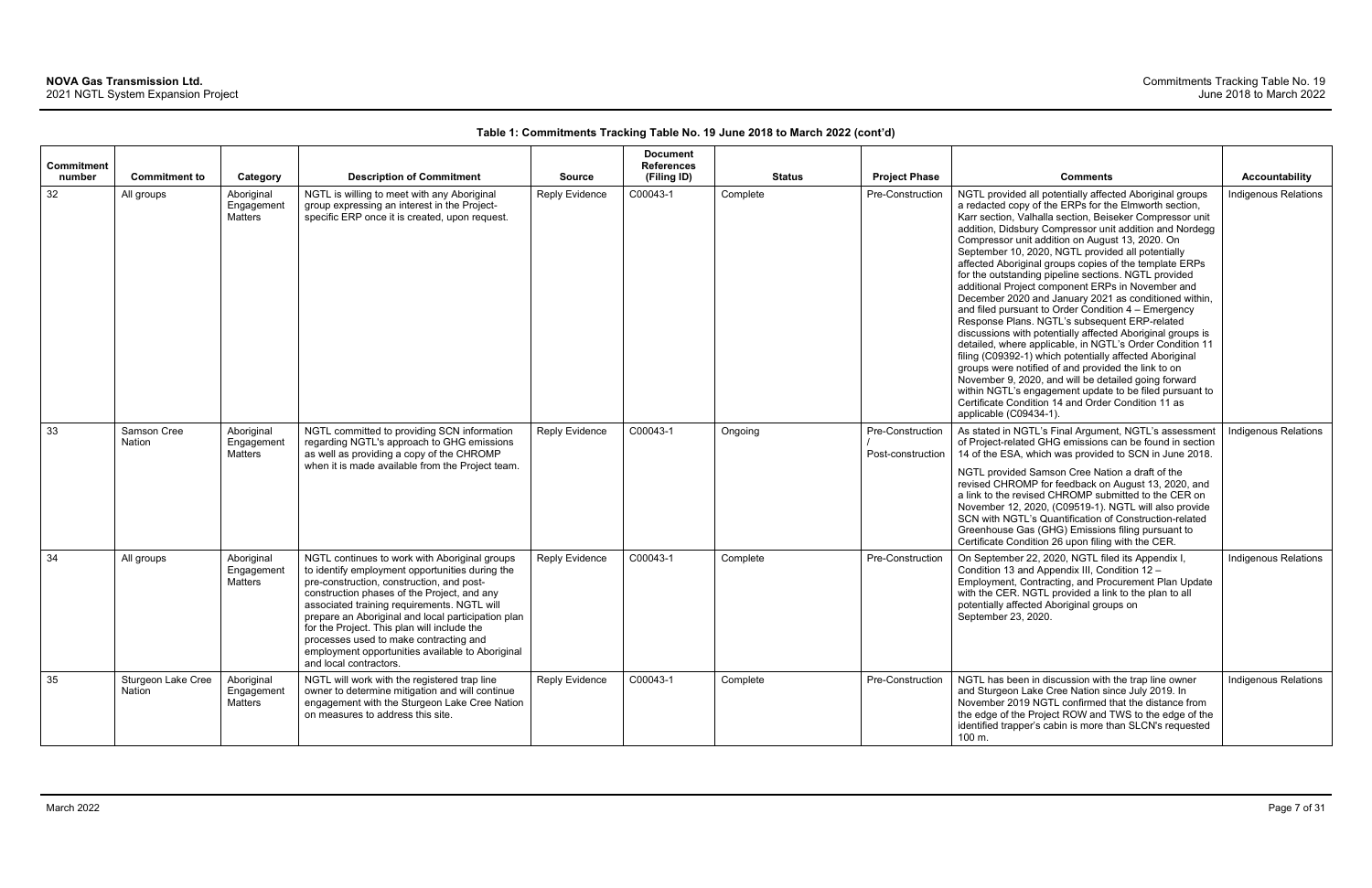| <b>Commitment</b><br>number | <b>Commitment to</b>                              | Category                                   | <b>Description of Commitment</b>                                                                                                                                                                                | <b>Source</b>         | <b>Document</b><br><b>References</b><br>(Filing ID) | <b>Status</b> | <b>Project Phase</b> | <b>Comments</b>                                                                                                                                                                                                                     | <b>Accountability</b>       |
|-----------------------------|---------------------------------------------------|--------------------------------------------|-----------------------------------------------------------------------------------------------------------------------------------------------------------------------------------------------------------------|-----------------------|-----------------------------------------------------|---------------|----------------------|-------------------------------------------------------------------------------------------------------------------------------------------------------------------------------------------------------------------------------------|-----------------------------|
| 36                          | <b>Driftpile Cree Nation</b>                      | Aboriginal<br>Engagement<br><b>Matters</b> | NGTL will provide a proposed response and<br>mitigations to Driftpile Cree Nation's TK Report.                                                                                                                  | Reply Evidence        | C00043-1                                            | Complete      | Pre-Construction     | NGTL reviewed the final report and provided a response<br>to Driftpile Cree Nation on January 9, 2020.                                                                                                                              | Indigenous Relations        |
| 37                          | Duncan's First<br>Nation                          | Aboriginal<br>Engagement<br><b>Matters</b> | NGTL will provide a proposed response and<br>mitigations to Duncan's First Nation's TK Report.                                                                                                                  | Reply Evidence        | C00043-1                                            | Complete      | Pre-Construction     | NGTL reviewed the final report and provided a response<br>to Duncan's First Nation on June 19, 2019.                                                                                                                                | Indigenous Relations        |
| 38                          | Ermineskin Cree<br><b>Nation</b>                  | Aboriginal<br>Engagement<br><b>Matters</b> | NGTL noted it would provide ECN NGTL's<br>proposed responses and mitigation in response<br>to ECN's final TK Report for ECN's review and<br>consideration.                                                      | Reply Evidence        | C00043-1                                            | Complete      | Pre-Construction     | On June 30, 2020, NGTL emailed ECN NGTL's<br>responses and proposed mitigation from the Project EPP<br>in response to the concerns raised in ECN's TK Report.<br>NGTL requested ECN follow up with NGTL regarding any<br>questions. | <b>Indigenous Relations</b> |
| 39                          | Samson Cree<br><b>Nation</b>                      | Aboriginal<br>Engagement<br>Matters        | NGTL will provide a proposed response and<br>mitigations to Samson Cree Nation's TK Report.                                                                                                                     | Reply Evidence        | C00043-1                                            | Complete      | Pre-Construction     | NGTL reviewed the final report and provided a response<br>to Samson Cree Nation on January 6, 2020.                                                                                                                                 | <b>Indigenous Relations</b> |
| 40                          | Sturgeon Lake Cree<br>Nation                      | Aboriginal<br>Engagement<br>Matters        | NGTL will provide a proposed response and<br>mitigations to Sturgeon Lake Cree Nation's TK<br>Report.                                                                                                           | Reply Evidence        | C00043-1                                            | Complete      | Pre-Construction     | NGTL reviewed the report and provided a response to<br>Sturgeon Lake Cree Nation on June 19, 2019.                                                                                                                                  | Indigenous Relations        |
| 41                          | Tsuu T'ina Nation                                 | Aboriginal<br>Engagement<br>Matters        | NGTL will provide a proposed response and<br>mitigations to Tsuu T'ina Nation's TK Report.                                                                                                                      | <b>Reply Evidence</b> | C00043-1                                            | Complete      | Pre-Construction     | NGTL reviewed the final report and provided a response<br>to Tsuu T'ina Nation on June 19, 2019.                                                                                                                                    | <b>Indigenous Relations</b> |
| 42                          | Whitefish Lake First<br>Nation #128<br>(Goodfish) | Aboriginal<br>Engagement<br>Matters        | NGTL will provide a proposed response and<br>mitigations to Whitefish Lake First Nation #128<br>(Goodfish)'s TK Report.                                                                                         | Reply Evidence        | C00043-1                                            | Complete      | Pre-Construction     | NGTL reviewed the report and provided a response to<br>Whitefish Lake First Nation #128 (Goodfish) on June 19,<br>2019.                                                                                                             | Indigenous Relations        |
| 43                          | <b>Blood Tribe</b>                                | Aboriginal<br>Engagemen<br>Matters         | NGTL will implement a notification process to<br>those Aboriginal groups interested in the<br>implementation of wildlife species of concern<br>contingency plans and where feasible include<br>community input. | <b>NEB 3.14</b>       | A99941-1                                            | Planned       | Construction         |                                                                                                                                                                                                                                     | <b>Indigenous Relations</b> |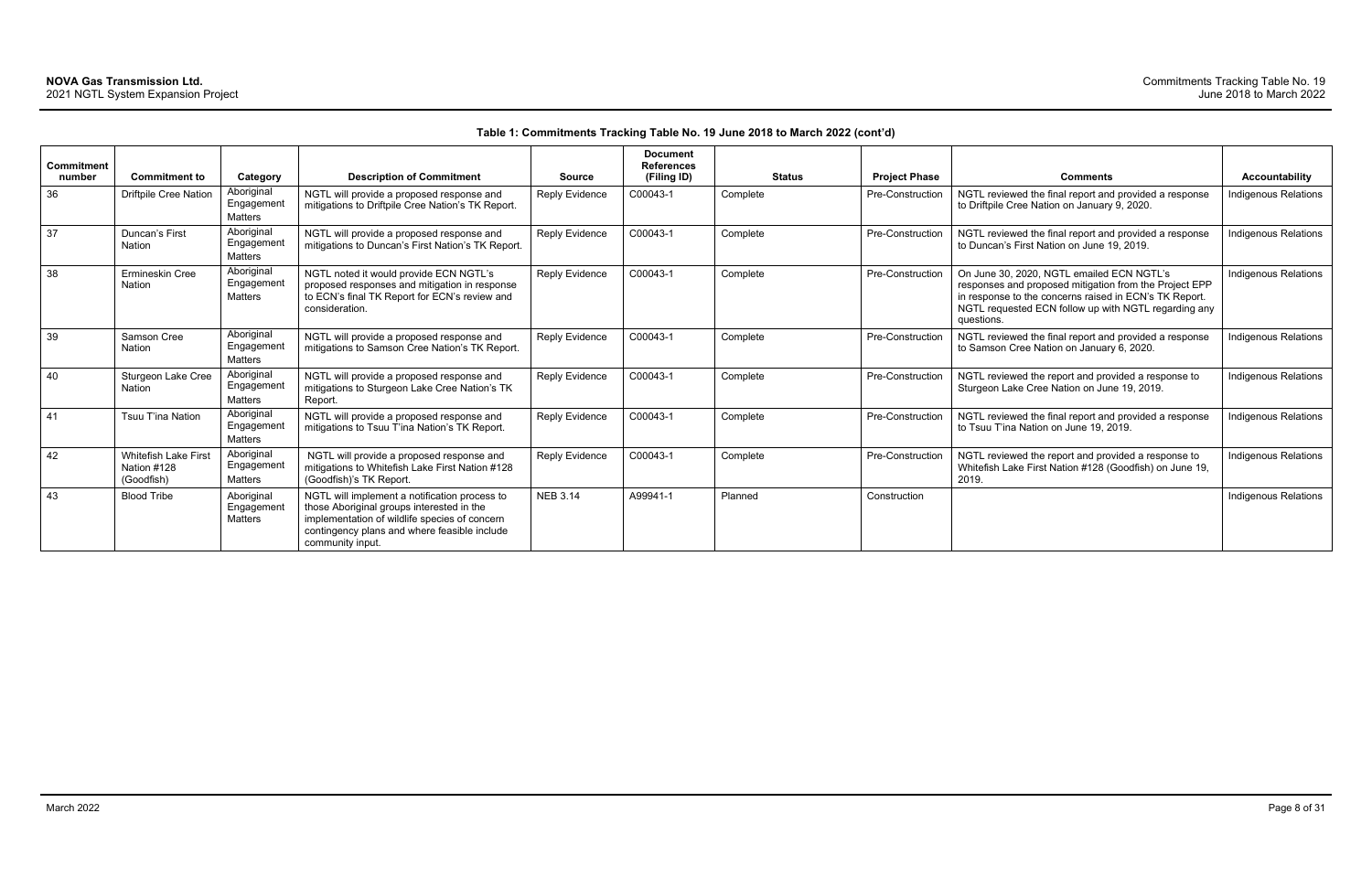<span id="page-9-0"></span>

| <b>Commitment</b><br>number | <b>Commitment to</b> | Category                                   | <b>Description of Commitment</b>                                                                                                                                                                                                                                                                                                                                      | <b>Source</b>   | <b>Document</b><br><b>References</b><br>(Filing ID) | <b>Status</b> | <b>Project Phase</b> | <b>Comments</b>                                                                                                                                                                                                                                                                                                                                                                                                                                                                                                                                                                                                                                                                                                                                                                                                                                                                                                                                                                                                                                                                                                            | <b>Accountability</b>       |
|-----------------------------|----------------------|--------------------------------------------|-----------------------------------------------------------------------------------------------------------------------------------------------------------------------------------------------------------------------------------------------------------------------------------------------------------------------------------------------------------------------|-----------------|-----------------------------------------------------|---------------|----------------------|----------------------------------------------------------------------------------------------------------------------------------------------------------------------------------------------------------------------------------------------------------------------------------------------------------------------------------------------------------------------------------------------------------------------------------------------------------------------------------------------------------------------------------------------------------------------------------------------------------------------------------------------------------------------------------------------------------------------------------------------------------------------------------------------------------------------------------------------------------------------------------------------------------------------------------------------------------------------------------------------------------------------------------------------------------------------------------------------------------------------------|-----------------------------|
| 44                          | All groups           | Aboriginal<br>Engagement<br><b>Matters</b> | NGTL is committed to supporting local Aboriginal<br>groups by providing contracting and employment<br>opportunities to qualified Aboriginal and local<br>businesses and individuals.                                                                                                                                                                                  | <b>NEB 3.14</b> | A99941-1                                            | Ongoing       | Construction         | NGTL continues to gather information from Aboriginal<br>groups on businesses, capacity and partnerships. On<br>September 22, 2020, NGTL filed its Appendix I, Condition<br>13 and Appendix III, Condition 12 - Employment,<br>Contracting, and Procurement Plan Update with the CER.<br>NGTL provided a link to the plan to all potentially affected<br>Aboriginal groups on September 23, 2020. On August 19,<br>2021, NGTL filed Prime Contractors' Aboriginal<br>Participation Plans in accordance with Certificate<br>Condition 13 and Order Condition 12 Employment,<br>Contracting and Procurement Plan and the CER's Ruling<br>No. 2 - Condition Compliance (Filing ID: C14550-1).<br>NGTL provided a link to the plans to all potentially<br>affected Aboriginal groups on August 20, 2021.<br>Additionally, NGTL notified all potentially affected<br>Aboriginal groups on September 29, 2021, that on<br>September 24, 2021, NGTL filed updated copies of its<br>Prime Contractor's Aboriginal Participation Plans for the<br>Project <sup>1</sup> per direction received from the CER on<br>September 16, 2021. | <b>Indigenous Relations</b> |
| 45                          | All groups           | Aboriginal<br>Engagement<br>Matters        | NGTL has committed to consider all information<br>gathered through ongoing engagement (e.g., TK<br>studies and concerns and recommendations), in<br>the context of the ESA, in the EPPs and EAS<br>filed prior to construction, as appropriate, and<br>will continue to address questions and concerns<br>through its ongoing engagement efforts should<br>any arise. | <b>NEB 3.14</b> | A99941-1                                            | Ongoing       | Pre-Construction     | An update on engagement related discussions with<br>potentially affected Aboriginal groups for the period of<br>April 17 to October 11, 2021 is detailed within NGTL's<br>Report on Engagement with Indigenous Peoples Report<br>No. 3, filed pursuant to Certificate Condition 14 and Order<br>Condition 11 (Filing ID: C15989-1). Filings pursuant to<br>Certificate Condition 14 and Order Condition 11 will<br>continue to be filed with the CER as required by the<br>timing stipulated within conditions. The updated EPP filed<br>November 9, 2020 for Certificate Condition 5 included, in<br>Table 1, additional site-specific measures for TK sites<br>identified and shared with NGTL by potentially affected<br>Aboriginal groups during engagement where required.                                                                                                                                                                                                                                                                                                                                            | <b>Indigenous Relations</b> |

<sup>&</sup>lt;sup>1</sup> CER Filing ID: C15091.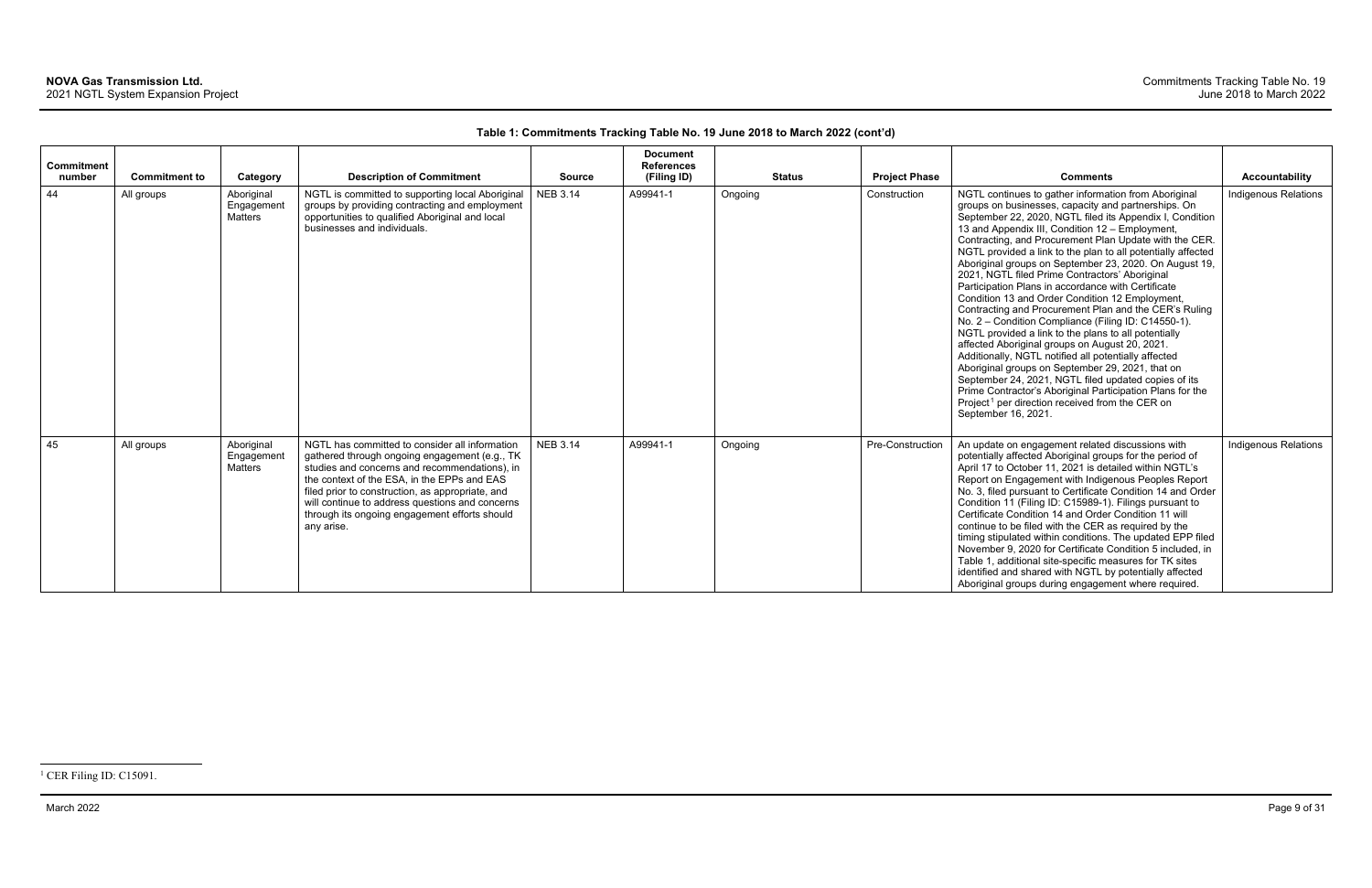| <b>Commitment</b> |                      |                                     |                                                                                                                                                                                                                                                                                                                    |                                             | <b>Document</b><br><b>References</b> |          |                                       |                                                                                                                                                                                                                                                                                                                                                                                                                                                                                                                                                                                                                                                                                                                                                                                                                                                                                                                                                                                                                                                                                                                                                                                                                                                                                                       |                             |
|-------------------|----------------------|-------------------------------------|--------------------------------------------------------------------------------------------------------------------------------------------------------------------------------------------------------------------------------------------------------------------------------------------------------------------|---------------------------------------------|--------------------------------------|----------|---------------------------------------|-------------------------------------------------------------------------------------------------------------------------------------------------------------------------------------------------------------------------------------------------------------------------------------------------------------------------------------------------------------------------------------------------------------------------------------------------------------------------------------------------------------------------------------------------------------------------------------------------------------------------------------------------------------------------------------------------------------------------------------------------------------------------------------------------------------------------------------------------------------------------------------------------------------------------------------------------------------------------------------------------------------------------------------------------------------------------------------------------------------------------------------------------------------------------------------------------------------------------------------------------------------------------------------------------------|-----------------------------|
| number            | <b>Commitment to</b> | Category                            | <b>Description of Commitment</b>                                                                                                                                                                                                                                                                                   | <b>Source</b>                               | (Filing ID)                          |          | <b>Project Phase</b><br><b>Status</b> | <b>Comments</b>                                                                                                                                                                                                                                                                                                                                                                                                                                                                                                                                                                                                                                                                                                                                                                                                                                                                                                                                                                                                                                                                                                                                                                                                                                                                                       | Accountability              |
| 46                | <b>Blood Tribe</b>   | Aboriginal<br>Engagement<br>Matters | NGTL is willing to meet with BT, upon request, to<br>discuss water withdrawal and for BT to identify<br>any locations or water sources of specific<br>interest or concern to BT. Information shared by<br>BT will be considered when finalizing water<br>source locations and mitigations for water<br>withdrawal. | <b>NEB 3.14</b>                             | A99941-1                             | Ongoing  | Pre-Construction                      | On August 16, 2019 NGTL provided all potentially<br>affected Aboriginal groups, including BT, information and<br>maps outlining the proposed water source locations and<br>noted that additional water sources may be added as the<br>Project continues construction planning NGTL noted that<br>if the communities have any questions, concerns or<br>feedback related to the proposed water source locations<br>to contact NGTL directly. On November 10, 2020, NGTL<br>notified all potentially affected Aboriginal groups of its<br>Finalized Watercourse Crossing Inventory filing pursuant<br>to Certificate Condition 20. NGTL has continued to notify<br>all potentially affected Aboriginal groups of related filings<br>including notice provided on May 20, 2021 of NGTL's<br>request to the CER for review related to project water<br>withdrawal locations filed May 18, 2021 and subsequent<br>CER response issued on June 15, 2021 (Filing ID:<br>C13550-1) as well as notice of hydrostatic testing plan<br>filings which contained water source mapping filed with<br>the CER on August 27, September 17, 2021, January 14,<br>and February 7, 2022 (Filing IDs: C14631-1, C14941-1,<br>C17204-1, and C17614-1 respectively). NGTL has not<br>received any feedback from BT to date. | <b>Indigenous Relations</b> |
| 47                | All groups           | Aboriginal<br>Engagement<br>Matters | NGTL will provide the opportunity to participate<br>in the ACPP to all potentially affected Aboriginal<br>groups that identify interest in participating.                                                                                                                                                          | <b>ANSN 3.3</b>                             | C00514-2                             | Complete | Pre-Construction                      | NGTL contacted all potentially affected Aboriginal groups<br>regarding the ACPP on March 23, 2020 to determine<br>interest in participation. NGTL offered opportunities to<br>participate in the ACPP to all groups that confirmed<br>interest on June 29, 2020.                                                                                                                                                                                                                                                                                                                                                                                                                                                                                                                                                                                                                                                                                                                                                                                                                                                                                                                                                                                                                                      | <b>Indigenous Relations</b> |
| 48                | ANSN / HLFN / SNN    | Aboriginal<br>Engagement<br>Matters | Given the ACPP and PCM are informed by<br>engagement with Aboriginal groups and the<br>input received where applicable, ANSN's input<br>into the ACPP and PCM, including ANSN's<br>requests and needs, will be considered should it<br>be provided by ANSN.                                                        | ANSN 3.3a-c<br>HLFN 3.3a<br><b>SNN 3.2k</b> | C00514-2<br>C00514-4<br>C00514-8     | Ongoing  | Pre-Construction<br>to Operations     | NGTL contacted all potentially affected Aboriginal groups<br>regarding the ACPP on March 23, 2020 to determine<br>interest in participation and included a questionnaire to<br>gather additional information to inform the development<br>of the ACPP. ANSN and NGTL discussed the timing of<br>ANSN's response to the ACPP clarification questionnaire<br>during NGTL and ANSN's May 20, 2020 meeting. NGTL<br>notified all potentially affected Aboriginal groups and<br>provided a link to its Order Condition 10: Construction<br>Monitoring Plan for Indigenous Peoples filing on<br>November 9, 2020 (C09434-1). NGTL reiterates that<br>ANSN's input into the PCM, including ANSN's requests<br>and needs, will be considered should it be provided by<br>ANSN.                                                                                                                                                                                                                                                                                                                                                                                                                                                                                                                                | <b>Indigenous Relations</b> |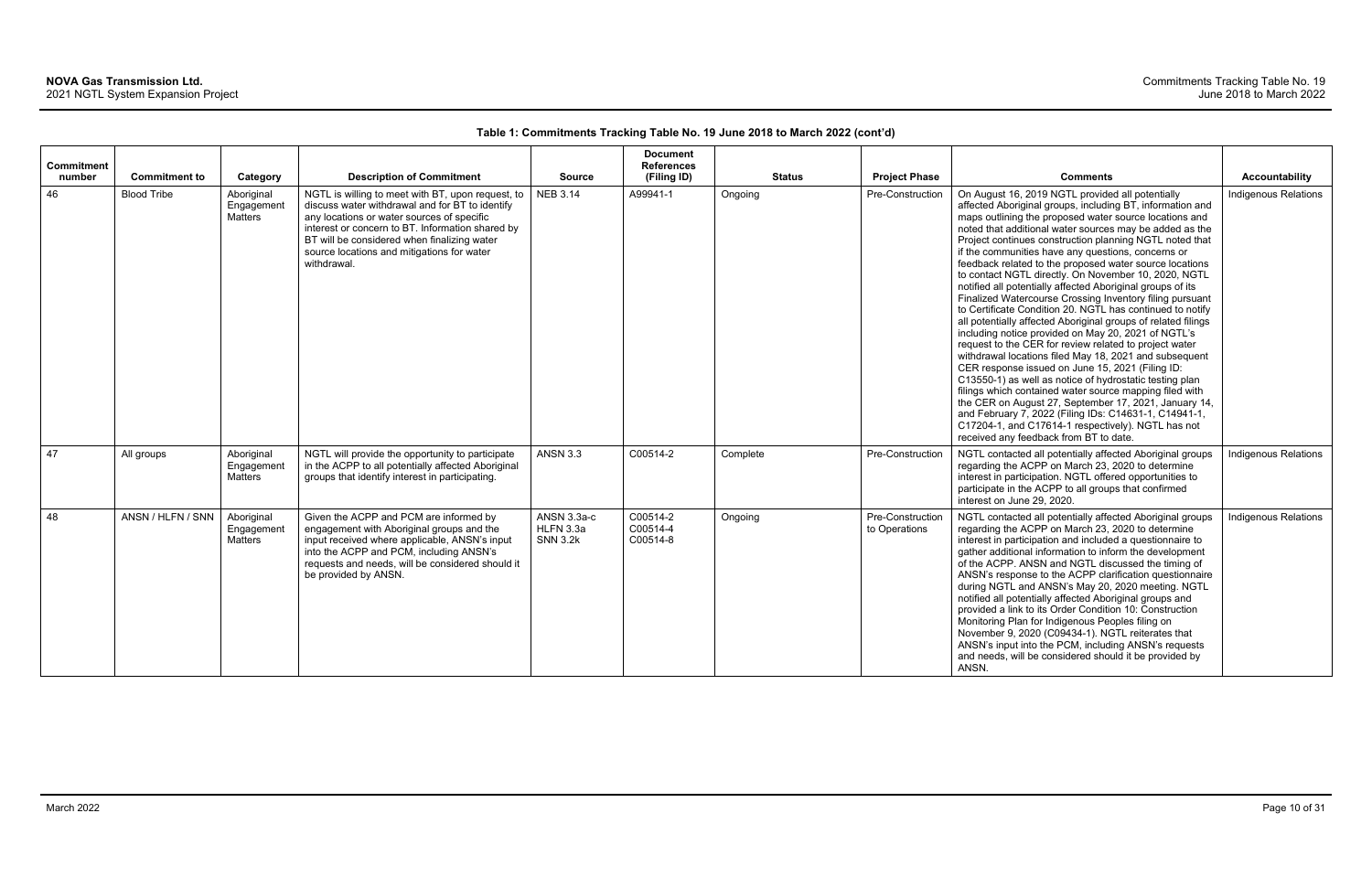| Commitment   |                                                       |                                                 |                                                                                                                                                                                                                                                                                                                                                                                                                                                                                    |                                                                        | <b>Document</b><br><b>References</b> |                           |                                          |                                                                                                                                                                                                                                                                                                                                                                                                                                                                                                                                                                                                                                                                                                                                                                                                        |                                               |
|--------------|-------------------------------------------------------|-------------------------------------------------|------------------------------------------------------------------------------------------------------------------------------------------------------------------------------------------------------------------------------------------------------------------------------------------------------------------------------------------------------------------------------------------------------------------------------------------------------------------------------------|------------------------------------------------------------------------|--------------------------------------|---------------------------|------------------------------------------|--------------------------------------------------------------------------------------------------------------------------------------------------------------------------------------------------------------------------------------------------------------------------------------------------------------------------------------------------------------------------------------------------------------------------------------------------------------------------------------------------------------------------------------------------------------------------------------------------------------------------------------------------------------------------------------------------------------------------------------------------------------------------------------------------------|-----------------------------------------------|
| number<br>49 | <b>Commitment to</b><br>Gift Lake Métis<br>Settlement | Category<br>Aboriginal<br>Engagement<br>Matters | <b>Description of Commitment</b><br>NGTL committed to ensure that they [Gift Lake<br>Métis Settlement] received all of the information<br>that we have filed for this Project, as well as to<br>meet with them to discuss any questions they<br>have, as well as how and with regards to our<br>mitigation or the information we've provided, as<br>well as then determine the next steps based on<br>that conversation of what engagement activities<br>might contain after that. | <b>Source</b><br>Hearing<br>Transcript<br>Volume 12.<br>Paragraph 6042 | (Filing ID)<br>C01035                | <b>Status</b><br>Complete | <b>Project Phase</b><br>Pre-Construction | <b>Comments</b><br>NGTL sent Gift Lake Métis Settlement Project materials<br>on August 19, 2019 and October 8, 2019. NGTL met with<br>Gift Lake Métis Settlement on February 4, 2020.                                                                                                                                                                                                                                                                                                                                                                                                                                                                                                                                                                                                                  | Accountability<br><b>Indigenous Relations</b> |
| 50           | Samson Cree<br><b>Nation</b>                          | Aboriginal<br>Engagement<br><b>Matters</b>      | NGTL committed to ongoing discussion<br>regarding the mitigation measures proposed in<br>Samson Cree's interim TK study and cumulative<br>effects assessment report.                                                                                                                                                                                                                                                                                                               | Hearing<br>Transcript<br>Volume 10,<br>Paragraph 4685                  | C00982                               | Complete                  | Pre-Construction                         | NGTL met with SCN on October 24, 2019, re-provided<br>the responses to the CEA report on October 29, 2019.<br>NGTL provided a copy of NGTL's responses and<br>proposed mitigation measures for the Project-specific<br>issues and concerns identified in SCN's final TK Study<br>report on January 6, 2020. NGTL met with SCN on<br>February 12, 2020, March 11, 2020 and multiple times in<br>July and August which included discussions on topics<br>regarding SCN's recommendations. SCN is participating<br>in the Indigenous Working Group (IWG) related to<br>caribou. SCN is participating in the ACPP on the Deep<br>Valley South/Colt Section. Any further discussion<br>regarding the mitigation measures proposed in SCN's<br>interim report will be addressed through these<br>mechanisms. | <b>Indigenous Relations</b>                   |
| 51           | <b>Natural Resources</b><br>Canada                    | Aboriginal<br>Engagement<br>Matters             | NGTL committed to engage on the caribou<br>habitat restoration and offset measurement plan<br>with interested Aboriginal groups.                                                                                                                                                                                                                                                                                                                                                   | NRCan 1.1                                                              | C00514-5                             | Complete                  | Pre-construction                         | NGTL provided all potentially affected Aboriginal groups<br>a draft of the revised CHROMP for feedback on August<br>18, 2020. NGTL provided all potentially affected<br>Aboriginal groups notice that NGTL filed a Revised<br>Caribou Habitat Restoration and Offset Measures Plan<br>(CHROMP), which included relevant feedback provided<br>by Aboriginal groups, with the CER, pursuant to<br>Condition 6 of the Certificate on November 12, 2020. The<br>notice contained a link to the revised CHROMP and Filing<br>ID (C09519-1). NGTL will also seek to establish an IWG<br>in accordance with Certificate Condition 35.                                                                                                                                                                         | Indigenous Relations                          |
| 52           | <b>Natural Resources</b><br>Canada                    | Aboriginal<br>Engagement<br>Matters             | NGTL is willing to meet with any Aboriginal<br>group expressing an interest in potential<br>contracting, employment, and training<br>opportunities, where NGTL can discuss its<br>contracting process and develop an<br>understanding of the Aboriginal group's<br>capacities.                                                                                                                                                                                                     | NRCan 1.2                                                              | C00514-5                             | Ongoing                   | Pre-construction                         | Meetings have and continue to occur with Aboriginal<br>groups and information has been shared with groups that<br>have expressed interest.                                                                                                                                                                                                                                                                                                                                                                                                                                                                                                                                                                                                                                                             | Indigenous Relations                          |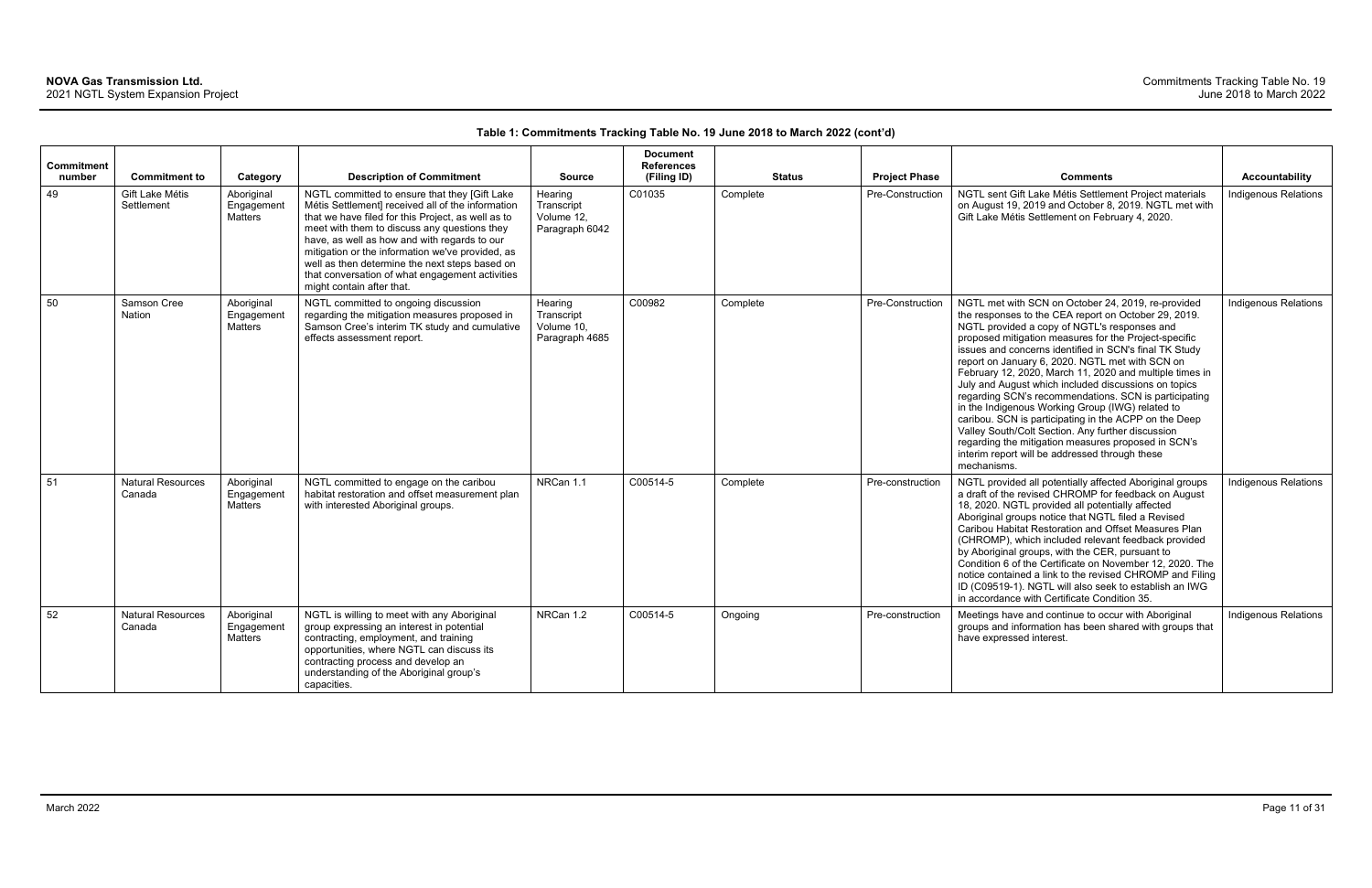### Commitments Tracking Table No. 19 June 2018 to March 2022

| Commitment<br>number | <b>Commitment to</b>               | Category                                   | <b>Description of Commitment</b>                                                                                                                                                                                                                                                                                                                                                                                                        | <b>Source</b>                                         | <b>Document</b><br><b>References</b><br>(Filing ID) | <b>Status</b> | <b>Project Phase</b> | <b>Comments</b>                                                                                                                                                                                                                                                                                                                                                                                                                                                                                                                                                                                                                                                                                                                                                                                                                                                                                                                                                                                                                                                                                                                                                                                                                                                                                                                    | <b>Accountability</b>       |
|----------------------|------------------------------------|--------------------------------------------|-----------------------------------------------------------------------------------------------------------------------------------------------------------------------------------------------------------------------------------------------------------------------------------------------------------------------------------------------------------------------------------------------------------------------------------------|-------------------------------------------------------|-----------------------------------------------------|---------------|----------------------|------------------------------------------------------------------------------------------------------------------------------------------------------------------------------------------------------------------------------------------------------------------------------------------------------------------------------------------------------------------------------------------------------------------------------------------------------------------------------------------------------------------------------------------------------------------------------------------------------------------------------------------------------------------------------------------------------------------------------------------------------------------------------------------------------------------------------------------------------------------------------------------------------------------------------------------------------------------------------------------------------------------------------------------------------------------------------------------------------------------------------------------------------------------------------------------------------------------------------------------------------------------------------------------------------------------------------------|-----------------------------|
| 53                   | <b>Natural Resources</b><br>Canada | Aboriginal<br>Engagement<br><b>Matters</b> | NGTL has committed to ongoing engagement<br>throughout all phases of the Project and<br>Aboriginal groups will have an opportunity to<br>provide feedback post-construction through<br>ongoing engagement with Regional Liaisons and<br>TC Energy's Public Awareness (PA) Program.<br>NGTL has committed to respond to any<br>Aboriginal group's concerns post-construction<br>and address potential issues on a case-by-case<br>basis. | NRCan 3                                               | C00514-5                                            | Ongoing       | Post-construction    |                                                                                                                                                                                                                                                                                                                                                                                                                                                                                                                                                                                                                                                                                                                                                                                                                                                                                                                                                                                                                                                                                                                                                                                                                                                                                                                                    | <b>Indigenous Relations</b> |
| 54                   | <b>ANSN</b>                        | Aboriginal<br>Engagement<br>Matters        | Continue to have discussions with NGTL about<br>the route and to together review some of what<br>we've heard today and have NGTL hear their<br>serious concerns and try to work together to find<br>a solution.                                                                                                                                                                                                                         | Hearing<br>Transcript<br>Volume 11,<br>Paragraph 5407 | C01007                                              | Complete      | Pre-Construction     | NGTL has been working with ANSN since August 2019<br>regarding routing through the Little Smoky Caribou<br>Range and working collaboratively in regard to caribou<br>mitigation, and the planning and implementation of the<br>CHROMP. NGTL and ANSN have continued meeting and<br>sharing information regarding the routing through the<br>caribou range and potential ANSN involvement in the<br>CHROMP since October 2019, most recently on May 20,<br>2020. NGTL provided ANSN a draft of the revised<br>CHROMP for feedback on August 18, 2020. To date,<br>ANSN has not provided NGTL feedback on the draft<br>revised CHROMP. ANSN is participating in the Project<br>IWG and NGTL notified all potentially affected Aboriginal<br>groups engaged on the Project that it filed its IWG for the<br>Little Smoky Caribou Range Progress Report No. 1 on<br>June 23, 2021 (Filing ID: C13705-1) and relatedly, that it<br>filed its CER IR No. 15 response (Filing ID: C14398-1) on<br>August 10, 2021. IWG-related updates will continue to be<br>filed with the CER pursuant to the required timing<br>stipulated in Certificate Condition 35. ANSN concerns<br>regarding the route through the Little Smoky Caribou<br>Range will be addressed through the discussions in the<br>IWG on mitigation, monitoring and offsets. | <b>Indigenous Relations</b> |
| 55                   | <b>Enoch Cree Nation</b>           | Aboriginal<br>Engagement<br>Matters        | Upon receipt, NGTL will review the final report<br>results and provide a response to Enoch Cree<br>Nation.                                                                                                                                                                                                                                                                                                                              | Condition<br>Compliance: s52<br>Condition 10          | C07968-1                                            | Complete      | Pre-Construction     | Final report received July 8, 2020 for the Grande Prairie<br>Mainline Loop No. 2 (Karr, Deep Valley and Colt<br>Sections) and Edson Mainline Loop No. 2 (Robb<br>Section), Edson Mainline Loop No. 4 (Dismal Creek and<br>Brewster Sections), and Nordegg Compressor Station<br>Unit Addition. NGTL reviewed the final report and<br>provided a response to Enoch Cree Nation on<br>October 22, 2020.                                                                                                                                                                                                                                                                                                                                                                                                                                                                                                                                                                                                                                                                                                                                                                                                                                                                                                                              | <b>Indigenous Relations</b> |
| 56                   | Gift Lake Métis<br>Settlement      | Aboriginal<br>Engagement<br><b>Matters</b> | Upon receipt, NGTL will review the report results<br>and provide a response to Gift Lake Métis<br>Settlement.                                                                                                                                                                                                                                                                                                                           | Condition<br>Compliance: s52<br>Condition 10          | C07968-1                                            | Ongoing       | Pre-Construction     | A LOA for the Grande Prairie Mainline Loop No. 2 (Karr<br>and Deep Valley sections) was sent to Gift Lake Métis<br>Settlement (GLMS) on August 13, 2020. On October 27,<br>2021, GLMS confirmed that they completed their<br>fieldwork. Final report received February 9, 2022 for the<br>Grande Prairie Mainline Loop No. 2 (Karr and Deep<br>Valley Sections). NGTL will review the final report and<br>provide a response to Gift Lake Métis Settlement.                                                                                                                                                                                                                                                                                                                                                                                                                                                                                                                                                                                                                                                                                                                                                                                                                                                                        | Indigenous Relations        |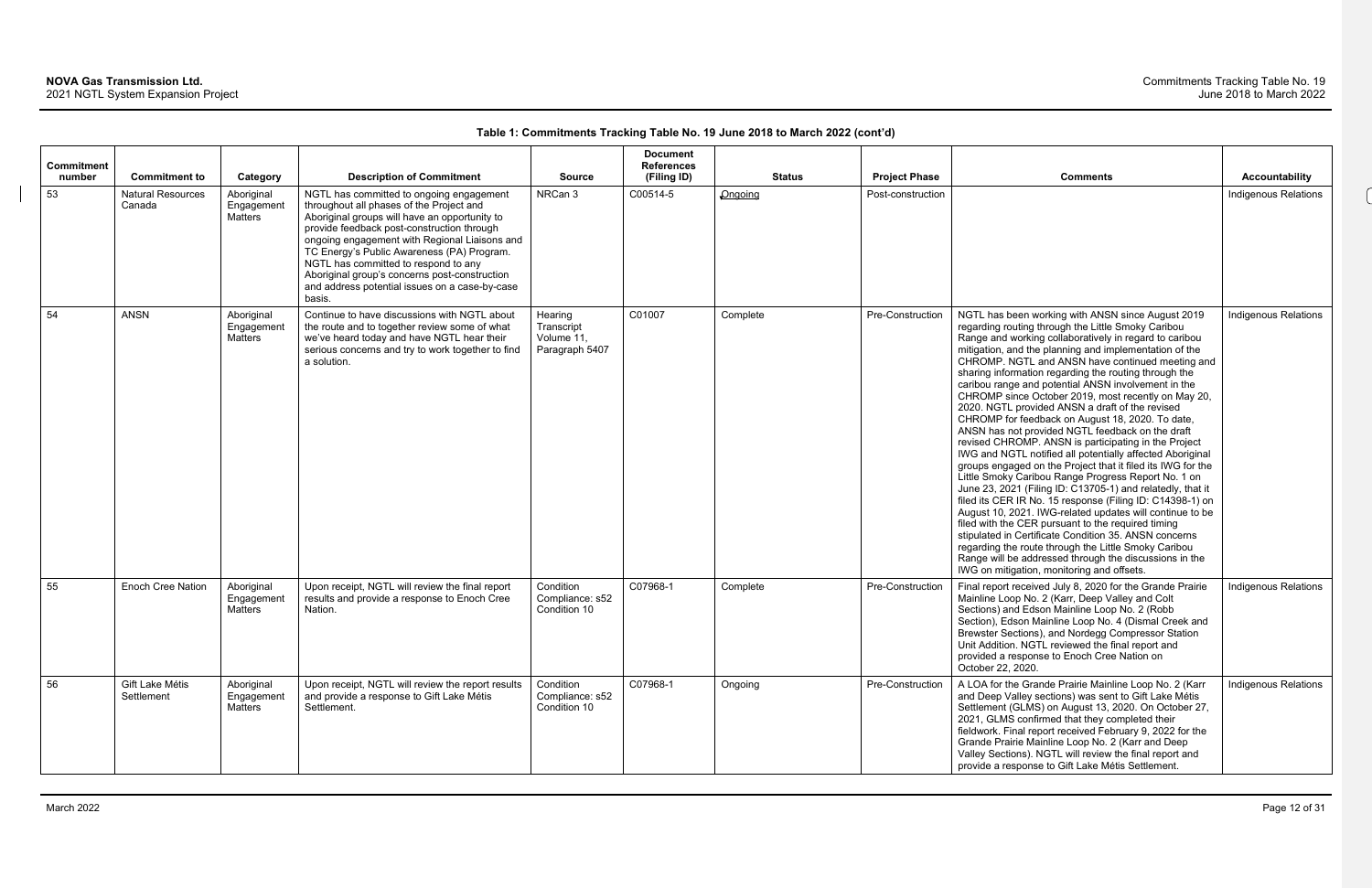| Commitment<br>number | <b>Commitment to</b>             | Category                                   | <b>Description of Commitment</b>                                                                                                                    | <b>Source</b>                                | <b>Document</b><br><b>References</b><br>(Filing ID) | <b>Status</b> | <b>Project Phase</b> | <b>Comments</b>                                                                                                                                                                                                                                                                                                                                                                                                                                                                                                                                                              | <b>Accountability</b>       |
|----------------------|----------------------------------|--------------------------------------------|-----------------------------------------------------------------------------------------------------------------------------------------------------|----------------------------------------------|-----------------------------------------------------|---------------|----------------------|------------------------------------------------------------------------------------------------------------------------------------------------------------------------------------------------------------------------------------------------------------------------------------------------------------------------------------------------------------------------------------------------------------------------------------------------------------------------------------------------------------------------------------------------------------------------------|-----------------------------|
| 57                   | Kapawe'no First<br>Nation        | Aboriginal<br>Engagement<br><b>Matters</b> | Upon receipt, NGTL will review the TK report<br>and provide a response to Kapawe'no First<br>Nation.                                                | Condition<br>Compliance: s52<br>Condition 10 | C07968-1                                            | Complete      | Pre-Construction     | The TK Protocol agreement with Kapawe'no First Nation<br>and NGTL was finalized on October 14, 2020. Kapawe'no<br>First Nation completed TK fieldwork in 2020. Final report<br>received March 24, 2021 and Letter from Chief to<br>approve the final report and provide additional TK<br>information was received March 26, 2021 for Valhalla,<br>Elmworth and Karr sections. NGTL reviewed the final<br>report and a Letter from Chief, and provided a response<br>to Kapawe'no First Nation on May 4, 2021.                                                                | <b>Indigenous Relations</b> |
| 58                   | Kelly Lake First<br>Nation       | Aboriginal<br>Engagement<br>Matters        | Upon receipt, NGTL will review the final TK<br>report and provide a response to Kelly Lake First<br>Nation.                                         | Condition<br>Compliance: s52<br>Condition 10 | C07968-1                                            | Complete      | Pre-Construction     | Kelly Lake First Nation completed TK fieldwork in<br>October 2020. Final report received March 8, 2021 for the<br>Grande Prairie Mainline Loop No. 2 (Karr, and Deep<br>Valley Sections); GPML Loop No. 3 (Elmworth Section);<br>and Edson Mainline Loop No. 4 (Dismal Creek Section).<br>NGTL reviewed the final report and provided a response<br>to Kelly Lake First Nation on April 30, 2021.                                                                                                                                                                            | Indigenous Relations        |
| 59                   | <b>Montana First</b><br>Nation   | Aboriginal<br>Engagement<br><b>Matters</b> | NGTL awaits Montana First Nation's final TK<br>report. Upon receipt, NGTL will review the report<br>and provide a response to Montana First Nation. | Condition<br>Compliance: s52<br>Condition 10 | C07968-1                                            | Ongoing       | Pre-Construction     |                                                                                                                                                                                                                                                                                                                                                                                                                                                                                                                                                                              | Indigenous Relations        |
| 60                   | Nakcowinewak<br>Nation of Canada | Aboriginal<br>Engagement<br><b>Matters</b> | Upon receipt of a TK report, NGTL will review<br>the report and provide a response to<br>Nakcowinewak Nation of Canada.                             | Condition<br>Compliance: s52<br>Condition 10 | C07968-1                                            | Complete      | Pre-Construction     | Nakcowinewak Nation of Canada' final report received<br>December 1, 2020 for the for the Grande Prairie Mainline<br>Loop No. 2 (Karr, Deep Valley and Colt Sections) and<br>Edson Mainline Loop No. 2 (Robb Section), and Edson<br>Mainline Loop No. 4 (Dismal Creek and Brewster<br>Sections), NGTL reviewed the final report and provided a<br>response to Nakcowinewak Nation of Canada on<br>February 22, 2021.                                                                                                                                                          | <b>Indigenous Relations</b> |
| 61                   | Nose Creek<br>Community          | Aboriginal<br>Engagement<br>Matters        | Upon receipt, NGTL will review the TK report<br>and provide a response to Nose Creek<br>Community.                                                  | Condition<br>Compliance: s52<br>Condition 10 | C07968-1                                            | Complete      | Pre-Construction     | Nose Creek Community's final report received<br>September 17, 2020, for the Grande Prairie Mainline<br>Loop No. 3 (Valhalla and Elmworth sections). NGTL<br>reviewed the report and provided a response to Nose<br>Creek Community on October 27, 2020. NGTL received<br>an email with four additional mitigation questions from<br>Nose Creek Community related to the Elmworth section<br>on October 28, 2020. NGTL provided a response to Nose<br>Creek Community's questions on November 17, 2020                                                                        | Indigenous Relations        |
| 62                   | Paul First Nation                | Aboriginal<br>Engagement<br><b>Matters</b> | Upon receipt of a Final TK report, NGTL will<br>review the report and provide a response to Paul<br>First Nation.                                   | Condition<br>Compliance: s52<br>Condition 10 | C07968-1                                            | Complete      | Pre-Construction     | NGTL received a Letter of No Concern on August 27,<br>2020 and a request to close off the TK project related to<br>the Colt, Deep Valley and Brewster sections. NGTL<br>remains committed to provide responses to Paul First<br>Nation upon receipt of additional information, should any<br>arise.<br>NGTL reviewed additional field information received from<br>Paul First Nation on June 2, 2020 for the GPML Loop No.<br>3 (Valhalla and Elmworth Sections) and GPML Loop No.<br>2 (Karr Section) and provided a response to Paul First<br>Nation on November 10, 2020. | Indigenous Relations        |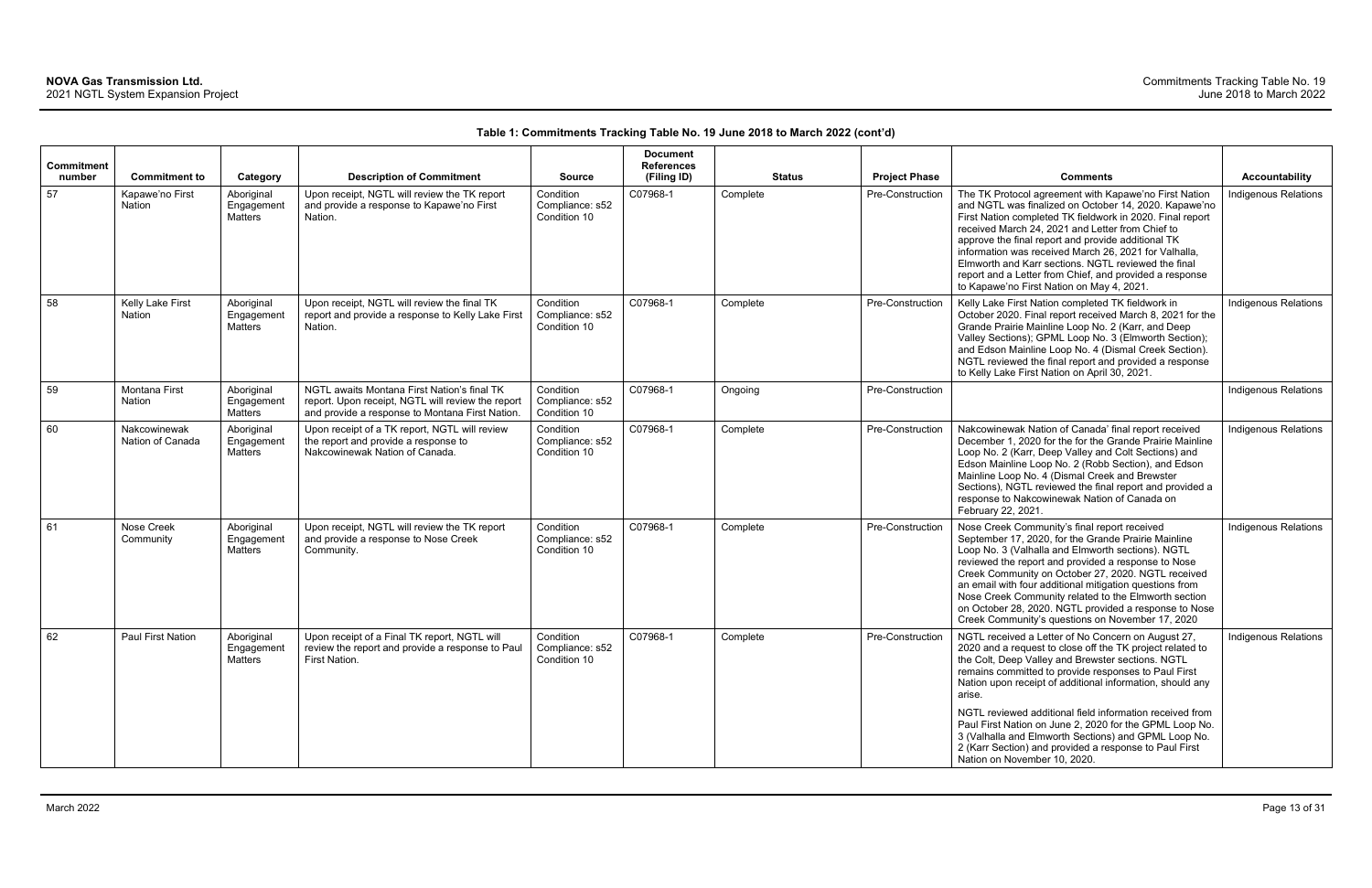|                             |                                     |                                            |                                                                                                                                                                                                                                                                                                                                                                  |                                              | <b>Document</b>                  |               |                                    |                                                                                                                                                                                  |                                |
|-----------------------------|-------------------------------------|--------------------------------------------|------------------------------------------------------------------------------------------------------------------------------------------------------------------------------------------------------------------------------------------------------------------------------------------------------------------------------------------------------------------|----------------------------------------------|----------------------------------|---------------|------------------------------------|----------------------------------------------------------------------------------------------------------------------------------------------------------------------------------|--------------------------------|
| <b>Commitment</b><br>number | <b>Commitment to</b>                | Category                                   | <b>Description of Commitment</b>                                                                                                                                                                                                                                                                                                                                 | <b>Source</b>                                | <b>References</b><br>(Filing ID) | <b>Status</b> | <b>Project Phase</b>               | <b>Comments</b>                                                                                                                                                                  | <b>Accountability</b>          |
| 63                          | Saddle Lake Cree<br>Nation          | Aboriginal<br>Engagement<br><b>Matters</b> | Upon receipt of a Final TK report, NGTL will<br>review the report and provide a response to<br>Saddle Lake Cree Nation                                                                                                                                                                                                                                           | Condition<br>Compliance: s52<br>Condition 10 | C07968-1                         | Ongoing       | Pre-Construction                   |                                                                                                                                                                                  | <b>Indigenous Relations</b>    |
| 64                          | <b>Sucker Creek First</b><br>Nation | Aboriginal<br>Engagement<br>Matters        | Upon receipt of a Final TK report, NGTL will<br>review the report and provide a response to<br>Sucker Creek First Nation.                                                                                                                                                                                                                                        | Condition<br>Compliance: s52<br>Condition 10 | C07968-1                         | Complete      | Pre-Construction                   | NGTL received the final TK report for the GPML Loop No.<br>2 (Karr Section) on September 2, 2020 and provided a<br>response to Sucker Creek First Nation on<br>October 27, 2020. | Indigenous Relations           |
| 65                          |                                     |                                            |                                                                                                                                                                                                                                                                                                                                                                  |                                              |                                  |               |                                    | Duplicate to Commitment 106.                                                                                                                                                     |                                |
| 66                          |                                     |                                            |                                                                                                                                                                                                                                                                                                                                                                  |                                              |                                  |               |                                    | Duplicate to Commitment 106.                                                                                                                                                     |                                |
| 67                          |                                     |                                            |                                                                                                                                                                                                                                                                                                                                                                  |                                              |                                  |               |                                    | Duplicate to Commitment 106.                                                                                                                                                     |                                |
| 68                          | <b>National Energy</b><br>Board     | Design<br>Matters                          | TransCanada will provide technical oversight for<br>pipeline engineering and technical activities, and<br>will also ensure coordination with prime<br>contractors and other third-party engineering<br>consultants to ensure that TransCanada's<br>engineering specifications and project<br>requirements are met.                                               | Application<br>Section 7.2.3                 | A92619                           | Ongoing       | Pre-Construction<br>/ Construction |                                                                                                                                                                                  | <b>Project Engineering</b>     |
| 69                          | <b>National Energy</b><br>Board     | Design<br>Matters                          | All purchased items and contracted services will<br>be obtained from suppliers and contractors of<br>assessed capabilities who have been pre-<br>qualified in accordance with TransCanada's<br>internal supplier management and pre-<br>qualification procedures or have been pre-<br>qualified by a prime contractor to TransCanada.                            | Application<br>Section 7.2.3                 | A92619                           | Complete      | Pre-Construction                   |                                                                                                                                                                                  | <b>Project Engineering</b>     |
| 70                          | <b>National Energy</b><br>Board     | Construction<br>Matters                    | During construction, each prime contractor will<br>be responsible for ensuring the work performed<br>is in accordance with contract documents,<br>Project design, applicable standards,<br>specifications and procedures, and the Project-<br>specific quality plan. TransCanada inspectors<br>will monitor all construction activities to ensure<br>compliance. | Application<br>Section 7.2.3                 | A92619                           | Ongoing       | Construction                       |                                                                                                                                                                                  | Pipeline Project<br>Management |
| 71                          | <b>National Energy</b><br>Board     | Engineering<br><b>Matters</b>              | Design changes during construction will be<br>managed in accordance with the appropriate<br>change management procedures and in<br>accordance with TransCanada's standard<br>engineering practices.                                                                                                                                                              | Application<br>Section 7.2.3                 | A92619                           | Ongoing       | Construction                       |                                                                                                                                                                                  | <b>Project Engineering</b>     |
| 72                          | <b>National Energy</b><br>Board     | Engineering<br>Matters                     | The primary coating for the external surface of<br>the below ground pipe will be fusion-bonded<br>epoxy (FBE). Field girth welds will be protected<br>with a liquid applied coating                                                                                                                                                                              | Application<br>Section 7.5.1                 | A92619                           | Ongoing       | Pre-construction                   |                                                                                                                                                                                  | <b>Project Engineering</b>     |
| 73                          | <b>National Energy</b><br>Board     | Construction<br>Matters                    | An additional mechanical protection system,<br>such as sand padding or rock shield, will be<br>used if large and/or angular backfill material is<br>encountered.                                                                                                                                                                                                 | Application<br>Section 7.5.1                 | A92619                           | Ongoing       | Construction                       |                                                                                                                                                                                  | Pipeline Project<br>Management |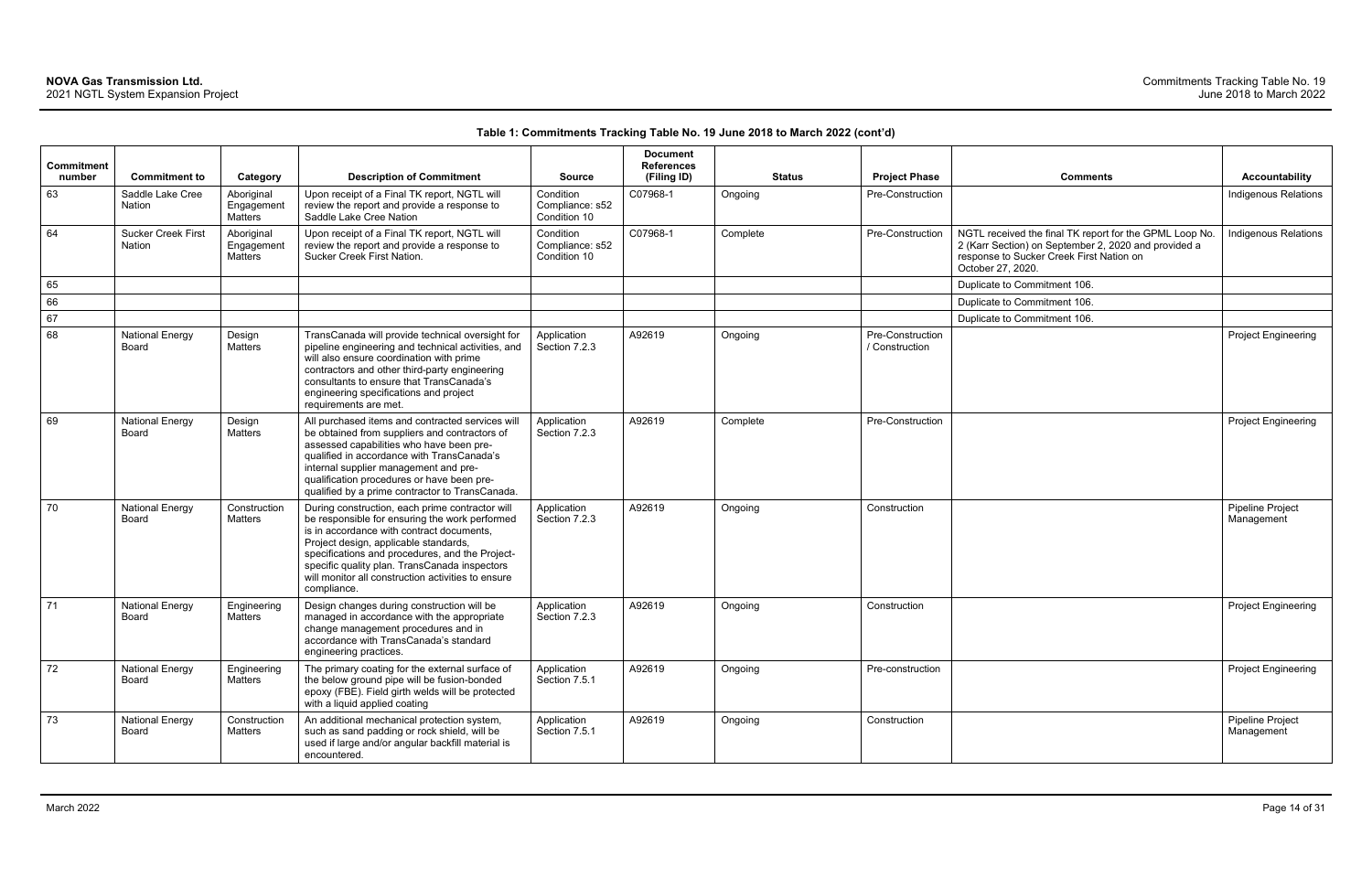| <b>Commitment</b><br>number | <b>Commitment to</b>                   | Category                | <b>Description of Commitment</b>                                                                                                                                                                                                                                             | <b>Source</b>                | <b>Document</b><br><b>References</b><br>(Filing ID) |          | <b>Status</b> | <b>Project Phase</b>               | <b>Comments</b>                                                                                                                                                                                                                                                               | Accountability                 |
|-----------------------------|----------------------------------------|-------------------------|------------------------------------------------------------------------------------------------------------------------------------------------------------------------------------------------------------------------------------------------------------------------------|------------------------------|-----------------------------------------------------|----------|---------------|------------------------------------|-------------------------------------------------------------------------------------------------------------------------------------------------------------------------------------------------------------------------------------------------------------------------------|--------------------------------|
| 74                          | <b>National Energy</b><br>Board        | Engineering<br>Matters  | Abrasion-resistant coating will be used where<br>pipe is installed using boring, HDD or other<br>methods that could cause abrasion to the<br>coating during installation.                                                                                                    | Application<br>Section 7.5.1 | A92619                                              | Ongoing  |               | Pre-construction<br>/ Construction | Pipe ordered includes abrasion coated pipe based on<br>planned bored pipe installation. Additional quantities of<br>abrasion coated pipe have also been included in the<br>event that a bored pipe installation not previously<br>identified is required during construction. | Project Engineerin             |
| 75                          | <b>National Energy</b><br>Board        | Engineering<br>Matters  | Below-ground assembly piping will be protected<br>with a liquid applied coating. Above-ground<br>piping will be primed and painted.                                                                                                                                          | Application<br>Section 7.5.1 | A92619                                              | Ongoing  |               | Pre-construction<br>/ Construction |                                                                                                                                                                                                                                                                               | Project Engineerin             |
| 76                          | <b>National Energy</b><br>Board        | Engineering<br>Matters  | In addition to the pipe coating, CP will be<br>provided through impressed current CP systems,<br>which may consist of existing CP systems as<br>well as new CP systems if required, and will<br>include groundbeds and rectifiers as determined<br>during detailed design.   | Application<br>Section 7.5.2 | A92619                                              | Ongoing  |               | Pre-construction<br>/ Construction |                                                                                                                                                                                                                                                                               | Project Engineerin             |
| 77                          | <b>National Energy</b><br><b>Board</b> | Engineering<br>Matters  | CP test points will be installed, where required,<br>along the pipeline and at road, foreign pipeline<br>and utility crossings.                                                                                                                                              | Application<br>Section 7.5.2 | A92619                                              | Ongoing  |               | Pre-construction<br>/ Construction |                                                                                                                                                                                                                                                                               | Project Engineerin             |
| 78                          | <b>National Energy</b><br>Board        | Engineering<br>Matters  | NGTL will install launchers and receivers on the<br>pipeline sections, for the purposes of ILI, during<br>construction                                                                                                                                                       | Application<br>Section 7.5.2 | A92619                                              | Ongoing  |               | Pre-construction<br>/ Construction |                                                                                                                                                                                                                                                                               | Project Engineerin             |
| 79                          |                                        |                         |                                                                                                                                                                                                                                                                              |                              |                                                     |          |               |                                    | Duplicate to Commitment 106.                                                                                                                                                                                                                                                  |                                |
| 80                          | <b>National Energy</b><br><b>Board</b> | Engineering<br>Matters  | The geotechnical reports will be provided to the<br>Board in supplemental filings.                                                                                                                                                                                           | Application<br>Section 7.6   | A92619                                              | Complete |               | Pre-construction                   | NGTL filed the geotechnical reports in Certificate<br>Condition 8 on November 5, 2020 (C09392-1).                                                                                                                                                                             | Project Engineerin             |
| 81                          | <b>National Energy</b><br><b>Board</b> | Engineering<br>Matters  | Mitigation measures will be implemented in<br>organic terrain locations that pose risk to the<br>pipeline sections.                                                                                                                                                          | Application<br>Section 7.6.2 | A92619                                              | Ongoing  |               | Pre-construction<br>/ Construction |                                                                                                                                                                                                                                                                               | Project Engineerin             |
| 82                          | <b>National Energy</b><br>Board        | Construction<br>Matters | NGTL will award separate contracts for portions<br>of the Project work outside the scope of the<br>prime contractor construction contracts, such as<br>construction surveying, inspection and NDE.                                                                           | Application<br>Section 8.1.1 | A92619                                              | Complete |               | Construction                       |                                                                                                                                                                                                                                                                               | Pipeline Project<br>Management |
| 83                          | <b>National Energy</b><br>Board        | Construction<br>Matters | Pipeline construction activities will progress in a<br>manner that will avoid applicable wildlife timing<br>restrictions, where feasible. Where wildlife timing<br>restrictions cannot be avoided, NGTL will work<br>with the appropriate agencies to develop<br>mitigation. | Application<br>Section 8.2   | A92619                                              | Ongoing  |               | Construction                       |                                                                                                                                                                                                                                                                               | Pipeline Project<br>Management |
| 84                          | <b>National Energy</b><br>Board        | Construction<br>Matters | The pipeline ROW will be assessed during<br>spring/summer following construction to evaluate<br>reclamation requirements.                                                                                                                                                    | Application<br>Section 8.2   | A92619                                              | Planned  |               | Post-<br>Construction              |                                                                                                                                                                                                                                                                               | Environment                    |
| 85                          | <b>National Energy</b><br>Board        | Construction<br>Matters | Construction access will maximize the use of<br>existing public roads as well as privately owned<br>and maintained all-season and seasonal industry<br>roads                                                                                                                 | Application<br>Section 8.4   | A92619                                              | Ongoing  |               | Pre-construction<br>/ Construction | Construction is ongoing.                                                                                                                                                                                                                                                      | Project Engineerin             |

| Comments                                                                                                                                                                                                                                                                      | <b>Accountability</b>          |
|-------------------------------------------------------------------------------------------------------------------------------------------------------------------------------------------------------------------------------------------------------------------------------|--------------------------------|
| Pipe ordered includes abrasion coated pipe based on<br>planned bored pipe installation. Additional quantities of<br>abrasion coated pipe have also been included in the<br>event that a bored pipe installation not previously<br>identified is required during construction. | <b>Project Engineering</b>     |
|                                                                                                                                                                                                                                                                               | Project Engineering            |
|                                                                                                                                                                                                                                                                               | <b>Project Engineering</b>     |
|                                                                                                                                                                                                                                                                               | <b>Project Engineering</b>     |
|                                                                                                                                                                                                                                                                               | <b>Project Engineering</b>     |
| Duplicate to Commitment 106.                                                                                                                                                                                                                                                  |                                |
| NGTL filed the geotechnical reports in Certificate<br>Condition 8 on November 5, 2020 (C09392-1).                                                                                                                                                                             | <b>Project Engineering</b>     |
|                                                                                                                                                                                                                                                                               | <b>Project Engineering</b>     |
|                                                                                                                                                                                                                                                                               | Pipeline Project<br>Management |
|                                                                                                                                                                                                                                                                               | Pipeline Project<br>Management |
|                                                                                                                                                                                                                                                                               | Environment                    |
| Construction is ongoing.                                                                                                                                                                                                                                                      | <b>Project Engineering</b>     |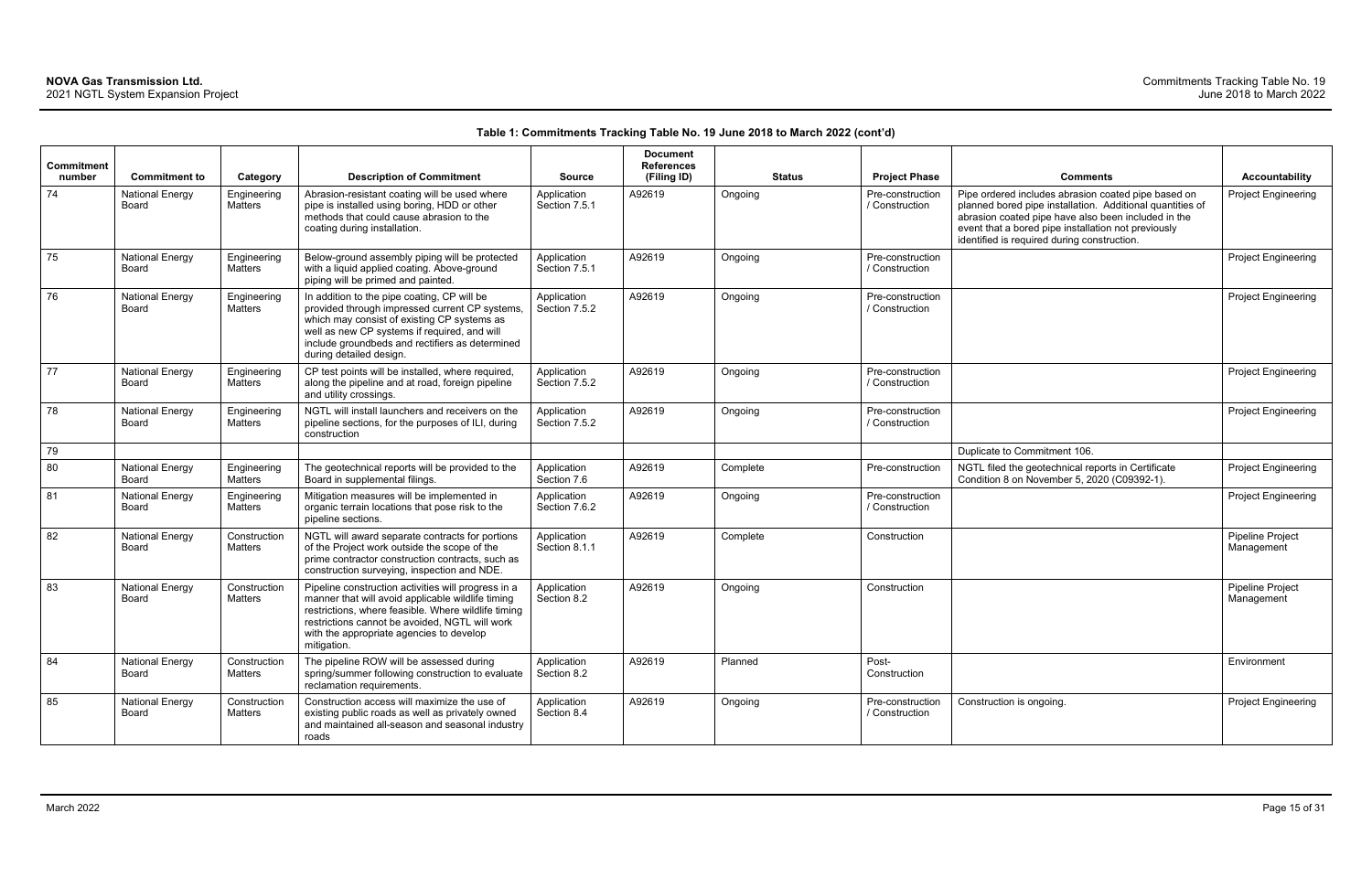|                             |                                        |                                |                                                                                                                                                                                                                                                                                          |                                                            | <b>Document</b>                  |               |                         |                                                                                                                                                                                                                                                                                                                                                                                                                                                                                                                 |                                                                                      |
|-----------------------------|----------------------------------------|--------------------------------|------------------------------------------------------------------------------------------------------------------------------------------------------------------------------------------------------------------------------------------------------------------------------------------|------------------------------------------------------------|----------------------------------|---------------|-------------------------|-----------------------------------------------------------------------------------------------------------------------------------------------------------------------------------------------------------------------------------------------------------------------------------------------------------------------------------------------------------------------------------------------------------------------------------------------------------------------------------------------------------------|--------------------------------------------------------------------------------------|
| <b>Commitment</b><br>number | <b>Commitment to</b>                   | Category                       | <b>Description of Commitment</b>                                                                                                                                                                                                                                                         | <b>Source</b>                                              | <b>References</b><br>(Filing ID) | <b>Status</b> | <b>Project Phase</b>    | <b>Comments</b>                                                                                                                                                                                                                                                                                                                                                                                                                                                                                                 | <b>Accountability</b>                                                                |
| 86                          | <b>National Energy</b><br>Board        | Construction<br>Matters        | NGTL will develop a Safety Management Plan<br>(SMP) that provides details on the roles and<br>responsibilities of the project/construction<br>management teams and other, relevant safety<br>information associated with the Project.                                                    | Application<br>Section 8.6                                 | A92619                           | Complete      | Pre-Construction        | Safety Management Plans are in place for the Project.                                                                                                                                                                                                                                                                                                                                                                                                                                                           | Pipeline Project<br>Management                                                       |
| 87                          | <b>National Energy</b><br><b>Board</b> | Construction<br><b>Matters</b> | NGTL will consult with regional emergency<br>response agencies to ensure that appropriate<br>communications, understanding and cooperation<br>are in place for the Project during construction.                                                                                          | Application<br>Section 8.6                                 | A92619                           | Complete      | Pre-Construction        | Notifications were sent to emergency response partners<br>prior to construction and NGTL continues to consult with<br>these agencies on an ongoing basis.                                                                                                                                                                                                                                                                                                                                                       | <b>Pipeline Project</b><br>Management                                                |
| 88                          | <b>National Energy</b><br>Board        | Construction<br><b>Matters</b> | A hydrostatic test plan will be prepared during<br>detailed design and submitted to the Board<br>before hydrotesting of the pipeline sections.                                                                                                                                           | Application<br>Section 8.8.5                               | A92619                           | Ongoing       | <b>Pre-Construction</b> | NGTL filed the hydrostatic test plans for the Valhalla and<br>Elmworth Sections on August 25, 2021 (C14631) and for<br>the Karr, Dismal Creek and Brewster Sections on<br>September 15, 2021 (C14941). NGTL submitted the<br>hydrostatic test plans for the Robb Section and the Deep<br>Valley North section - mainline test from KP 64+309 to<br>69+550 on January 14, 2022 (C17205). NGTL submitted<br>the hydrostatic test plan for Karr Section - mainline test<br>section 2 on February 7, 2022 (C17614). | Pipeline Project<br>Management                                                       |
| 89                          | <b>National Energy</b><br>Board        | Engineering<br><b>Matters</b>  | The compressor station unit additions will be<br>designed, constructed and operated in<br>accordance with CSA Z662-15 and the OPR, as<br>well as other industry standards and<br>TransCanada specifications                                                                              | Application<br>Section 9.3                                 | A92619                           | Complete      | Pre-Construction        | The Project is designed in accordance with CSA Z662-19<br>and OPR SOR/99-294. CSA Z662-15 has been<br>superseded by CSA Z662-19 as committed to by NGTL<br>in Commitment 106. Compressor station unit addition<br>engineering is complete.                                                                                                                                                                                                                                                                      | Pipeline Project<br>Management                                                       |
| 90                          |                                        |                                |                                                                                                                                                                                                                                                                                          |                                                            |                                  |               |                         | Duplicate to Commitment 86.                                                                                                                                                                                                                                                                                                                                                                                                                                                                                     |                                                                                      |
| 91                          | <b>National Energy</b><br>Board        | Engineering<br>Matters         | NGTL will review each prime contractor's SSSP<br>before construction to ensure compliance with<br>TransCanada and regulatory requirements.                                                                                                                                               | Application<br>Section 9.5.4                               | A92619                           | Complete      | Pre-Construction        | NGTL filed Order Condition 9 on October 20, 2020<br>$(C09011)$ .                                                                                                                                                                                                                                                                                                                                                                                                                                                | Pipeline Project<br>Management, Safety<br>Representative                             |
| 92                          |                                        |                                |                                                                                                                                                                                                                                                                                          |                                                            |                                  |               |                         | Duplicate to Commitment 106.                                                                                                                                                                                                                                                                                                                                                                                                                                                                                    |                                                                                      |
| 93                          |                                        |                                |                                                                                                                                                                                                                                                                                          |                                                            |                                  |               |                         | Duplicate to Commitment 106.                                                                                                                                                                                                                                                                                                                                                                                                                                                                                    |                                                                                      |
| 94                          | <b>National Energy</b><br>Board        | Engineering<br>Matters         | The prime contractor for each unit addition will<br>prepare a field ERP that will be reviewed by<br>NGTL and will be implemented in the event of an<br>emergency during construction.                                                                                                    | Application<br>Section 9.5.15                              | A92619                           | Complete      | Pre-construction        | NGTL submitted the ERPs for the Compressor Station<br>Unit Additions on August 6, 2020.                                                                                                                                                                                                                                                                                                                                                                                                                         | Pipeline Project<br>Management, TC<br>Energy emergency<br>response<br>representative |
| 95                          |                                        |                                |                                                                                                                                                                                                                                                                                          |                                                            |                                  |               |                         | Duplicate to Commitment 107.                                                                                                                                                                                                                                                                                                                                                                                                                                                                                    |                                                                                      |
| 96                          | <b>National Energy</b><br><b>Board</b> | Engineering<br><b>Matters</b>  | The geotechnical program for the remaining<br>proposed trenchless crossings i.e., Smoky River,<br>Little Smoky River, McLeod River, Pembina<br>River and North Saskatchewan River, is<br>ongoing. NGTL will submit updated trenchless<br>feasibility reports when they become available. | <b>Additional Written</b><br>Evidence (AWE)<br>Section 2.4 | A96812                           | Complete      | Pre-Construction        | Certificate Condition 9 was filed on October 27, 2020<br>(C09149).                                                                                                                                                                                                                                                                                                                                                                                                                                              | Pipeline Project<br>Management                                                       |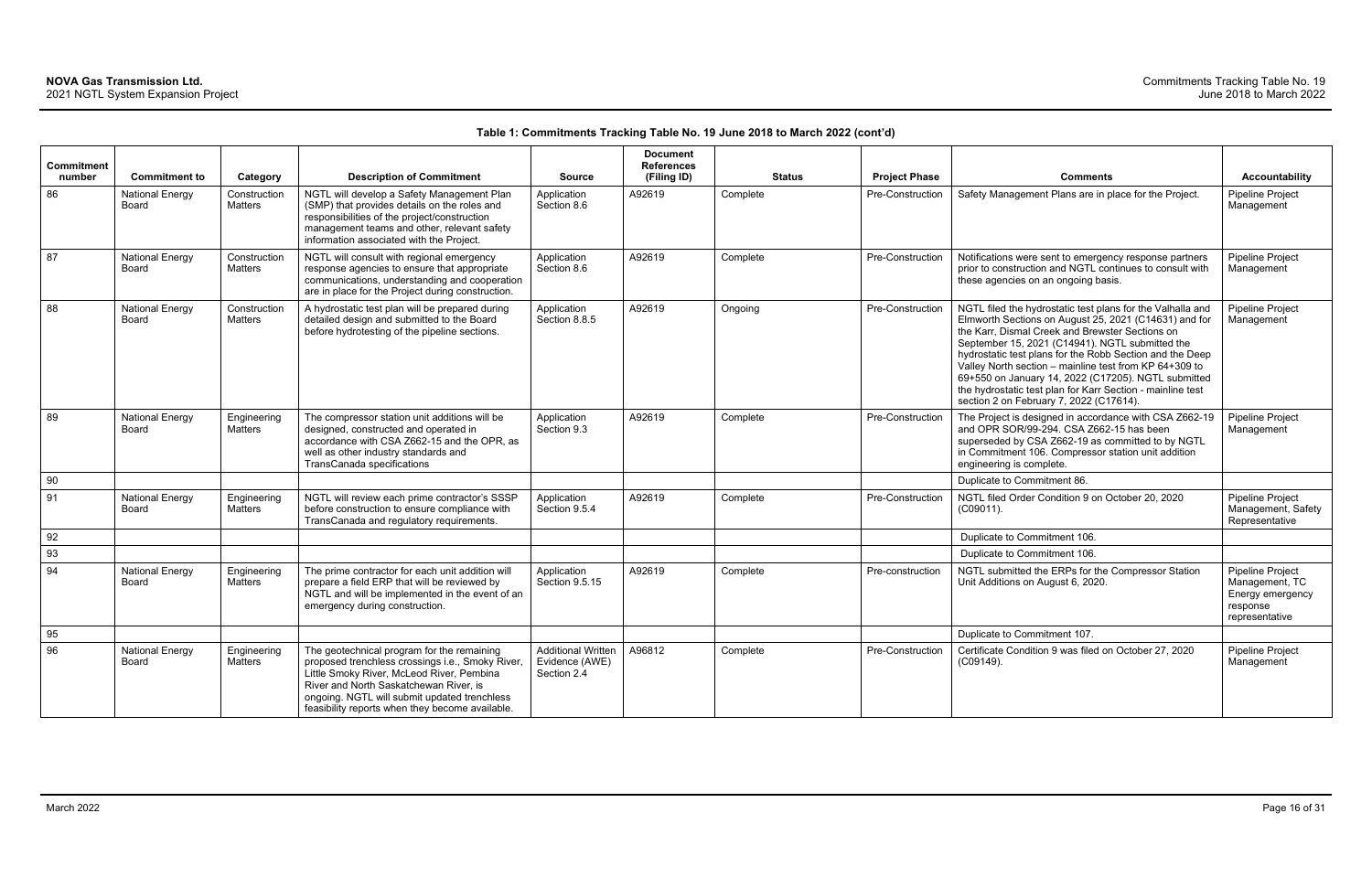| <b>Commitment</b><br>number | <b>Commitment to</b>            | Category               | <b>Description of Commitment</b>                                                                                                                                                                                                                                                                                                                                                                                 | <b>Source</b>             | <b>Document</b><br><b>References</b><br>(Filing ID) | <b>Status</b> | <b>Project Phase</b> | <b>Comments</b>                                                                                                                                                                                                                           | <b>Accountability</b>          |
|-----------------------------|---------------------------------|------------------------|------------------------------------------------------------------------------------------------------------------------------------------------------------------------------------------------------------------------------------------------------------------------------------------------------------------------------------------------------------------------------------------------------------------|---------------------------|-----------------------------------------------------|---------------|----------------------|-------------------------------------------------------------------------------------------------------------------------------------------------------------------------------------------------------------------------------------------|--------------------------------|
| 97                          | <b>National Energy</b><br>Board | Engineering<br>Matters | It is NGTL's intention to carry out a Phase II<br>assessment of the identified areas in Q2 2019<br>(via field reconnaissance) and verify the desktop<br>assessment. Findings of the Phase II<br>assessment and mitigation measures identified<br>will be shared with the Board following its<br>completion.                                                                                                      | <b>NEB 1.2a</b>           | A96810                                              | Complete      | Pre-Construction     | NGTL filed the geotechnical reports in Certificate<br>Condition 8 on November 5, 2020 (C09392-1).                                                                                                                                         | Pipeline Project<br>Management |
| 98                          | <b>National Energy</b><br>Board | Engineering<br>Matters | Preliminary work has been undertaken to<br>determine the potential for scour of watercourses<br>along all the Project's pipeline routes. A<br>complete scour report is anticipated to be<br>provided to the Board in Q2 2019.                                                                                                                                                                                    | <b>NEB 1.2c</b>           | A96810                                              | Complete      | Pre-Construction     | NGTL provided the scour reports in its Project Update<br>$(C00044)$ .                                                                                                                                                                     | Pipeline Project<br>Management |
| 99                          |                                 |                        |                                                                                                                                                                                                                                                                                                                                                                                                                  |                           |                                                     |               |                      | Duplicate to Commitment 106.                                                                                                                                                                                                              |                                |
| 100                         | <b>National Energy</b><br>Board | Engineering<br>Matters | Upon completion of the geotechnical fieldwork<br>portion in Q2 2019, geotechnical reports for the<br>remaining trenchless crossings and further, final<br>feasibility studies for the proposed HDD<br>crossings will be completed by Q3 2019.                                                                                                                                                                    | <b>NEB 2.1</b>            | A98232                                              | Complete      | Pre-Construction     | NGTL updated this commitment in its Project Update<br>(NEB Filing ID: C00044), to provide the final feasibility<br>studies to the Board by Q3 2019.<br>Certificate Condition 9 was filed on October 27, 2020<br>(C09149).                 | Pipeline Project<br>Management |
| 101                         | <b>National Energy</b><br>Board | Engineering<br>Matters | Upon determination of a feasible contingency<br>method and corresponding crossing alignment,<br>NGTL will conduct a geohazard and risk<br>assessment to identify hazards and risks specific<br>to the alignment and contingency crossing<br>method chosen. NGTL plans to finalize this<br>analysis in Q3 2019 upon completion of<br>geotechnical analyses.                                                       | NEB 2.3c and d            | A98232                                              | Complete      | Pre-Construction     | NGTL updated this commitment in its Project Update<br>(C00044), to provide the final feasibility studies to the<br>Board by Q3 2019.<br>NGTL filed the geotechnical reports in Certificate<br>Condition 8 on November 5, 2020 (C09392-1). | Pipeline Project<br>Management |
| 102                         | <b>National Energy</b><br>Board | Engineering<br>Matters | NGTL will work with Project contractors to<br>determine, where practical, emission mitigation<br>measures that can be implemented on older<br>specialized equipment.                                                                                                                                                                                                                                             | <b>Reply Evidence</b>     | C00043-1                                            | Complete      | Pre-Construction     |                                                                                                                                                                                                                                           | Pipeline Project<br>Management |
| 103                         | <b>National Energy</b><br>Board | Engineering<br>Matters | NGTL will work with each contractor to ensure<br>vehicle and equipment maintenance programs<br>are in place and adhere to programs that include<br>routine manufacturer recommended<br>maintenance and repairs to parts such as spark<br>plugs and air filters that influence air emissions<br>and are implemented per the OEM (Original<br>Equipment Manufacturer), operator manuals and<br>guidance documents. | Reply Evidence            | C00043-1                                            | Complete      | Pre-Construction     | NGTL's Prime Contractor's have vehicle and equipment<br>maintenance programs in place.                                                                                                                                                    | Pipeline Project<br>Management |
| 104                         | <b>National Energy</b><br>Board | Engineering<br>Matters | NGTL will minimize the construction footprint to<br>the extent possible and will, limit construction<br>activities on the slopes to what is necessary to<br>install the pipeline.                                                                                                                                                                                                                                | NEB 3.1c.1<br>through c.4 | A99941-1                                            | Complete      | Construction         | The Elmworth Section was placed in-service on<br>November 10, 2021.                                                                                                                                                                       | Pipeline Project<br>Management |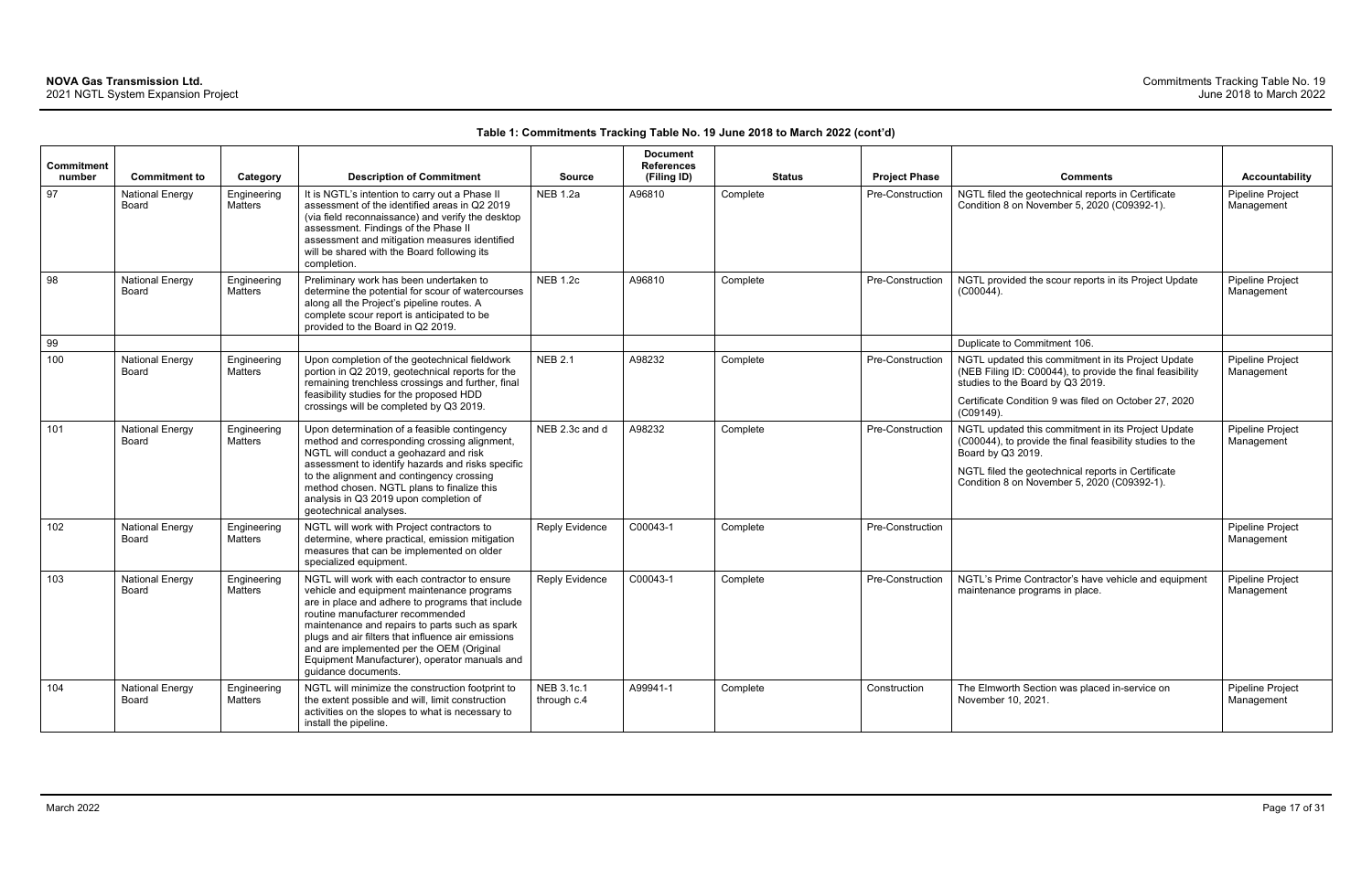| <b>Commitment</b><br>number | <b>Commitment to</b>            | Category                        | <b>Description of Commitment</b>                                                                                                                                                                                                                                                                                                       | <b>Source</b>                | <b>Document</b><br><b>References</b><br>(Filing ID) | <b>Status</b> | <b>Project Phase</b>                              | <b>Comments</b>                                                                                                                                                                                                                                                            | Accountability                        |
|-----------------------------|---------------------------------|---------------------------------|----------------------------------------------------------------------------------------------------------------------------------------------------------------------------------------------------------------------------------------------------------------------------------------------------------------------------------------|------------------------------|-----------------------------------------------------|---------------|---------------------------------------------------|----------------------------------------------------------------------------------------------------------------------------------------------------------------------------------------------------------------------------------------------------------------------------|---------------------------------------|
| 105                         | <b>National Energy</b><br>Board | Engineering<br>Matters          | NGTL will work with construction contractors and<br>is prepared to ask in the request for proposal<br>(RFP), during the bid process, to identify and<br>propose methods and technology to reduce or<br>minimize construction related noise without<br>compromising safety.                                                             | <b>NEB 3.14</b>              | A99941-1                                            | Complete      | Pre-Construction                                  |                                                                                                                                                                                                                                                                            | <b>Pipeline Project</b><br>Management |
| 106                         | <b>National Energy</b><br>Board | Engineering<br><b>Matters</b>   | NGTL confirms that the Project design and<br>construction phases will comply with CSA Z662-<br>19.                                                                                                                                                                                                                                     | <b>NEB 4.4</b>               | C00542-1                                            | Ongoing       | Pre-Construction<br>/ Construction                |                                                                                                                                                                                                                                                                            | <b>Pipeline Project</b><br>Management |
| 107                         | <b>Blood Tribe</b>              | Engineering<br>Matters          | NGTL will implement TransCanada's<br>comprehensive Integrity Management Program<br>(IMP) to monitor and ensure the integrity of the<br>Project.                                                                                                                                                                                        | BT 1.36                      | A98233-3                                            | Planned       | Post-<br>Construction                             |                                                                                                                                                                                                                                                                            | Pipeline Integrity                    |
| 108                         | <b>National Energy</b><br>Board | Environmental<br><b>Matters</b> | NGTL accepts the findings of the ESA and will<br>adhere to the recommendations and mitigation<br>measures identified in the ESA and the EPPs.                                                                                                                                                                                          | Application<br>Section 14.10 | A92619                                              | Complete      | Pre-Construction<br>through Post-<br>Construction |                                                                                                                                                                                                                                                                            | Environment                           |
| 109                         | <b>National Energy</b><br>Board | Environmental<br><b>Matters</b> | However, if temporary construction camps for<br>pipeline construction activities are determined to<br>be required, NGTL will undertake the necessary<br>desktop studies, as well as any necessary field<br>studies, to confirm the conclusions of the ESA.                                                                             | <b>NEB 1.7c</b>              | A96810                                              | Complete      | Pre-Construction                                  | Order Conditions 7 (C08400) and 8 (C08407) were filed<br>with the CER on September 17, 2020.                                                                                                                                                                               | Environment                           |
| 110                         | <b>National Energy</b><br>Board | Environmental<br>Matters        | NGTL confirms that the stand-alone EPP for<br>Section 58 activities will be submitted to the<br>Board                                                                                                                                                                                                                                  | <b>NEB 1.8</b>               | A96810                                              | Complete      | Pre-Construction                                  | NGTL submitted the Section 58 EPP on August 14, 2020<br>(C07842). NGTL submitted an update to the Section 58<br>EPP on February 1, 2020 (C11358).<br>Section 52 and 58 EPP Update July 13, 2021 (C14059)<br>Spawning Deterrent Plan August 23, 2021 (C14599)               | Environment                           |
| 111                         | <b>National Energy</b><br>Board | Environmental<br><b>Matters</b> | However, should further HRIA work or additional<br>mitigation be required, NGTL will follow guidance<br>from ACT regarding the completion of this work.<br>NGTL will determine interest and potential<br>opportunities for Aboriginal participation, if any,<br>following the receipt of decisions from ACT.                           | <b>NEB 1.29</b>              | A96810                                              | Ongoing       | Pre-<br>Construction,<br>Construction             | Note ACT (Alberta Culture and Tourism) is now ACMSW<br>(Alberta Culture, Multiculturalism and Status of Women).<br>Condition 15 was filed with the CER on December 17,<br>2020 (C10487). HRA approval for TWS for access and<br>additional construction workspace ongoing. | Environment                           |
| 112                         | <b>National Energy</b><br>Board | Environmental<br><b>Matters</b> | Historical Resources Impact Assessment (HRIA)<br>reports from Stantec Consulting Ltd. and Wood<br>Environment and Infrastructure Solutions are<br>currently being prepared and will be submitted to<br>Alberta Culture and Tourism (ACT) by April of<br>this year. Responses from ACT to those reports<br>are anticipated in May 2019. | <b>NEB 2.5</b>               | A98232                                              | Complete      | Pre-Construction                                  | ACT (now ACMSW) confirmed mitigation requirements<br>and additional HRIA components which were<br>implemented in 2019 and 2020 as well as 2021. Order<br>Condition 13 was filed on October 7, 2020 (C08789) and<br>Condition 15 on December 17, 2020 (C10487).             | Environment                           |
| 113                         | <b>Blood Tribe</b>              | Environmental<br><b>Matters</b> | In addition to following the COP for its<br>requirements regarding water sources, NGTL<br>will apply for Temporary Diversion Licenses for<br>water use, where required.                                                                                                                                                                | BT 1.9                       | A98223-3                                            | Ongoing       | Construction                                      | Anticipated for mainline construction and hydrostatic<br>testing starting in Q3, 2021 and continuing through to end<br>of Q1 2022.                                                                                                                                         | Environment                           |

| Comments                                                                                                                                                                                                                                                                   | <b>Accountability</b>          |
|----------------------------------------------------------------------------------------------------------------------------------------------------------------------------------------------------------------------------------------------------------------------------|--------------------------------|
|                                                                                                                                                                                                                                                                            | Pipeline Project<br>Management |
|                                                                                                                                                                                                                                                                            | Pipeline Project<br>Management |
|                                                                                                                                                                                                                                                                            | Pipeline Integrity             |
|                                                                                                                                                                                                                                                                            | Environment                    |
| Order Conditions 7 (C08400) and 8 (C08407) were filed<br>with the CER on September 17, 2020.                                                                                                                                                                               | Environment                    |
| NGTL submitted the Section 58 EPP on August 14, 2020<br>(C07842). NGTL submitted an update to the Section 58<br>EPP on February 1, 2020 (C11358).<br>Section 52 and 58 EPP Update July 13, 2021 (C14059)<br>Spawning Deterrent Plan August 23, 2021 (C14599)               | Environment                    |
| Note ACT (Alberta Culture and Tourism) is now ACMSW<br>(Alberta Culture, Multiculturalism and Status of Women).<br>Condition 15 was filed with the CER on December 17,<br>2020 (C10487). HRA approval for TWS for access and<br>additional construction workspace ongoing. | Environment                    |
| ACT (now ACMSW) confirmed mitigation requirements<br>and additional HRIA components which were<br>implemented in 2019 and 2020 as well as 2021. Order<br>Condition 13 was filed on October 7, 2020 (C08789) and<br>Condition 15 on December 17, 2020 (C10487).             | Environment                    |
| Anticipated for mainline construction and hydrostatic<br>testing starting in Q3, 2021 and continuing through to end<br>of Q1 2022.                                                                                                                                         | Environment                    |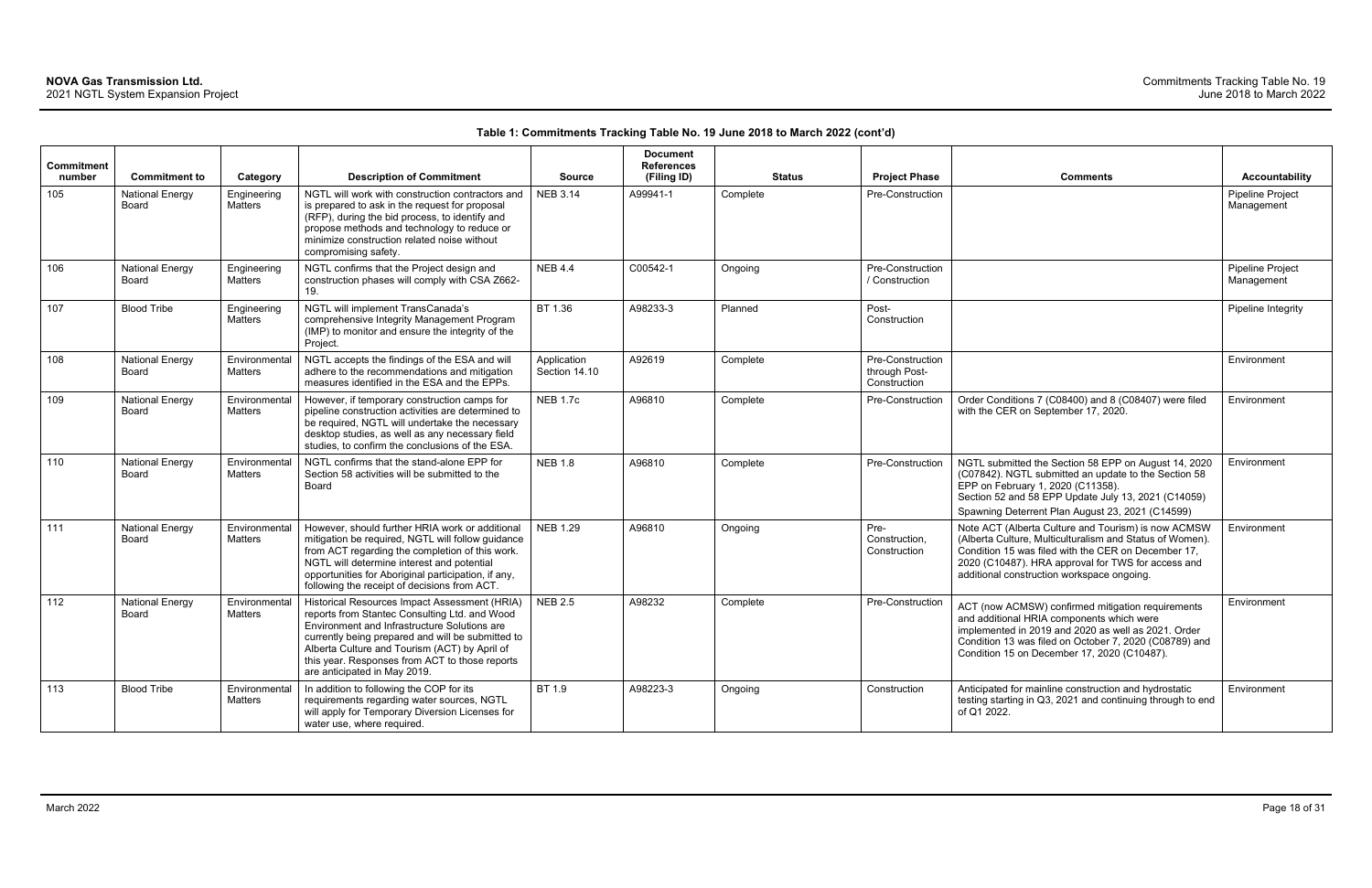| Commitment<br>number | <b>Commitment to</b>         | Category                        | <b>Description of Commitment</b>                                                                                                                                                                                                                                                                                                                                                                                                          | <b>Source</b>                                                   | <b>Document</b><br><b>References</b><br>(Filing ID) | <b>Status</b> | <b>Project Phase</b>                    | <b>Comments</b>                                                                                                                                                                                                                                                                                                        | Accountability              |
|----------------------|------------------------------|---------------------------------|-------------------------------------------------------------------------------------------------------------------------------------------------------------------------------------------------------------------------------------------------------------------------------------------------------------------------------------------------------------------------------------------------------------------------------------------|-----------------------------------------------------------------|-----------------------------------------------------|---------------|-----------------------------------------|------------------------------------------------------------------------------------------------------------------------------------------------------------------------------------------------------------------------------------------------------------------------------------------------------------------------|-----------------------------|
| 114                  | <b>Blood Tribe</b>           | Environmental<br><b>Matters</b> | If shallow groundwater is encountered during<br>trenching activities, mitigation will be<br>implemented to ensure subsurface ground water<br>flow is maintained across the trench through the<br>use of ditch plugs, sub-drains or other<br>impermeable barriers to prevent the pipeline<br>trench from becoming a conduit for groundwater<br>flow.                                                                                       | BT 1.13<br><b>DCN 50</b><br><b>MNA R3 13</b><br><b>PKN 1.13</b> | A98233-3<br>A98233-5<br>A98233-10<br>A98233-12      | Ongoing       | Construction                            |                                                                                                                                                                                                                                                                                                                        | Environment                 |
| 115                  | HLFN / SNN                   | Environmental<br><b>Matters</b> | NGTL will also seek the input of a Qualified<br>Aquatic Environmental Specialist (QAES) if a<br>Fisheries Act Authorization is required for the<br>contingency method.                                                                                                                                                                                                                                                                    | <b>HLFN 2.2 d)</b><br>SNN 2.6 c)                                | A98655-4<br>A98655-6                                | Ongoing       | Construction                            | NGTL continues to use QAES's for input to construction<br>planning. They are participating and providing input on an<br>ongoing basis throughout the construction phases as well<br>as the current DFO Fisheries Act Authorization (FAA)<br>review process requested by the CER in the letter of<br>February 18, 2020. | Environment                 |
| 116                  | Samson Cree<br><b>Nation</b> | Environmental<br><b>Matters</b> | The final CHROMP will include a detailed offset<br>plan, including the final plan for the GPML offset<br>measures, and will be implemented once the<br>plan has been finalized through ongoing<br>engagement with regulators and stakeholders.                                                                                                                                                                                            | <b>SCN 3.2d</b>                                                 | A98223-13                                           | Complete      | Pre-Construction                        | Amendments to Certificate Condition 6 recommended by<br>the Government of Canada negates the requirement for a<br>detailed offset plan and has been replaced with a<br>mandated threshold. The Revised CHROMP was filed on<br>November 12, 2020 (C09519-1) as the final CHROMP.                                        | Environment                 |
| 117                  | Samson Cree<br><b>Nation</b> | Environmental<br><b>Matters</b> | The FOV will be provided in the Final CHROMP.                                                                                                                                                                                                                                                                                                                                                                                             | <b>SCN 3.5a</b>                                                 | C00514-7                                            | Complete      | Post-<br>Construction                   | Amendments to Certificate Condition 6 recommended by<br>the Government of Canada negates the need for an<br>NGTL FOV. The Revised CHROMP was filed on<br>November 12, 2020 (C09519-1).                                                                                                                                 | <b>Indigenous Relations</b> |
| 118                  | Samson Cree<br><b>Nation</b> | Environmental<br>Matters        | Vegetation management will be implemented in<br>accordance with the TransCanada Integrated<br>Vegetation Management Program (TransCanada<br>2009) and TransCanada's Procedure for<br>Invasive Vegetation Weed Control Management<br>Canada (TransCanada 2013) during the<br>construction and operations of the Project                                                                                                                    | <b>SCN 7.1d</b>                                                 | A98223-13                                           | Planned       | Post-<br>Construction and<br>Operations |                                                                                                                                                                                                                                                                                                                        | Environment                 |
| 119                  | SNN                          | Environmental<br><b>Matters</b> | NGTL will consider information gathered during<br>ongoing engagement with SNN in Project<br>planning, including the EPP, which includes the<br>Bear Management Plan and Wildlife Species of<br>Concern Discovery Contingency Plan and<br>Environmental Alignment Sheets (EAS) filed<br>prior to construction, and will continue to address<br>questions and concerns from SNN through its<br>ongoing engagement efforts should any arise. | SNN 2.6 c)                                                      | A98655-6                                            | Ongoing       | Pre-Construction                        | NGTL reviewed the final reports and provided responses<br>to Stoney Nakoda Nations on April 9, 2019.                                                                                                                                                                                                                   | Environment                 |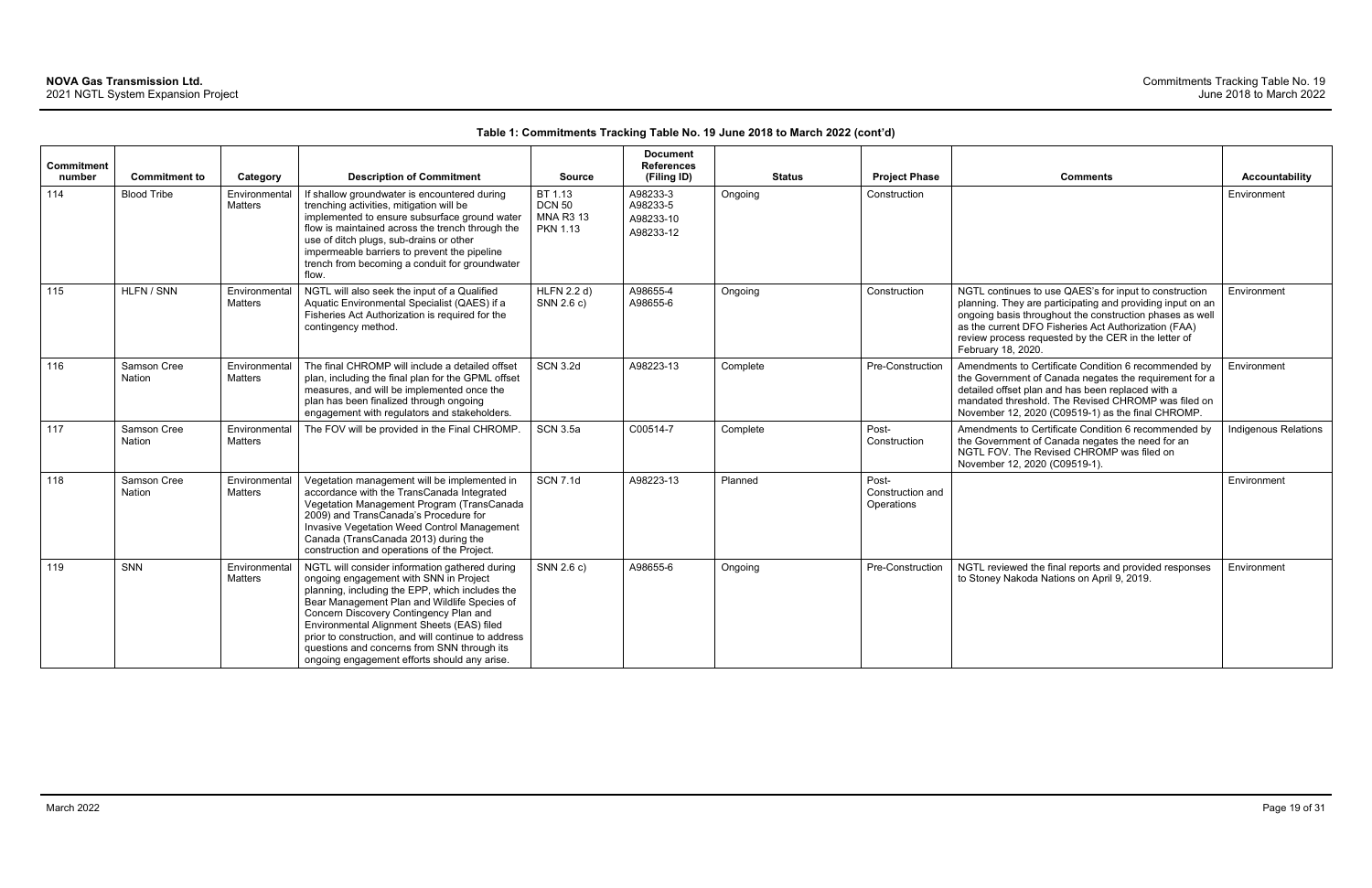| <b>Commitment</b><br>number | <b>Commitment to</b>                   | Category                 | <b>Description of Commitment</b>                                                                                                                                                                                                               | <b>Source</b>   | <b>Document</b><br><b>References</b><br>(Filing ID) |          | <b>Status</b> | <b>Project Phase</b>         | <b>Comments</b>                                                                                                                                                                                                                                                                                                                                                                                                                                                                                                                                                                                                                                                                                                            | Accountability |
|-----------------------------|----------------------------------------|--------------------------|------------------------------------------------------------------------------------------------------------------------------------------------------------------------------------------------------------------------------------------------|-----------------|-----------------------------------------------------|----------|---------------|------------------------------|----------------------------------------------------------------------------------------------------------------------------------------------------------------------------------------------------------------------------------------------------------------------------------------------------------------------------------------------------------------------------------------------------------------------------------------------------------------------------------------------------------------------------------------------------------------------------------------------------------------------------------------------------------------------------------------------------------------------------|----------------|
| 120                         | <b>National Energy</b><br>Board        | Environmental<br>Matters | NGTL will implement an early in/early out<br>approach to Project construction in Little Smoky<br>Caribou Range.                                                                                                                                | <b>NEB 3.4a</b> | A99941-1                                            | Ongoing  |               | Construction                 | NGTL stopped work within the Little Smoky Caribou<br>Range on February 14, 2021. Clearing activities within<br>the Little Smoky Caribou Range resumed<br>September 13, 2021. NGTL confirmed that work in the<br>Little Smoky Caribou Range cannot be completed prior to<br>the RAP and submitted the balance of information in<br>support of Condition 23 approval on January 13, 2022<br>(C17194). Construction continues within the Little Smoky<br>Caribou Range subject to ongoing engagement with<br>Alberta Environment and Parks and in accordance with<br>Commission approval issued to NGTL on February 2,<br>2022 (C17551).                                                                                      | Environment    |
| 121                         | <b>National Energy</b><br>Board        | Environmental<br>Matters | Should any activities be required in the Range<br>during the RAP, NGTL will consult with AEP to<br>determine the appropriate course of action and<br>mitigation.                                                                               | <b>NEB 3.4a</b> | A99941-1                                            | Ongoing  |               | Construction                 | NGTL confirmed that work in the Little Smoky Caribou<br>Range cannot be completed prior to the RAP (C16840-1).<br>As part of its contingency planning, NGTL engaged with<br>AEP on October 26, 2021, November 17, 2021 and<br>January 7, 2022. See summary of engagement with AEP,<br>filed on December 7, 2021 (C16607). Additional<br>information on continued AEP engagement in support of<br>required authorization and Condition 23 approval filed on<br>January 13, 2022 (C17194). Construction continues<br>within the Little Smoky Caribou Range subject to ongoing<br>engagement with Alberta Environment and Parks and in<br>accordance with Commission approval issued to NGTL<br>on February 2, 2022 (C17551). | Environment    |
| 122                         | <b>National Energy</b><br><b>Board</b> | Environmental<br>Matters | NGTL will comply with any requirements issued<br>under the Historical Resources Act (HRA) for<br>future ground disturbance activities (e.g.,<br>integrity digs).                                                                               | <b>NEB 3.14</b> | A99941-1                                            | Planned  |               | Post-<br>Construction        |                                                                                                                                                                                                                                                                                                                                                                                                                                                                                                                                                                                                                                                                                                                            | Environment    |
| 123                         | <b>National Energy</b><br>Board        | Environmental<br>Matters | During operation, NGTL has committed to<br>comply with the AER Directive 038 noise<br>guidance and, therefore, predicted residual<br>effects of the Project on the acoustic<br>environment are not significant.                                | <b>NEB 3.14</b> | A99941-1                                            | Planned  |               | Operations                   |                                                                                                                                                                                                                                                                                                                                                                                                                                                                                                                                                                                                                                                                                                                            | Environment    |
| 124                         | <b>National Energy</b><br>Board        | Environmental<br>Matters | NGTL will also adhere to the Alberta Wildlife Act.                                                                                                                                                                                             | <b>NEB 3.14</b> | A99941-1                                            | Ongoing  |               | Construction /<br>Operations |                                                                                                                                                                                                                                                                                                                                                                                                                                                                                                                                                                                                                                                                                                                            | Environment    |
| 125                         | <b>National Energy</b><br>Board        | Matters                  | Environmental   Further, NGTL will not be making withdrawals<br>from groundwater sources for use in construction<br>of the Project.                                                                                                            | <b>NEB 3.14</b> | A99941-1                                            | Planned  |               | Construction                 |                                                                                                                                                                                                                                                                                                                                                                                                                                                                                                                                                                                                                                                                                                                            | Environment    |
| 126                         | <b>National Energy</b><br>Board        | Environmental<br>Matters | NGTL does not agree with the recommendation<br>that upstream GHG emissions are a best<br>practice nor should they be included as part of<br>the NEB process, however, NGTL will comply<br>with federal agency direction for GHG<br>assessment. | <b>NEB 3.14</b> | A99941-1                                            | Complete |               | Pre-Construction             | NGTL submitted an upstream GHG assessment to ECCC<br>on November 1, 2019 and revised it for submission<br>March 19, 2020 based on comments from ECCC.                                                                                                                                                                                                                                                                                                                                                                                                                                                                                                                                                                      | Environment    |
| 127                         | <b>National Energy</b><br>Board        | Environmental<br>Matters | A camp management plan will be developed<br>closer to the start of construction.                                                                                                                                                               | <b>NEB 3.14</b> | A99941-1                                            | Complete |               | Pre-Construction             | Order Condition 7 was submitted on September 17, 2020<br>$(C08400)$ .                                                                                                                                                                                                                                                                                                                                                                                                                                                                                                                                                                                                                                                      | Environment    |

| Comments                                                                                                                                                                                                                                                                                                                                                                                                                                                                                                                                                                                                                                                                                                                   | <b>Accountability</b> |
|----------------------------------------------------------------------------------------------------------------------------------------------------------------------------------------------------------------------------------------------------------------------------------------------------------------------------------------------------------------------------------------------------------------------------------------------------------------------------------------------------------------------------------------------------------------------------------------------------------------------------------------------------------------------------------------------------------------------------|-----------------------|
| NGTL stopped work within the Little Smoky Caribou<br>Range on February 14, 2021. Clearing activities within<br>the Little Smoky Caribou Range resumed<br>September 13, 2021. NGTL confirmed that work in the<br>Little Smoky Caribou Range cannot be completed prior to<br>the RAP and submitted the balance of information in<br>support of Condition 23 approval on January 13, 2022<br>(C17194). Construction continues within the Little Smoky<br>Caribou Range subject to ongoing engagement with<br>Alberta Environment and Parks and in accordance with<br>Commission approval issued to NGTL on February 2,<br>2022 (C17551).                                                                                      | Environment           |
| NGTL confirmed that work in the Little Smoky Caribou<br>Range cannot be completed prior to the RAP (C16840-1).<br>As part of its contingency planning, NGTL engaged with<br>AEP on October 26, 2021, November 17, 2021 and<br>January 7, 2022. See summary of engagement with AEP,<br>filed on December 7, 2021 (C16607). Additional<br>information on continued AEP engagement in support of<br>required authorization and Condition 23 approval filed on<br>January 13, 2022 (C17194). Construction continues<br>within the Little Smoky Caribou Range subject to ongoing<br>engagement with Alberta Environment and Parks and in<br>accordance with Commission approval issued to NGTL<br>on February 2, 2022 (C17551). | Environment           |
|                                                                                                                                                                                                                                                                                                                                                                                                                                                                                                                                                                                                                                                                                                                            | Environment           |
|                                                                                                                                                                                                                                                                                                                                                                                                                                                                                                                                                                                                                                                                                                                            | Environment           |
|                                                                                                                                                                                                                                                                                                                                                                                                                                                                                                                                                                                                                                                                                                                            | Environment           |
|                                                                                                                                                                                                                                                                                                                                                                                                                                                                                                                                                                                                                                                                                                                            | Environment           |
| NGTL submitted an upstream GHG assessment to ECCC<br>on November 1, 2019 and revised it for submission<br>March 19, 2020 based on comments from ECCC.                                                                                                                                                                                                                                                                                                                                                                                                                                                                                                                                                                      | Environment           |
| Order Condition 7 was submitted on September 17, 2020<br>(C08400).                                                                                                                                                                                                                                                                                                                                                                                                                                                                                                                                                                                                                                                         | Environment           |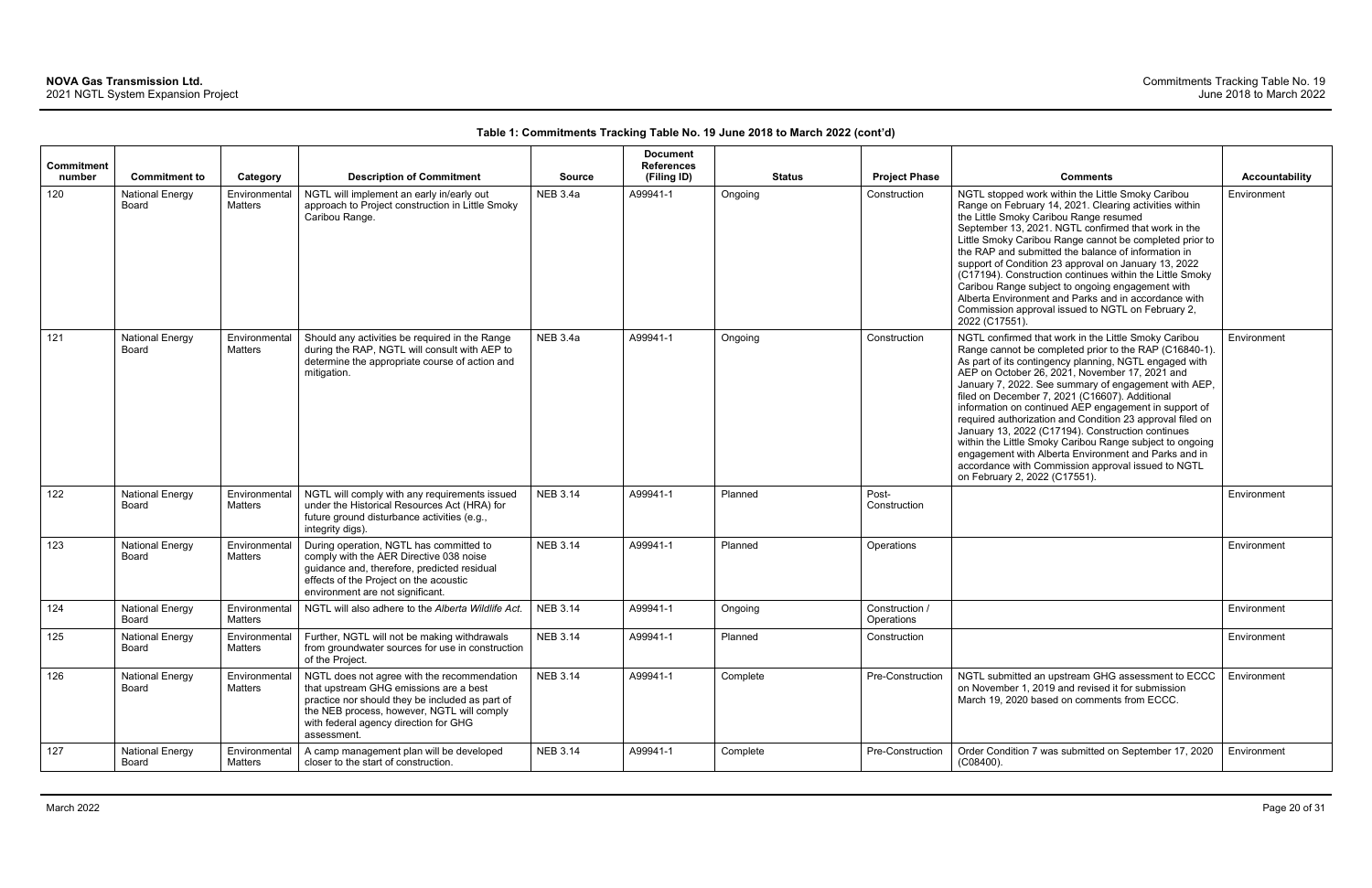| <b>Commitment</b><br>number | <b>Commitment to</b>            | Category                 | <b>Description of Commitment</b>                                                                                                                                                                                                                                                                                                            | <b>Source</b>   | <b>Document</b><br><b>References</b><br>(Filing ID) |          | <b>Status</b> | <b>Project Phase</b>                         | <b>Comments</b>                                                                                                                                                                                                                                                                                                                                                                                                                                                                                                                                                                | Accountability |
|-----------------------------|---------------------------------|--------------------------|---------------------------------------------------------------------------------------------------------------------------------------------------------------------------------------------------------------------------------------------------------------------------------------------------------------------------------------------|-----------------|-----------------------------------------------------|----------|---------------|----------------------------------------------|--------------------------------------------------------------------------------------------------------------------------------------------------------------------------------------------------------------------------------------------------------------------------------------------------------------------------------------------------------------------------------------------------------------------------------------------------------------------------------------------------------------------------------------------------------------------------------|----------------|
| 128                         | <b>National Energy</b><br>Board | Environmental<br>Matters | TC Energy is currently developing a Fugitive<br>Emission Management Plan for the Canadian<br>Gas Operations system and NGTL plans to<br>submit a synopsis of the plan relative to the<br>Project prior to the commencement of<br>operations.                                                                                                | Reply Evidence  | C00043-1                                            | Planned  |               | Pre-construction<br>or before<br>operations. |                                                                                                                                                                                                                                                                                                                                                                                                                                                                                                                                                                                | Environment    |
| 129                         | <b>National Energy</b><br>Board | Environmental<br>Matters | NGTL will continue to engage AEP and ECCC<br>on its planned offsets for the Project.                                                                                                                                                                                                                                                        | <b>NEB 4.12</b> | C00542-1                                            | Ongoing  |               | Post-construction                            | NGTL will continue to engage with AEP and ECCC on<br>the planned offsets for the Project for caribou. A Revised<br>Condition 6 has altered the requirements and is currently<br>under review by NGTL as to next steps with AEP and<br>ECCC as well as several Indigenous groups. The<br>Revised CHROMP was filed on November 12, 2020<br>(C09519-1). AEP has identified an area within the Little<br>Smoky Caribou Range where offsets for the Project will<br>be implemented. NGTL anticipates offsets planning will<br>occur in 2022 with implementation scheduled for 2023. | Environment    |
| 130                         | <b>National Energy</b><br>Board | Environmental<br>Matters | Any additional site-specific mitigation resulting<br>from these surveys will be included in the EPP<br>and Environmental Alignment Sheets as filed<br>prior to construction.                                                                                                                                                                | <b>NEB 4.7</b>  | C00542-1                                            | Complete |               | Construction                                 | The information from the surveys was incorporated as<br>appropriate into the EPP and Environmental Alignment<br>Sheets submitted pursuant to Condition 5 of the Order<br>(C07842) and EPP and Environmental Alignment Sheets<br>submitted pursuant to Condition 5 of the Certificate<br>$(C09447)$ .                                                                                                                                                                                                                                                                           | Environment    |
| 131                         | <b>Blood Tribe</b>              | Environmental<br>Matters | The design and installation of vehicle crossings<br>by NGTL will meet the Province of Alberta's<br>Water Act Codes of Practice and notification<br>process.                                                                                                                                                                                 | BT 1.8          | A98233-3                                            | Ongoing  |               | Pre-Construction                             |                                                                                                                                                                                                                                                                                                                                                                                                                                                                                                                                                                                | Environment    |
| 132                         |                                 |                          |                                                                                                                                                                                                                                                                                                                                             |                 |                                                     |          |               |                                              | Duplicate to Commitment 113.                                                                                                                                                                                                                                                                                                                                                                                                                                                                                                                                                   |                |
| 133                         | <b>Blood Tribe</b>              | Environmental<br>Matters | If springs and/or excessive groundwater are<br>encountered within the Project construction<br>footprint, NGTL will review the area and<br>determine the appropriate mitigation.                                                                                                                                                             | BT 1.14e        | A98233-3                                            | Ongoing  |               | Construction                                 |                                                                                                                                                                                                                                                                                                                                                                                                                                                                                                                                                                                | Environment    |
| 134                         | All groups                      | Environmental<br>Matters | NGTL will further incorporate input or issues<br>identified during construction into the Post<br>Construction Monitoring (PCM) activities. For<br>example, sites or resources of concern will be<br>appropriately mitigated during construction,<br>clean up and reclamation, and success will be<br>measured in following growing seasons. | BT 1.39         | A98233-3                                            | Ongoing  |               | Pre-Construction<br>/ Post-<br>Construction  |                                                                                                                                                                                                                                                                                                                                                                                                                                                                                                                                                                                | Environment    |
| 135                         | ECCC                            | Environmental<br>Matters | NGTL is willing to work with ECCC outside the<br>NEB hearing process to assist ECCC in<br>estimating upstream GHG emissions, consistent<br>with ECCC's approach to past NEB-regulated<br>projects under the Interim Measures for Major<br>Project Reviews                                                                                   | ECCC 1          | C00514-3                                            | Complete |               | Pre-construction                             | See Commitment 126.                                                                                                                                                                                                                                                                                                                                                                                                                                                                                                                                                            | Environment    |
| 136                         |                                 |                          |                                                                                                                                                                                                                                                                                                                                             |                 |                                                     |          |               |                                              | Duplicate to Commitment 128.                                                                                                                                                                                                                                                                                                                                                                                                                                                                                                                                                   |                |

| Comments                                                                                                                                                                                                                                                                                                                                                                                                                                                                                                                                                                       | <b>Accountability</b> |
|--------------------------------------------------------------------------------------------------------------------------------------------------------------------------------------------------------------------------------------------------------------------------------------------------------------------------------------------------------------------------------------------------------------------------------------------------------------------------------------------------------------------------------------------------------------------------------|-----------------------|
|                                                                                                                                                                                                                                                                                                                                                                                                                                                                                                                                                                                | Environment           |
| NGTL will continue to engage with AEP and ECCC on<br>the planned offsets for the Project for caribou. A Revised<br>Condition 6 has altered the requirements and is currently<br>under review by NGTL as to next steps with AEP and<br>ECCC as well as several Indigenous groups. The<br>Revised CHROMP was filed on November 12, 2020<br>(C09519-1). AEP has identified an area within the Little<br>Smoky Caribou Range where offsets for the Project will<br>be implemented. NGTL anticipates offsets planning will<br>occur in 2022 with implementation scheduled for 2023. | Environment           |
| The information from the surveys was incorporated as<br>appropriate into the EPP and Environmental Alignment<br>Sheets submitted pursuant to Condition 5 of the Order<br>(C07842) and EPP and Environmental Alignment Sheets<br>submitted pursuant to Condition 5 of the Certificate<br>(C09447).                                                                                                                                                                                                                                                                              | Environment           |
|                                                                                                                                                                                                                                                                                                                                                                                                                                                                                                                                                                                | Environment           |
| Duplicate to Commitment 113.                                                                                                                                                                                                                                                                                                                                                                                                                                                                                                                                                   |                       |
|                                                                                                                                                                                                                                                                                                                                                                                                                                                                                                                                                                                | Environment           |
|                                                                                                                                                                                                                                                                                                                                                                                                                                                                                                                                                                                | <b>Fnvironment</b>    |
| See Commitment 126.                                                                                                                                                                                                                                                                                                                                                                                                                                                                                                                                                            | Environment           |
| Duplicate to Commitment 128.                                                                                                                                                                                                                                                                                                                                                                                                                                                                                                                                                   |                       |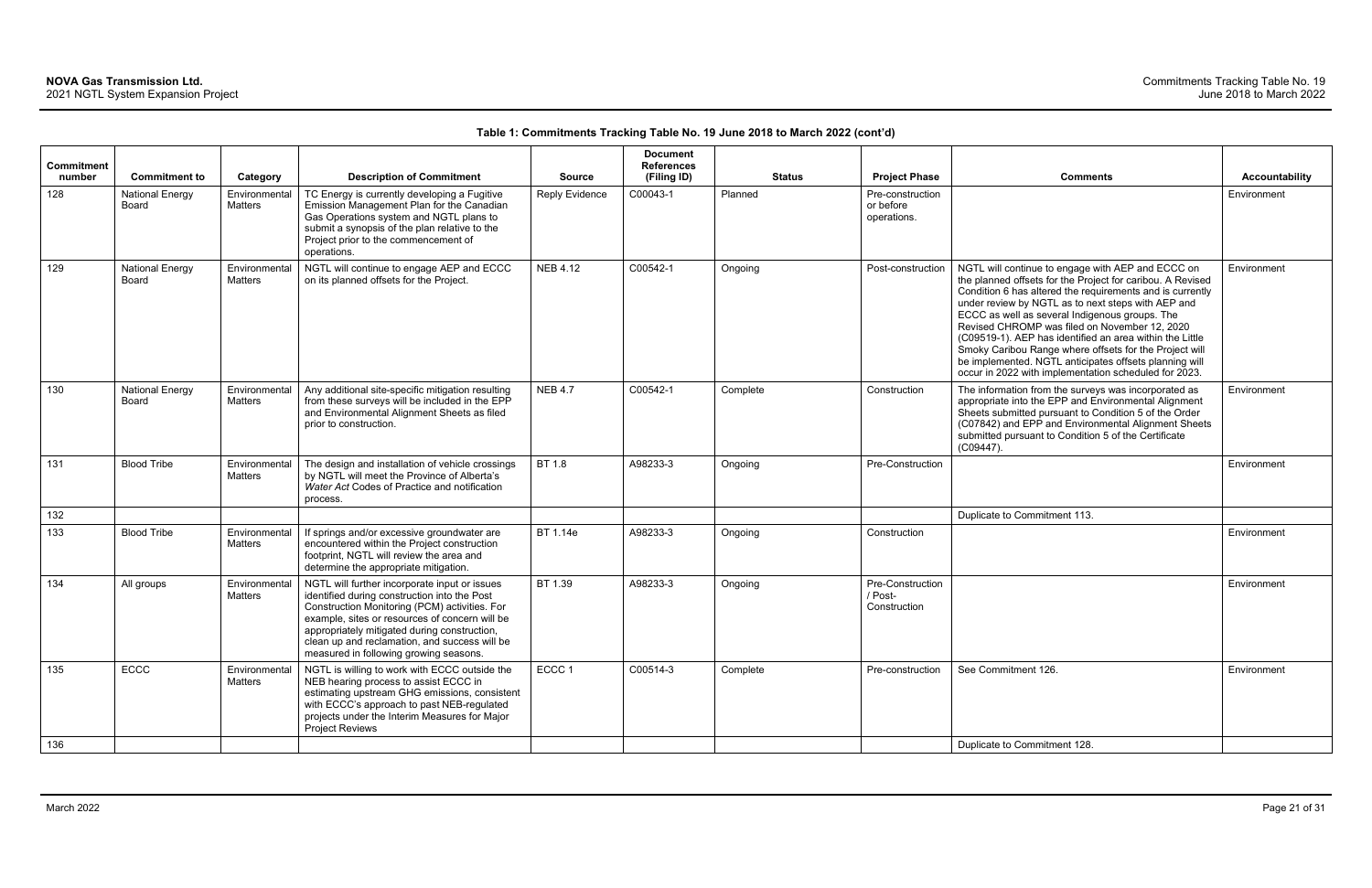| Commitment<br>number | <b>Commitment to</b>                   | Category                 | <b>Description of Commitment</b>                                                                                                                                                                                                                                         | <b>Source</b>                                               | <b>Document</b><br><b>References</b><br>(Filing ID) |             | <b>Status</b> | <b>Project Phase</b>                              | <b>Comments</b>                                                                                                                                                                                                                                                                                                                                                                                                                                                                                                                           | Accountability                                                   |
|----------------------|----------------------------------------|--------------------------|--------------------------------------------------------------------------------------------------------------------------------------------------------------------------------------------------------------------------------------------------------------------------|-------------------------------------------------------------|-----------------------------------------------------|-------------|---------------|---------------------------------------------------|-------------------------------------------------------------------------------------------------------------------------------------------------------------------------------------------------------------------------------------------------------------------------------------------------------------------------------------------------------------------------------------------------------------------------------------------------------------------------------------------------------------------------------------------|------------------------------------------------------------------|
| 137                  | <b>National Energy</b><br>Board        | Environmental<br>Matters | NGTL commits to implementing zipper planting<br>pending the restoration measures implemented<br>on the footprint.                                                                                                                                                        | Hearing<br>Transcript<br>Volume 12,<br>Paragraph 5883       | C01035                                              | Planned     |               | Post-construction                                 |                                                                                                                                                                                                                                                                                                                                                                                                                                                                                                                                           | Environment                                                      |
| 138                  | Landowners                             | <b>Land Matters</b>      | Notices pursuant to section 87(1) of the NEB Act<br>will be served on owners of lands proposed to be<br>acquired for the Project, as defined in sections<br>75 and 85 of the NEB Act.                                                                                    | Application<br>Section 11.5                                 | A92619                                              | Complete    |               | Pre-Construction                                  |                                                                                                                                                                                                                                                                                                                                                                                                                                                                                                                                           | <b>Land Department</b>                                           |
| 139                  | Landowners                             | <b>Land Matters</b>      | Prior to the start of construction, NGTL will have<br>site-specific traffic management plans in place to<br>minimize the effects of construction traffic.                                                                                                                | <b>Additional Written</b><br><b>Evidence Section</b><br>4.7 | A96812                                              | Complete    |               | Pre-Construction                                  |                                                                                                                                                                                                                                                                                                                                                                                                                                                                                                                                           | Environment / Project<br>Management /<br>Construction<br>Manager |
| 140                  | Landowners                             | <b>Land Matters</b>      | In areas where the presence of clubroot disease<br>has been identified during pre-project<br>consultation, NGTL will follow provincial and<br>industry management objectives with regards to<br>clubroot.                                                                | <b>Additional Written</b><br><b>Evidence Section</b><br>4.7 | A96812                                              | Complete    |               | Construction                                      | Only the Valhalla and Elmworth Sections were identified<br>to have clubroot. Management plans were implemented<br>to prevent the spread of clubroot. Both sections have<br>been placed in-service.                                                                                                                                                                                                                                                                                                                                        | Environment                                                      |
| 141                  | <b>National Energy</b><br><b>Board</b> | Commercial               | TransCanada will have the financial resources to<br>ensure that it can financially sustain<br>management of all potential risks including those<br>liabilities that may arise from an accident or<br>malfunction during the construction or operation<br>of the Project. | Application<br>Section 6.6                                  | A92619                                              | Ongoing     |               | Pre-Construction<br>through Post-<br>Construction |                                                                                                                                                                                                                                                                                                                                                                                                                                                                                                                                           | Commercial                                                       |
| 142                  | Canada Energy<br>Regulator             | Regulatory<br>Conditions | Certificate Condition 1: Condition Compliance                                                                                                                                                                                                                            | Certificate<br>GC-129                                       | C09098                                              | In Progress |               | Pre-Construction<br>through Post-<br>Construction |                                                                                                                                                                                                                                                                                                                                                                                                                                                                                                                                           | Project Manager                                                  |
| 143                  | Canada Energy<br>Regulator             | Regulatory<br>Conditions | Certificate Condition 2: Section 52 Pipeline and<br>Related Facilities Design, Location, Construction<br>and Operation                                                                                                                                                   | Certificate<br>GC-129                                       | C09098                                              | Ongoing     |               | Pre-Construction<br>through Post-<br>Construction |                                                                                                                                                                                                                                                                                                                                                                                                                                                                                                                                           | Project Manager /<br>Construction<br>Manager                     |
| 144                  | Canada Energy<br>Regulator             | Regulatory<br>Conditions | Certificate Condition 3: Environmental Protection                                                                                                                                                                                                                        | Certificate<br>GC-129                                       | C09098                                              | Ongoing     |               | Pre-Construction<br>through Post-<br>Construction |                                                                                                                                                                                                                                                                                                                                                                                                                                                                                                                                           | Environment                                                      |
| 145                  | Canada Energy<br>Regulator             | Regulatory<br>Conditions | Certificate Condition 4: Construction Emergency<br>Management Preparedness and Response<br>Planning                                                                                                                                                                      | Certificate<br>GC-129                                       | C09098                                              | Complete    |               | Construction                                      | In CER IR No. 7 (C10848) NGTL confirmed that all ERPs<br>for section 52 and section 58 activities have been<br>submitted to the CER with the exception of the Dismal<br>Creek section. On January 20, 2021 NGTL submitted the<br>ERP for the HDD casing installation on the Dismal Creek<br>section. NGTL filed confirmation of notice to Indigenous<br>groups on January 20, 2021 pursuant to Condition 4(b)<br>$(C11048)$ .<br>May 7, 2021 Condition 4 for the mainline component of<br>the Dismal Creek section (Filed via Email only) | Project Manager /<br>Safety<br>Representative                    |
| 146                  | Canada Energy<br>Regulator             | Regulatory<br>Conditions | Certificate Condition 5: Updated Environmental<br>Protection Plan for Section 52 Pipeline and<br><b>Related Facilities</b>                                                                                                                                               | Certificate<br>GC-129                                       | C09098                                              | Complete    |               | Construction<br>through Post-<br>Construction     | Certificate Condition 5 was filed on November 9, 2020<br>$(C09447)$ .<br>July 13, 2021 Updated EPP (C14059)<br>August 23, 2021 (C14599)                                                                                                                                                                                                                                                                                                                                                                                                   | Environment                                                      |

| <b>Comments</b>                                                                                                                                                                                                                                                                                                                                                                                                            | <b>Accountability</b>                                            |
|----------------------------------------------------------------------------------------------------------------------------------------------------------------------------------------------------------------------------------------------------------------------------------------------------------------------------------------------------------------------------------------------------------------------------|------------------------------------------------------------------|
|                                                                                                                                                                                                                                                                                                                                                                                                                            | Environment                                                      |
|                                                                                                                                                                                                                                                                                                                                                                                                                            | Land Department                                                  |
|                                                                                                                                                                                                                                                                                                                                                                                                                            | Environment / Project<br>Management /<br>Construction<br>Manager |
| Only the Valhalla and Elmworth Sections were identified<br>to have clubroot. Management plans were implemented<br>to prevent the spread of clubroot. Both sections have<br>been placed in-service.                                                                                                                                                                                                                         | Environment                                                      |
|                                                                                                                                                                                                                                                                                                                                                                                                                            | Commercial                                                       |
|                                                                                                                                                                                                                                                                                                                                                                                                                            | Project Manager                                                  |
|                                                                                                                                                                                                                                                                                                                                                                                                                            | Project Manager /                                                |
|                                                                                                                                                                                                                                                                                                                                                                                                                            | Construction<br>Manager                                          |
|                                                                                                                                                                                                                                                                                                                                                                                                                            | Environment                                                      |
|                                                                                                                                                                                                                                                                                                                                                                                                                            |                                                                  |
| In CER IR No. 7 (C10848) NGTL confirmed that all ERPs<br>for section 52 and section 58 activities have been<br>submitted to the CER with the exception of the Dismal<br>Creek section. On January 20, 2021 NGTL submitted the<br>ERP for the HDD casing installation on the Dismal Creek<br>section. NGTL filed confirmation of notice to Indigenous<br>groups on January 20, 2021 pursuant to Condition 4(b)<br>(C11048). | Project Manager /<br>Safety<br>Representative                    |
| May 7, 2021 Condition 4 for the mainline component of<br>the Dismal Creek section (Filed via Email only)                                                                                                                                                                                                                                                                                                                   |                                                                  |
| Certificate Condition 5 was filed on November 9, 2020<br>(C09447).                                                                                                                                                                                                                                                                                                                                                         | Environment                                                      |
| July 13, 2021 Updated EPP (C14059)<br>August 23, 2021 (C14599)                                                                                                                                                                                                                                                                                                                                                             |                                                                  |
|                                                                                                                                                                                                                                                                                                                                                                                                                            |                                                                  |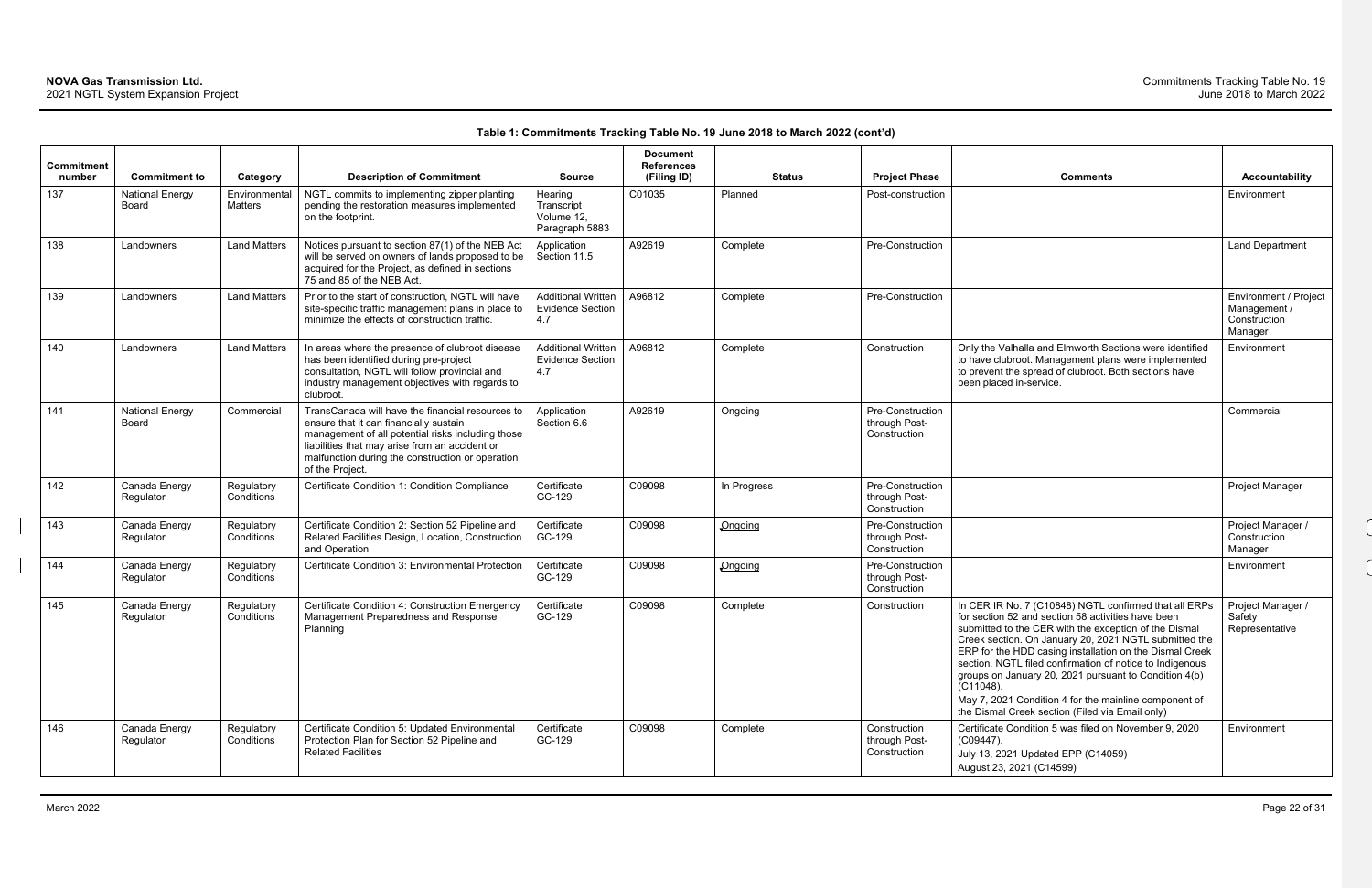| Commitment<br>number | <b>Commitment to</b>       | Category                 | <b>Description of Commitment</b>                                                                      | <b>Source</b>         | <b>Document</b><br><b>References</b><br>(Filing ID) | <b>Status</b> | <b>Project Phase</b>                          | <b>Comments</b>                                                                                                                                                                                                                                                                                                        | <b>Accountability</b>                                        |
|----------------------|----------------------------|--------------------------|-------------------------------------------------------------------------------------------------------|-----------------------|-----------------------------------------------------|---------------|-----------------------------------------------|------------------------------------------------------------------------------------------------------------------------------------------------------------------------------------------------------------------------------------------------------------------------------------------------------------------------|--------------------------------------------------------------|
| 147                  | Canada Energy<br>Regulator | Regulatory<br>Conditions | Certificate Condition 6: Revised Caribou Habitat<br>Restoration and Offset Measures Plan<br>(CHR&OMP) | Certificate<br>GC-129 | C09098                                              | Complete      | Construction<br>through Post-<br>Construction | Certificate Condition 6 was filed on November 12, 2020<br>(C09519).                                                                                                                                                                                                                                                    | Environment                                                  |
| 148                  | Canada Energy<br>Regulator | Regulatory<br>Conditions | Certificate Condition 7: Wildlife and Rare Plant<br>Surveys                                           | Certificate<br>GC-129 | C09098                                              | Complete      | Pre-Construction                              | Certificate Condition 7 was filed on September 15, 2020<br>$(C08314)$ .                                                                                                                                                                                                                                                | Environment                                                  |
| 149                  | Canada Energy<br>Regulator | Regulatory<br>Conditions | Certificate Condition 8: Geological hazards                                                           | Certificate<br>GC-129 | C09098                                              | Complete      | Pre-Construction                              | Certificate Condition 8 was filed on November 5, 2020<br>(C09392).                                                                                                                                                                                                                                                     | Project Manager                                              |
| 150                  | Canada Energy<br>Regulator | Regulatory<br>Conditions | Certificate Condition 9: Trenchless Crossing<br>Reports                                               | Certificate<br>GC-129 | C09098                                              | Complete      | Pre-Construction                              | Certificate Condition 9 was filed on October 27, 2020<br>$(C09149)$ .                                                                                                                                                                                                                                                  | Project Manager                                              |
| 151                  | Canada Energy<br>Regulator | Regulatory<br>Conditions | Certificate Condition 10: Outstanding Traditional<br>Land and Resource Use Investigations             | Certificate<br>GC-129 | C09098                                              | Complete      | Pre-Construction                              | Certificate Condition 10 was filed on August 19, 2020<br>(C07968).                                                                                                                                                                                                                                                     | <b>Indigenous Relations</b>                                  |
| 152                  | Canada Energy<br>Regulator | Regulatory<br>Conditions | Certificate Condition 11: Programs and Manuals<br>- Safety                                            | Certificate<br>GC-129 | C09098                                              | Complete      | Pre-Construction                              | Certificate Condition 11 was filed on December 18, 2020<br>(C10510)<br>February 1, 2021 Construction Safety Manual - Dismal<br>Creek (C11383)<br>Condition 11 was filed May 7, 2021 for the mainline<br>component of the Dismal Creek section (C12990).                                                                | Project Manager /<br>Safety<br>Representative                |
| 153                  | Canada Energy<br>Regulator | Regulatory<br>Conditions | Certificate Condition 12: Construction Monitoring<br>Plan for Indigenous Peoples                      | Certificate<br>GC-129 | C09098                                              | Complete      | Pre-Construction                              | Certificate Condition 12 was filed on November 20, 2020<br>(C09777).                                                                                                                                                                                                                                                   | Indigenous Relations                                         |
| 154                  | Canada Energy<br>Regulator | Regulatory<br>Conditions | Certificate Condition 13: Employment,<br>Contracting, and Procurement Plan Update                     | Certificate<br>GC-129 | C09098                                              | Complete      | Pre-Construction                              | Certificate Condition 13 was filed on September 23, 2020<br>$(C08480)$ .<br>March 2, 2021 Response to ANSN Letter (C11778)<br>May 3, 2021 Ruling No. 1 Response (C12816)<br>August 19, 2021 Ruling No. 2 Response (C14550)<br>September 24, 2021 Updated Prime Contractor's<br>Aboriginal Participation Plans (C15091) | <b>Indigenous Relations</b><br><b>Business</b><br>Engagement |
| 155                  | Canada Energy<br>Regulator | Regulatory<br>Conditions | Certificate Condition 14: Report on Engagement<br>with Indigenous Peoples                             | Certificate<br>GC-129 | C09098                                              | Complete      | Pre-Construction                              | Certificate Condition 14 was filed on November 20, 2020<br>$(C09777)$ .<br>Certificate Condition 14 Update was filed on May 6, 2021<br>$(C12977)$ .<br>Certificate Condition 11 Update was filed on November 5,<br>2021 (C15989).                                                                                      | <b>Indigenous Relations</b>                                  |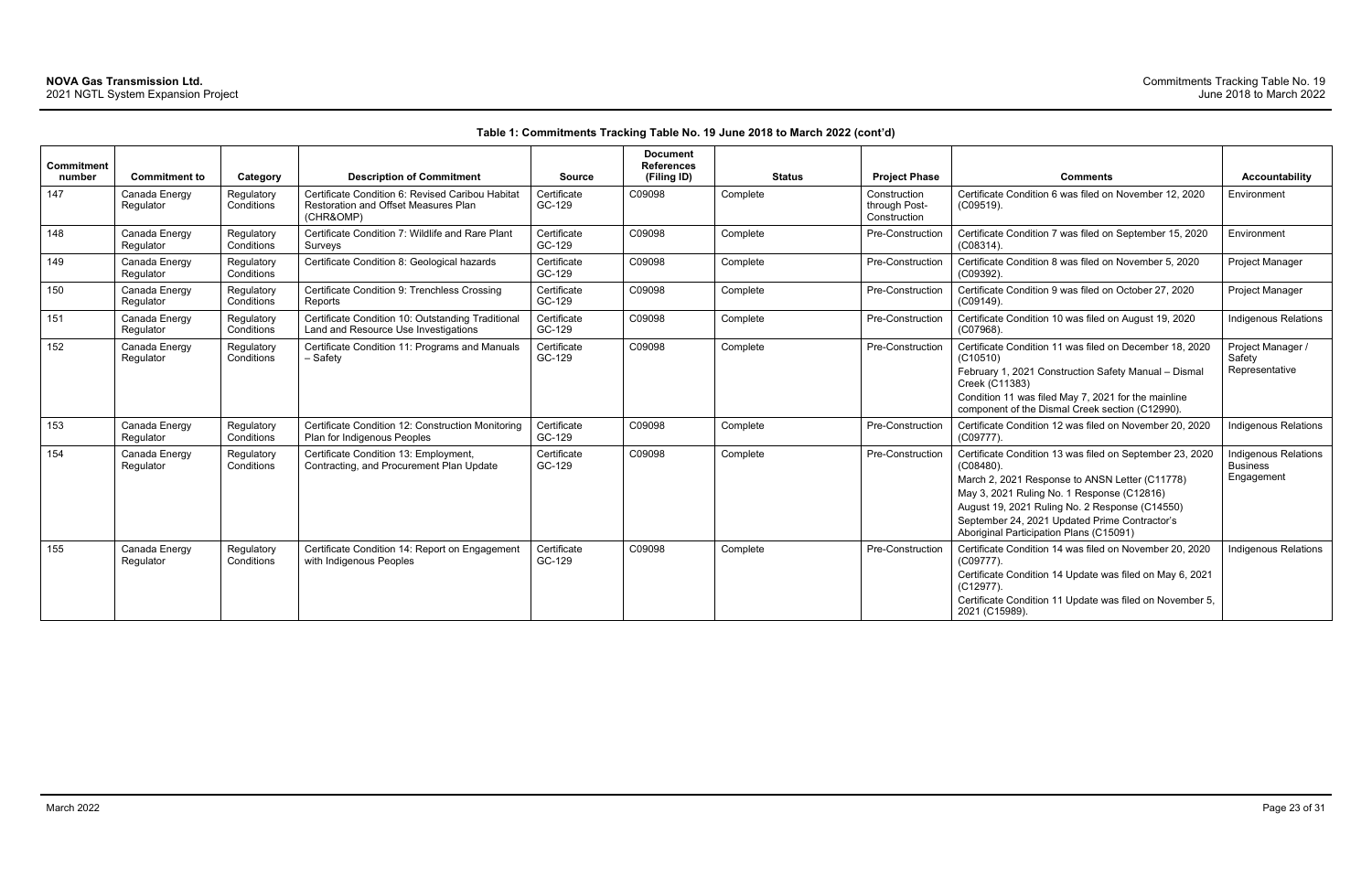| <b>Commitment</b><br>number | <b>Commitment to</b>       | Category                 | <b>Description of Commitment</b>                                               | <b>Source</b>         | <b>Document</b><br><b>References</b><br>(Filing ID) | <b>Status</b> | <b>Project Phase</b> | <b>Comments</b>                                                                                                                                                                                                                                                                                                                                                                                                                                                                                                                                                                                                                                | <b>Accountability</b>                       |
|-----------------------------|----------------------------|--------------------------|--------------------------------------------------------------------------------|-----------------------|-----------------------------------------------------|---------------|----------------------|------------------------------------------------------------------------------------------------------------------------------------------------------------------------------------------------------------------------------------------------------------------------------------------------------------------------------------------------------------------------------------------------------------------------------------------------------------------------------------------------------------------------------------------------------------------------------------------------------------------------------------------------|---------------------------------------------|
| 156                         | Canada Energy<br>Regulator | Regulatory<br>Conditions | Certificate Condition 15: Heritage Resource<br>Clearances                      | Certificate<br>GC-129 | C09098                                              | Complete      | Pre-Construction     | Certificate Condition 15 was filed on December 17, 2020<br>$(C10487)$ .<br>May 7, 2021, Condition 15 HRA Update (C13001)<br>May 14, 2021, Condition 15 Timing Relief Request<br>(C13105)<br>June 1, 2021 Condition 15 Timing Relief Request<br>(C13347)<br>June 4, 2021 Condition 15 and 13 Response to<br>Compliance Letter No. 11 C13415.<br>June 16, 2021 Bi-monthly Report No. 1 (C13581)<br>August 9, 2021 Bi-monthly Report No. 2 (C14382)<br>October 7, 2021 Bi-monthly Report No. 3 (C15307)<br>December 8, 2021 Bi-monthly Report No. 4 (C16616)<br>February 9, 2022 Bi-monthly Report No. 5 (C17641)                                 | Environment                                 |
| 157                         | Canada Energy<br>Regulator | Regulatory<br>Conditions | Certificate Condition 16: Commitments Tracking<br>Table (CTT)                  | Certificate<br>GC-129 | C09098                                              | Complete      | Pre-Construction     | Certificate Condition 16 CTT was filed on:<br>1. September 23, 2020 (C08481)<br>2. October 22, 2020 (C09072)<br>3. November 23, 2020 (C09829)<br>4. December 22, 2020 (C10565)<br>5. January 22, 2021 (C11138)<br>6. February 23, 2021 (C11620)<br>7. March 22, 2021 (C12090)<br>8. April 23, 2021 (C12546)<br>9. May 25, 2021 (C13237)<br>10. June 23, 2021 (C13683)<br>11. July 22, 2021 (C14184)<br>12. August 23, 2021 (C14598)<br>13. September 22, 2021 (C15041)<br>14. October 22, 2021 (C15634)<br>15. November 23, 2021 (C16266)<br>16. December 22, 2021 (C16948)<br>17. January 24, 2022 (C17347)<br>18. February 23, 2022 (C17829) | All                                         |
| 158                         | Canada Energy<br>Regulator | Regulatory<br>Conditions | Certificate Condition 17: Emergency<br>Management Continuing Education Program | Certificate<br>GC-129 | C09098                                              | Complete      | Pre-Construction     | Certificate Condition 17 was filed on September 23, 2020<br>(C08482).                                                                                                                                                                                                                                                                                                                                                                                                                                                                                                                                                                          | Emergency<br>Management / Public<br>Affairs |
| 159                         | Canada Energy<br>Regulator | Regulatory<br>Conditions | Certificate Condition 18: Construction Schedule                                | Certificate<br>GC-129 | C09098                                              | Complete      | Pre-Construction     | Certificate Condition 18 was filed on January 14, 2021<br>$(C10917)$ .<br>June 4, 2021 Construction Schedule Update (C13413)<br>September 8, 2021 Construction Schedule Update<br>(C14842)                                                                                                                                                                                                                                                                                                                                                                                                                                                     | <b>Project Managers</b>                     |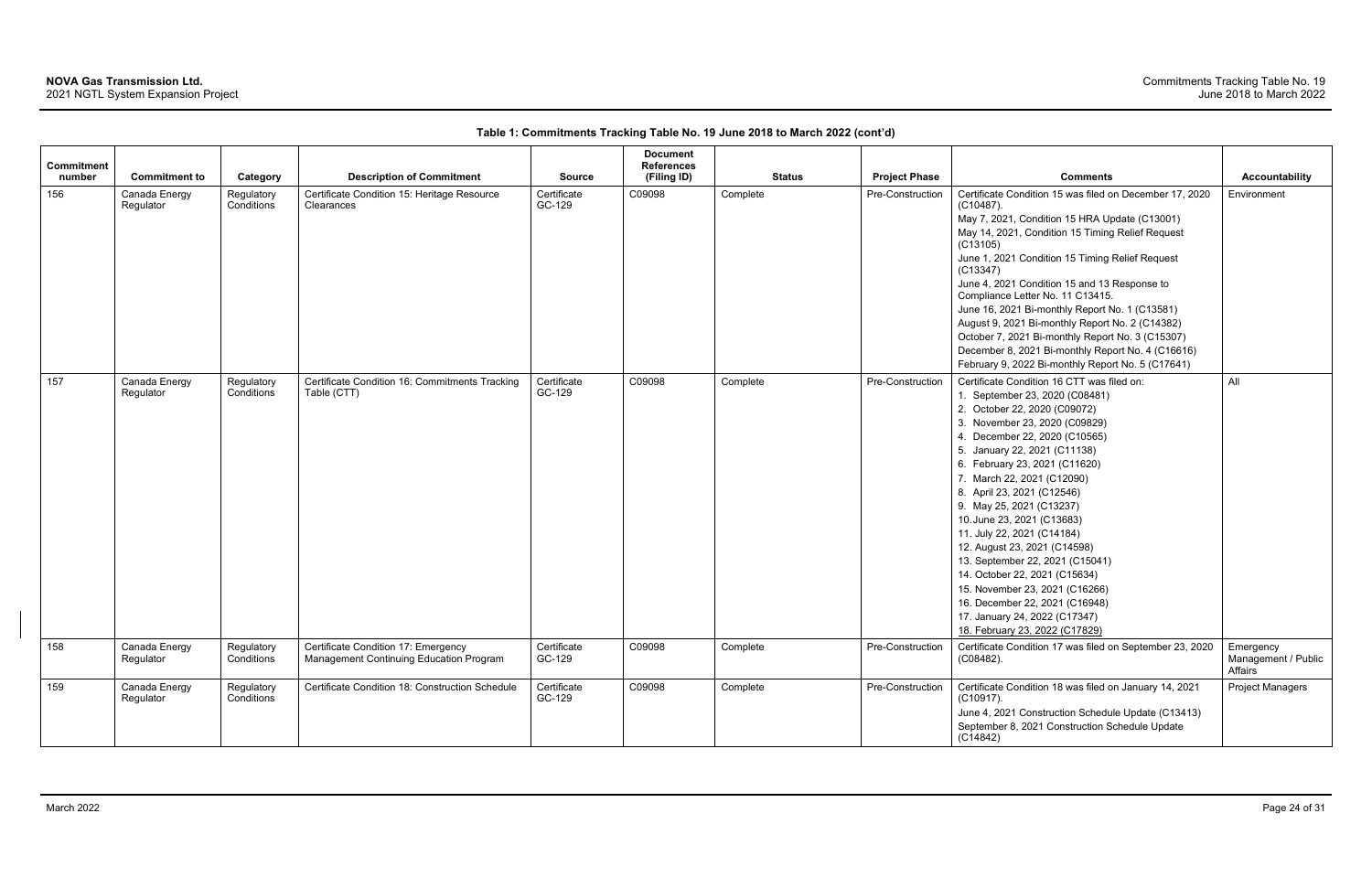# **NOVA Gas Transmission Ltd.**

2021 NGTL System Expansion Project

#### Commitments Tracking Table No. 19 June 2018 to March 2022

 $\boldsymbol{\mathcal{A}}$ 

| Commitment<br>number | <b>Commitment to</b>       | Category   | <b>Description of Commitment</b>                           | <b>Source</b> | <b>Document</b><br><b>References</b><br>(Filing ID) | <b>Status</b> | <b>Project Phase</b>   | <b>Comments</b>                        | <b>Accountability</b>   |
|----------------------|----------------------------|------------|------------------------------------------------------------|---------------|-----------------------------------------------------|---------------|------------------------|----------------------------------------|-------------------------|
| 160                  |                            | Regulatory |                                                            | Certificate   | C09098                                              |               |                        | Certificate Condition 19 was filed on: | <b>Project Managers</b> |
|                      | Canada Energy<br>Regulator | Conditions | Certificate Condition 19: Construction Progress<br>Reports | GC-129        |                                                     | Ongoing       | During<br>Construction |                                        |                         |
|                      |                            |            |                                                            |               |                                                     |               |                        | December 16, 2020 (C10461)             |                         |
|                      |                            |            |                                                            |               |                                                     |               |                        | 2. December 31, 2020 (C10655)          |                         |
|                      |                            |            |                                                            |               |                                                     |               |                        | 3. January 18, 2021 (C11012)           |                         |
|                      |                            |            |                                                            |               |                                                     |               |                        | 4. February 2, 2021 (C11394)           |                         |
|                      |                            |            |                                                            |               |                                                     |               |                        | 5. February 16, 2021 (C11542)          |                         |
|                      |                            |            |                                                            |               |                                                     |               |                        | 6. March 2, 2021 (C11752)              |                         |
|                      |                            |            |                                                            |               |                                                     |               |                        | 7. March 16, 2021 (C12015)             |                         |
|                      |                            |            |                                                            |               |                                                     |               |                        | 8. April 6, 2021 (C12266)              |                         |
|                      |                            |            |                                                            |               |                                                     |               |                        | 9. April 18, 2021 (C12437)             |                         |
|                      |                            |            |                                                            |               |                                                     |               |                        | 10. May 3, 2021 (C12800)               |                         |
|                      |                            |            |                                                            |               |                                                     |               |                        | 11. May 17, 2021 (C13132)              |                         |
|                      |                            |            |                                                            |               |                                                     |               |                        | 12. June 1, 2021 (C13346)              |                         |
|                      |                            |            |                                                            |               |                                                     |               |                        | 13. June 16, 2021 (C13574)             |                         |
|                      |                            |            |                                                            |               |                                                     |               |                        | 14. July 5, 2021 (C13903)              |                         |
|                      |                            |            |                                                            |               |                                                     |               |                        | 15. July 19, 2021 (C14129)             |                         |
|                      |                            |            |                                                            |               |                                                     |               |                        | 16. August 3, 2021 (C14319)            |                         |
|                      |                            |            |                                                            |               |                                                     |               |                        | 17. August 16, 2021 (C14501)           |                         |
|                      |                            |            |                                                            |               |                                                     |               |                        | 18. August 31, 2021 (C14722)           |                         |
|                      |                            |            |                                                            |               |                                                     |               |                        | 19. September 16, 2021 (C14962)        |                         |
|                      |                            |            |                                                            |               |                                                     |               |                        | 20. October 1, 2021 (C15215)           |                         |
|                      |                            |            |                                                            |               |                                                     |               |                        | 21. October 18, 2021 (C15517)          |                         |
|                      |                            |            |                                                            |               |                                                     |               |                        | 22. November 2, 2021 (C15876)          |                         |
|                      |                            |            |                                                            |               |                                                     |               |                        | 23. November 17, 2021 (C16173)         |                         |
|                      |                            |            |                                                            |               |                                                     |               |                        | 24. December 2, 2021 (C16409)          |                         |
|                      |                            |            |                                                            |               |                                                     |               |                        | 25. December 16, 2021 (C16840)         |                         |
|                      |                            |            |                                                            |               |                                                     |               |                        | 26. January 6, 2022 (C17029)           |                         |
|                      |                            |            |                                                            |               |                                                     |               |                        | 27. January 18, 2022 (C17256)          |                         |
|                      |                            |            |                                                            |               |                                                     |               |                        | 28. February 2, 2022 (C17545)          |                         |
|                      |                            |            |                                                            |               |                                                     |               |                        | 29. February 17, 2022 (C17755)         |                         |
|                      |                            |            |                                                            |               |                                                     |               |                        | 30. March 3, 2022 (C18001)             |                         |
|                      |                            |            |                                                            |               |                                                     |               |                        | 31. March 17, 2022 (C18197)            |                         |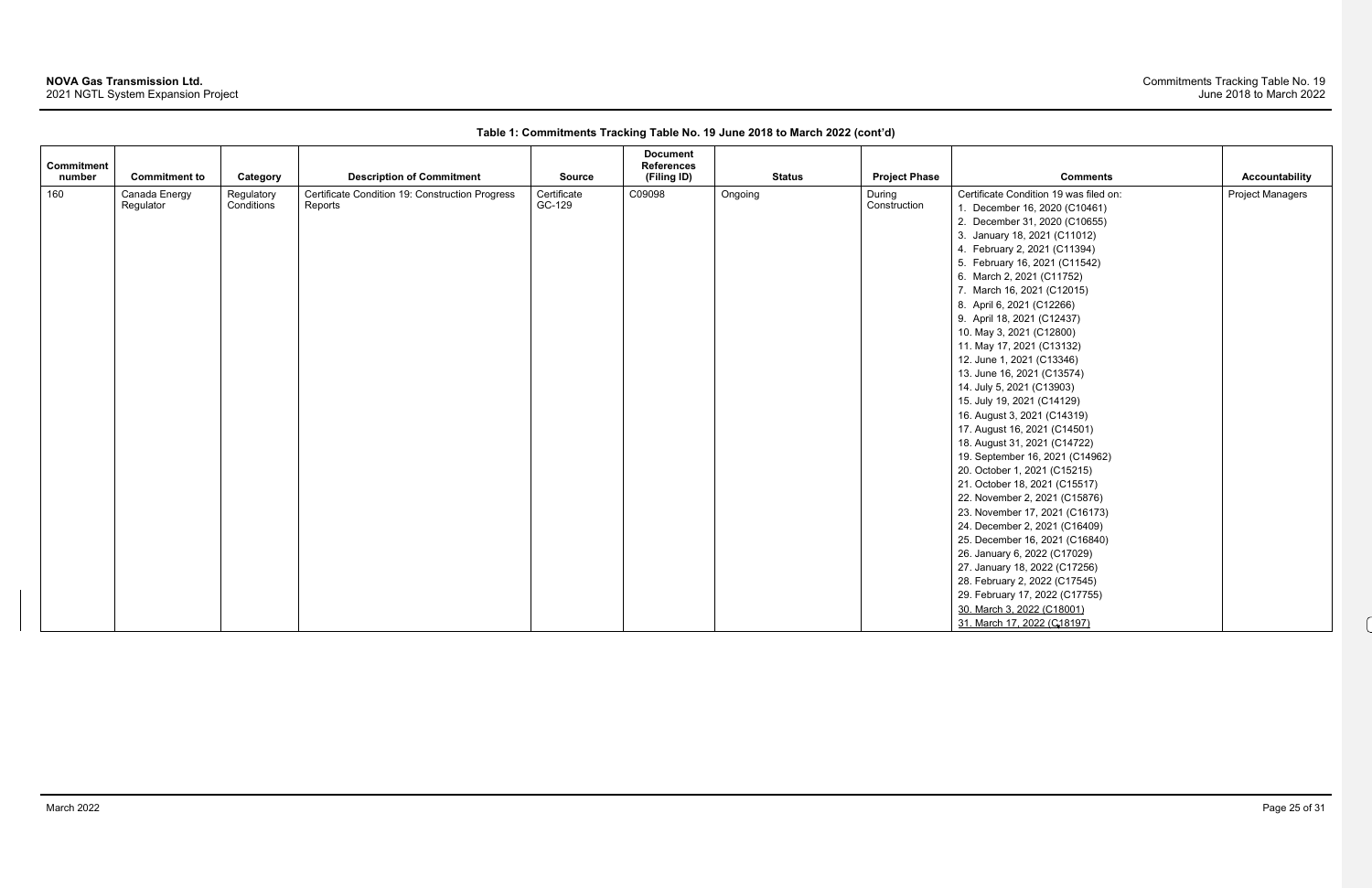| Commitment<br>number | <b>Commitment to</b>       | Category                 | <b>Description of Commitment</b>                                                                      | <b>Source</b>         | <b>Document</b><br><b>References</b><br>(Filing ID) | <b>Status</b> | <b>Project Phase</b>                    | <b>Comments</b>                                                                                                                                                                                                                                                                                                                                                                                                                                                                                                                                                                                                                                                                                                                                            | <b>Accountability</b>   |
|----------------------|----------------------------|--------------------------|-------------------------------------------------------------------------------------------------------|-----------------------|-----------------------------------------------------|---------------|-----------------------------------------|------------------------------------------------------------------------------------------------------------------------------------------------------------------------------------------------------------------------------------------------------------------------------------------------------------------------------------------------------------------------------------------------------------------------------------------------------------------------------------------------------------------------------------------------------------------------------------------------------------------------------------------------------------------------------------------------------------------------------------------------------------|-------------------------|
| 161                  | Canada Energy<br>Regulator | Regulatory<br>Conditions | Certificate Condition 20: Finalized Watercourse<br>Crossing Inventory                                 | Certificate<br>GC-129 | C09098                                              | Complete      | During<br>Construction                  | Certificate Condition 20 was filed on November 9, 2020<br>(C09448). Additional correspondence as shown:<br>January 15, 2021 Request for Review - Beaver Dam<br>Removal (C10940)<br>February 4, 2021 Request for Review - Watercourses<br>(C11429)<br>February 9, 2021 Removal of MN-WC03A -<br>Watercourses (C11470)<br>February 16, 2021 Errata: Updated Historical Information<br>(C11540)<br>February 18, 2021 Update to Request for Review -<br>Watercourses (Feb 4th letter) (C11570).<br>April 12, 2021 North Saskatchewan River Update<br>$(C12346)$ .<br>May 17, 2021 Request for Review - Project Water<br>Withdrawal Locations (C13133)<br>July 8, 2021 Temp Vehicle Crossing Update (C13983)<br>September 10, 2021 Albert Creek Bridge (C14866) | Environment             |
| 162                  | Canada Energy<br>Regulator | Regulatory<br>Conditions | Certificate Condition 21: Contingency<br><b>Watercourse Crossing Method</b>                           | Certificate<br>GC-129 | C09098                                              | Planned       | During<br>Construction                  |                                                                                                                                                                                                                                                                                                                                                                                                                                                                                                                                                                                                                                                                                                                                                            | Environment             |
| 163                  | Canada Energy<br>Regulator | Regulatory<br>Conditions | Certificate Condition 22: Authorizations under<br>Paragraph 35(2)(b) of the Fisheries Act             | Certificate<br>GC-129 | C09098                                              | Complete      | During<br>Construction                  | NGTL is consulting with DFO on referred watercourses.<br>October 8, 2021 Timing Relief Letter (C15344)<br>October 28, 2021 Fisheries Act Authorizations letter<br>(C15755)<br>October 29, 2021 Confirmation of Notice to Indigenous<br><b>Groups (C15793)</b>                                                                                                                                                                                                                                                                                                                                                                                                                                                                                              | Environment             |
| 164                  | Canada Energy<br>Regulator | Regulatory<br>Conditions | Certificate Condition 23: Working within the Little<br>Smoky Caribou Range Restricted Activity Period | Certificate<br>GC-129 | C09098                                              | Complete      | During<br>Construction                  | December 7, 2021 Condition 23: Little Smoky Caribou<br>Range (C16607)<br>December 10, 2021 Condition 23: Supplemental<br>Environmental Assessment and Technical Memo<br>(C16706)<br>December 21, 2021 CER issued letter: Condition<br>Compliance Relief Request granting NGTL's request for<br>relief to certain aspects of Condition 23(a)(v) including<br>relief from timing (C16927).<br>January 13, 2021 Condition 23 (C17194).                                                                                                                                                                                                                                                                                                                        | Environment             |
| 165                  | Canada Energy<br>Regulator | Regulatory<br>Conditions | Certificate Condition 24: Sunset Clause                                                               | Certificate<br>GC-129 | C09098                                              | Planned       | All Stages                              |                                                                                                                                                                                                                                                                                                                                                                                                                                                                                                                                                                                                                                                                                                                                                            | Regulatory              |
| 166                  | Canada Energy<br>Regulator | Regulatory<br>Conditions | Certificate Condition 25: Condition Compliance<br>by the Accountable Officer                          | Certificate<br>GC-129 | C09098                                              | Planned       | Post-<br>Construction and<br>Operations |                                                                                                                                                                                                                                                                                                                                                                                                                                                                                                                                                                                                                                                                                                                                                            | <b>Project Managers</b> |
| 167                  | Canada Energy<br>Regulator | Regulatory<br>Conditions | Certificate Condition 26: Quantification of<br>Construction-related Greenhouse Gas (GHG)<br>Emissions | Certificate<br>GC-129 | C09098                                              | Planned       | Post-<br>Construction and<br>Operations |                                                                                                                                                                                                                                                                                                                                                                                                                                                                                                                                                                                                                                                                                                                                                            | Environment             |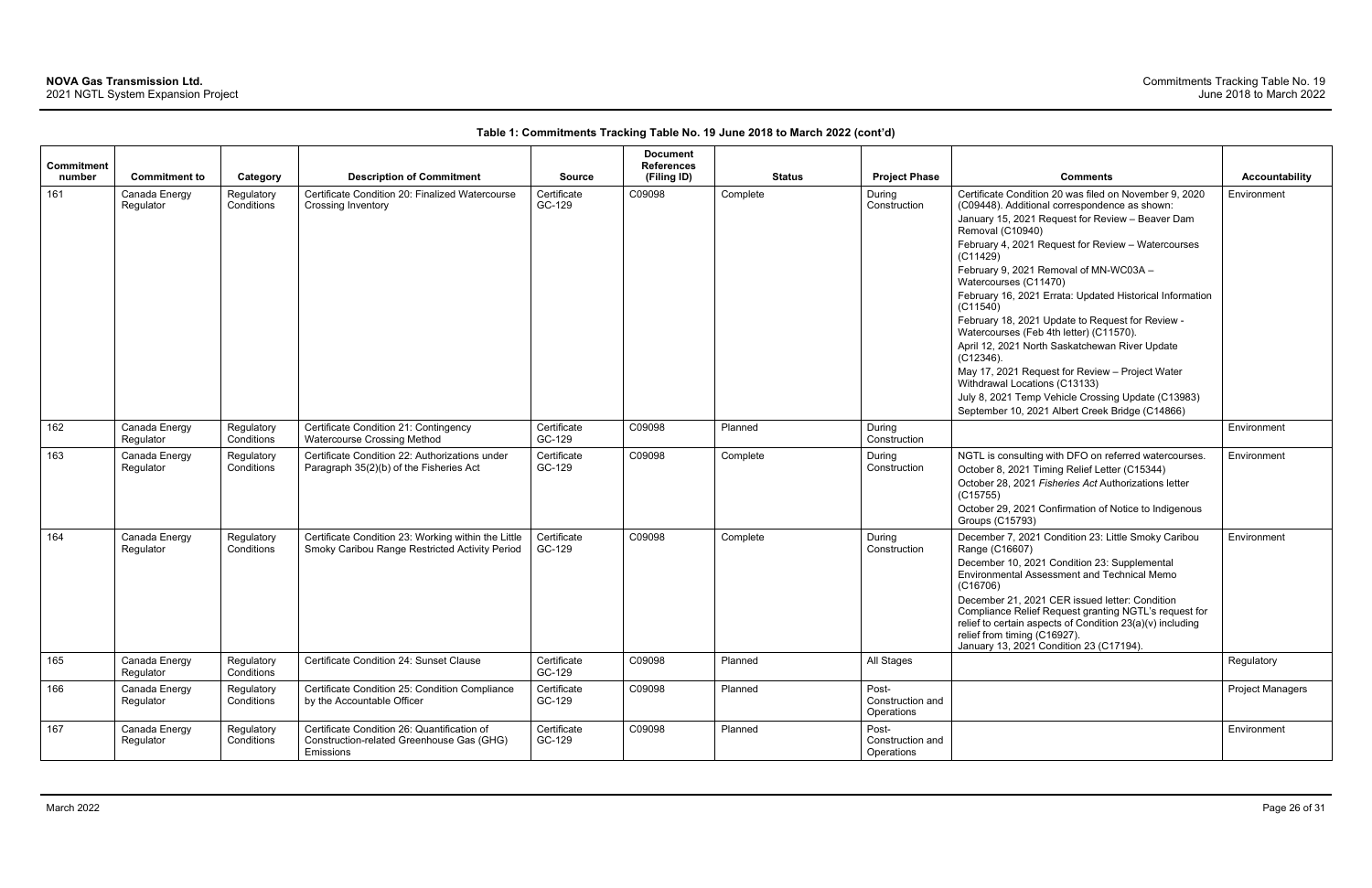| <b>Comments</b>                                                                                                                                                                                 | <b>Accountability</b>                                                   |
|-------------------------------------------------------------------------------------------------------------------------------------------------------------------------------------------------|-------------------------------------------------------------------------|
|                                                                                                                                                                                                 | <b>Indigenous Relations</b>                                             |
|                                                                                                                                                                                                 | Supply Chain /<br>Indigenous Relations<br><b>Business</b><br>Engagement |
|                                                                                                                                                                                                 | Project Manager                                                         |
|                                                                                                                                                                                                 | Environment                                                             |
|                                                                                                                                                                                                 | Environment                                                             |
|                                                                                                                                                                                                 | Environment                                                             |
|                                                                                                                                                                                                 | Environment                                                             |
|                                                                                                                                                                                                 | Environment                                                             |
| Certification Condition 35 (a) was filed on February 23,<br>2021 (C11623).<br>June 23, 2021 Condition 35 Progress Report No. 1<br>(C13705).<br>December 22, 2021 Progress Report No. 2 (C16947) | <b>Indigenous Relations</b><br>/ Environment                            |
|                                                                                                                                                                                                 | Project Manager                                                         |
|                                                                                                                                                                                                 | Project Manager                                                         |
|                                                                                                                                                                                                 | Environment                                                             |

| Commitment<br>number | <b>Commitment to</b>       | Category                 | <b>Description of Commitment</b>                                                                             | <b>Source</b>                | <b>Document</b><br><b>References</b><br>(Filing ID) |         | <b>Status</b> | <b>Project Phase</b>                    | <b>Comments</b>                                                                                                                                                                                    | Accountability                                                        |
|----------------------|----------------------------|--------------------------|--------------------------------------------------------------------------------------------------------------|------------------------------|-----------------------------------------------------|---------|---------------|-----------------------------------------|----------------------------------------------------------------------------------------------------------------------------------------------------------------------------------------------------|-----------------------------------------------------------------------|
| 168                  | Canada Energy<br>Regulator | Regulatory<br>Conditions | Certificate Condition 27: Post-construction<br>Monitoring Plan for Indigenous Peoples                        | Certificate<br>GC-129        | C09098                                              | Planned |               | Post-<br>Construction and<br>Operations |                                                                                                                                                                                                    | Indigenous Relatic                                                    |
| 170                  | Canada Energy<br>Regulator | Regulatory<br>Conditions | Certificate Condition 28: Employment,<br>Contracting, and Procurement Report                                 | Certificate<br>GC-129        | C09098                                              | Planned |               | Post-<br>Construction and<br>Operations |                                                                                                                                                                                                    | Supply Chain /<br>Indigenous Relatio<br><b>Business</b><br>Engagement |
| 171                  | Canada Energy<br>Regulator | Regulatory<br>Conditions | Certificate Condition 29: Pipeline Geographic<br>Information Systems (GIS) Data                              | Certificate<br>GC-129        | C09098                                              | Planned |               | Post-<br>Construction and<br>Operations |                                                                                                                                                                                                    | Project Manager                                                       |
| 172                  | Canada Energy<br>Regulator | Regulatory<br>Conditions | Certificate Condition 30: Post-Construction<br><b>Environmental Monitoring Reports</b>                       | Certificate<br>GC-129        | C09098                                              | Planned |               | Post-<br>Construction and<br>Operations |                                                                                                                                                                                                    | Environment                                                           |
| 173                  | Canada Energy<br>Regulator | Regulatory<br>Conditions | Certificate Condition 31: Caribou Habitat<br>Restoration Implementation Report and Status<br>Update          | Certificate<br>GC-129        | C09098                                              | Planned |               | Post-<br>Construction and<br>Operations |                                                                                                                                                                                                    | Environment                                                           |
| 174                  | Canada Energy<br>Regulator | Regulatory<br>Conditions | Certificate Condition 32: Caribou Habitat Offset<br><b>Measures Implementation Report</b>                    | Certificate<br>GC-129        | C09098                                              | Planned |               | Post-<br>Construction and<br>Operations |                                                                                                                                                                                                    | Environment                                                           |
| 175                  | Canada Energy<br>Regulator | Regulatory<br>Conditions | Certificate Condition 33: Caribou Habitat<br>Restoration and Offset Measures Monitoring<br>Program (CHROMMP) | Certificate<br>GC-129        | C09098                                              | Planned |               | Post-<br>Construction and<br>Operations |                                                                                                                                                                                                    | Environment                                                           |
| 176                  | Canada Energy<br>Regulator | Regulatory<br>Conditions | Certificate Condition 34: Caribou Monitoring<br>Reports                                                      | Certificate<br>GC-129        | C09098                                              | Planned |               | Post-<br>Construction and<br>Operations |                                                                                                                                                                                                    | Environment                                                           |
| 177                  | Canada Energy<br>Regulator | Regulatory<br>Conditions | Certificate Condition 35: Indigenous Working<br>Group for the Little Smoky Caribou Range                     | Certificate<br>GC-129        | C09098                                              | Ongoing |               | Post-<br>Construction and<br>Operations | Certification Condition 35 (a) was filed on February 23,<br>2021 (C11623).<br>June 23, 2021 Condition 35 Progress Report No. 1<br>$(C13705)$ .<br>December 22, 2021 Progress Report No. 2 (C16947) | Indigenous Relatio<br>/ Environment                                   |
| 178                  | Canada Energy<br>Regulator | Regulatory<br>Conditions | Order Condition 1: Condition Compliance                                                                      | Order AO-001-<br>XG-001-2020 | C09385-5                                            | Ongoing |               | All Phases                              |                                                                                                                                                                                                    | Project Manager                                                       |
| 179                  | Canada Energy<br>Regulator | Regulatory<br>Conditions | Order Condition 2: Section 58 Facilities and<br>Activities Design, Location, Construction and<br>Operation   | Order AO-001-<br>XG-001-2020 | C09647-2                                            | Ongoing |               | Pre-Construction                        |                                                                                                                                                                                                    | Project Manager                                                       |
| 180                  | Canada Energy<br>Regulator | Regulatory<br>Conditions | Order Condition 3: Environmental Protection                                                                  | Order AO-001-<br>XG-001-2020 | C09647-2                                            | Ongoing |               | Pre-Construction                        |                                                                                                                                                                                                    | Environment                                                           |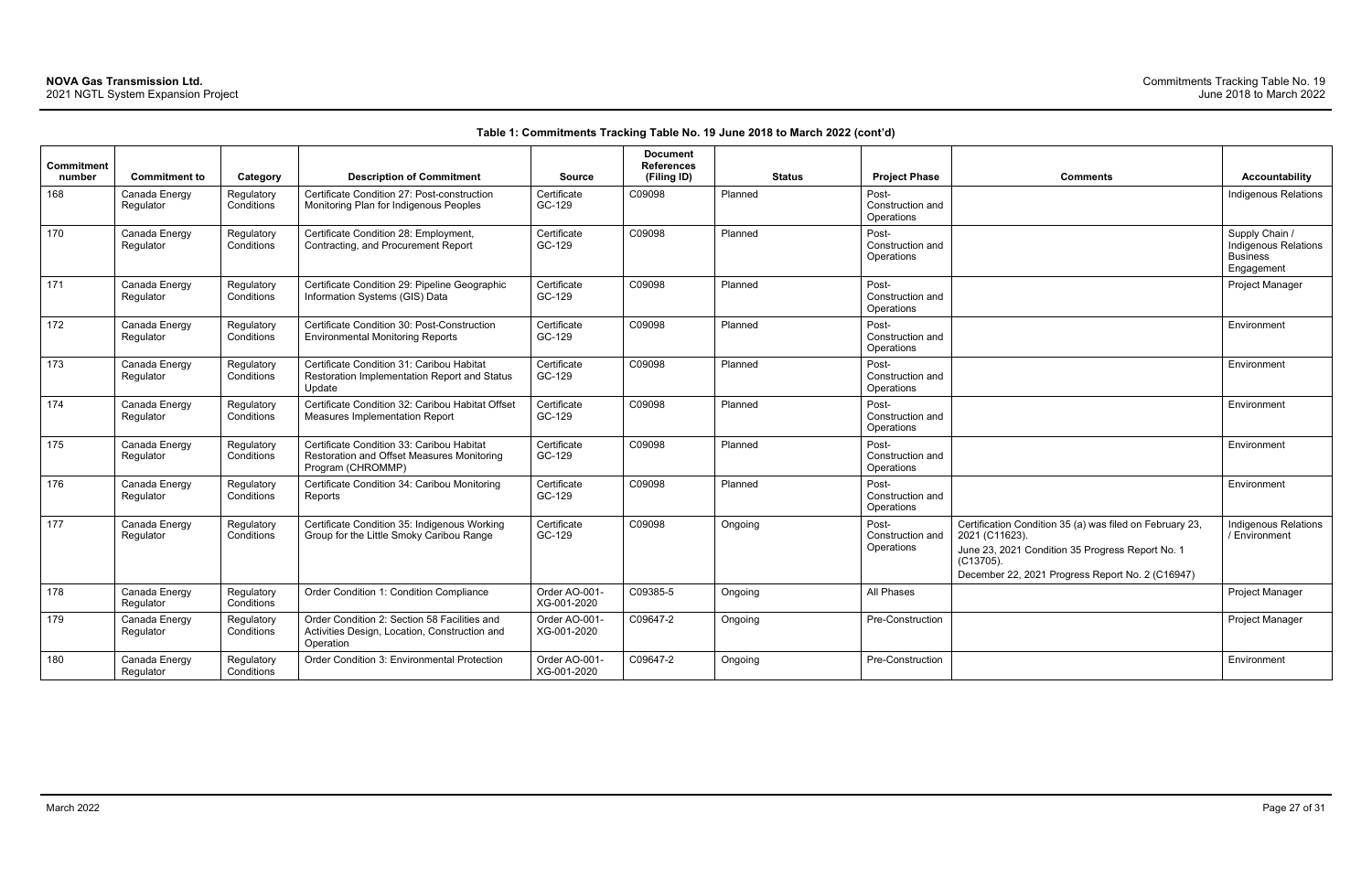| Commitment |                            |                          |                                                                                                       |                              | <b>Document</b><br><b>References</b> |               |                      |                                                                                                                                                                                                                                                                                                                                                                                                                                                                                                                                                                                                                                |                             |
|------------|----------------------------|--------------------------|-------------------------------------------------------------------------------------------------------|------------------------------|--------------------------------------|---------------|----------------------|--------------------------------------------------------------------------------------------------------------------------------------------------------------------------------------------------------------------------------------------------------------------------------------------------------------------------------------------------------------------------------------------------------------------------------------------------------------------------------------------------------------------------------------------------------------------------------------------------------------------------------|-----------------------------|
| number     | <b>Commitment to</b>       | Category                 | <b>Description of Commitment</b>                                                                      | <b>Source</b>                | (Filing ID)                          | <b>Status</b> | <b>Project Phase</b> | <b>Comments</b>                                                                                                                                                                                                                                                                                                                                                                                                                                                                                                                                                                                                                | <b>Accountability</b>       |
| 181        | Canada Energy<br>Regulator | Regulatory<br>Conditions | Order Condition 4: Construction Emergency<br>Management Preparedness and Response<br>Planning         | Order AO-001-<br>XG-001-2020 | C09647-2                             | Complete      | Pre-Construction     | Order Condition 4(a) was filed via email only on:<br>• August 6, 2020<br>• September 9, 2020<br>• November 25, 2020<br>December 4, 2020<br>December 14, 2020<br>$\bullet$ December 18, 2020<br>• January 20, 2021<br>• May 5, 2021<br>Order Condition 4(b) was filed on:<br>• August 13, 2020 (C07832)<br>• September 10, 2020 (08255)<br>• November 24, 2020 (C09851)<br>• November 30, 2020 (C10000)<br>• December 11, 2020 (C10360)<br>• December 18, 2020 (C10509)<br>• May 5, 2021 ERP for Swartz Creek filed with Cond.9<br>(Filed Via Email)<br>• May 7, 2021 (C12996)<br>• May 28, 2021 Timing Relief Request (C13310) | Safety<br>Representative    |
| 182        | Canada Energy<br>Regulator | Regulatory<br>Conditions | Order Condition 5: Environmental Protection<br>Plan (EPP) for Section 58 Facilities and<br>Activities | Order AO-001-<br>XG-001-2020 | C09647-2                             | Complete      | Pre-Construction     | Order Condition 5 was filed on August 14, 2020<br>(C07842). NGTL submitted an update to the Section 58<br>EPP on February 1, 2021 (C11358).<br>July 13, 2021 Updated EPP (C14059)<br>August 23, 2021 (C14599)                                                                                                                                                                                                                                                                                                                                                                                                                  | Environment                 |
| 183        | Canada Energy<br>Regulator | Regulatory<br>Conditions | Order Condition 6: Outstanding Traditional Land<br>and Resource Use Investigations                    | Order AO-001-<br>XG-001-2020 | C09647-2                             | Complete      | Pre-Construction     | Order Condition 6 was filed on August 19, 2020<br>$(C07968)$ .                                                                                                                                                                                                                                                                                                                                                                                                                                                                                                                                                                 | Indigenous Relations        |
| 184        | Canada Energy<br>Regulator | Regulatory<br>Conditions | Order Condition 7: Camp Management Plan                                                               | Order AO-001-<br>XG-001-2020 | C09647-2                             | Complete      | Pre-Construction     | Order Condition 7 was filed on September 17, 2020<br>$(C08400)$ .                                                                                                                                                                                                                                                                                                                                                                                                                                                                                                                                                              | Workforce<br>Accommodations |
| 185        | Canada Energy<br>Regulator | Regulatory<br>Conditions | Order Condition 8: Additional Temporary<br>Construction Camp(s)                                       | Order AO-001-<br>XG-001-2020 | C09647-2                             | Complete      | Pre-Construction     | Order Condition 8 was filed on September 17, 2020<br>$(C08407)$ .                                                                                                                                                                                                                                                                                                                                                                                                                                                                                                                                                              | Workforce<br>Accommodations |
| 186        | Canada Energy<br>Regulator | Regulatory<br>Conditions | Order Condition 9: Programs and Manuals -<br>Safety                                                   | Order AO-001-<br>XG-001-2020 | C09647-2                             | Complete      | Pre-Construction     | Order Condition 9 was filed on October 20, 2020<br>(C09011)<br>February 1, 2021 Construction Safety Manual - Dismal<br>Creek (C11383).<br>May 5, 2021 Construction Safety Manual - Swartz Creek<br>and GPM-10 valve and launcher site (Filed via email with<br>Cond. 4 ERP).<br>May 28, 2021 Timing Relief Request (C13310)                                                                                                                                                                                                                                                                                                    | Safety<br>Representative    |
| 187        | Canada Energy<br>Regulator | Regulatory<br>Conditions | Order Condition 10: Construction Monitoring<br>Plan for Indigenous Peoples                            | Order AO-001-<br>XG-001-2020 | C09647-2                             | Complete      | Pre-Construction     | Order Condition 10 was filed on November 6, 2020<br>(C09434)                                                                                                                                                                                                                                                                                                                                                                                                                                                                                                                                                                   | Indigenous Relations        |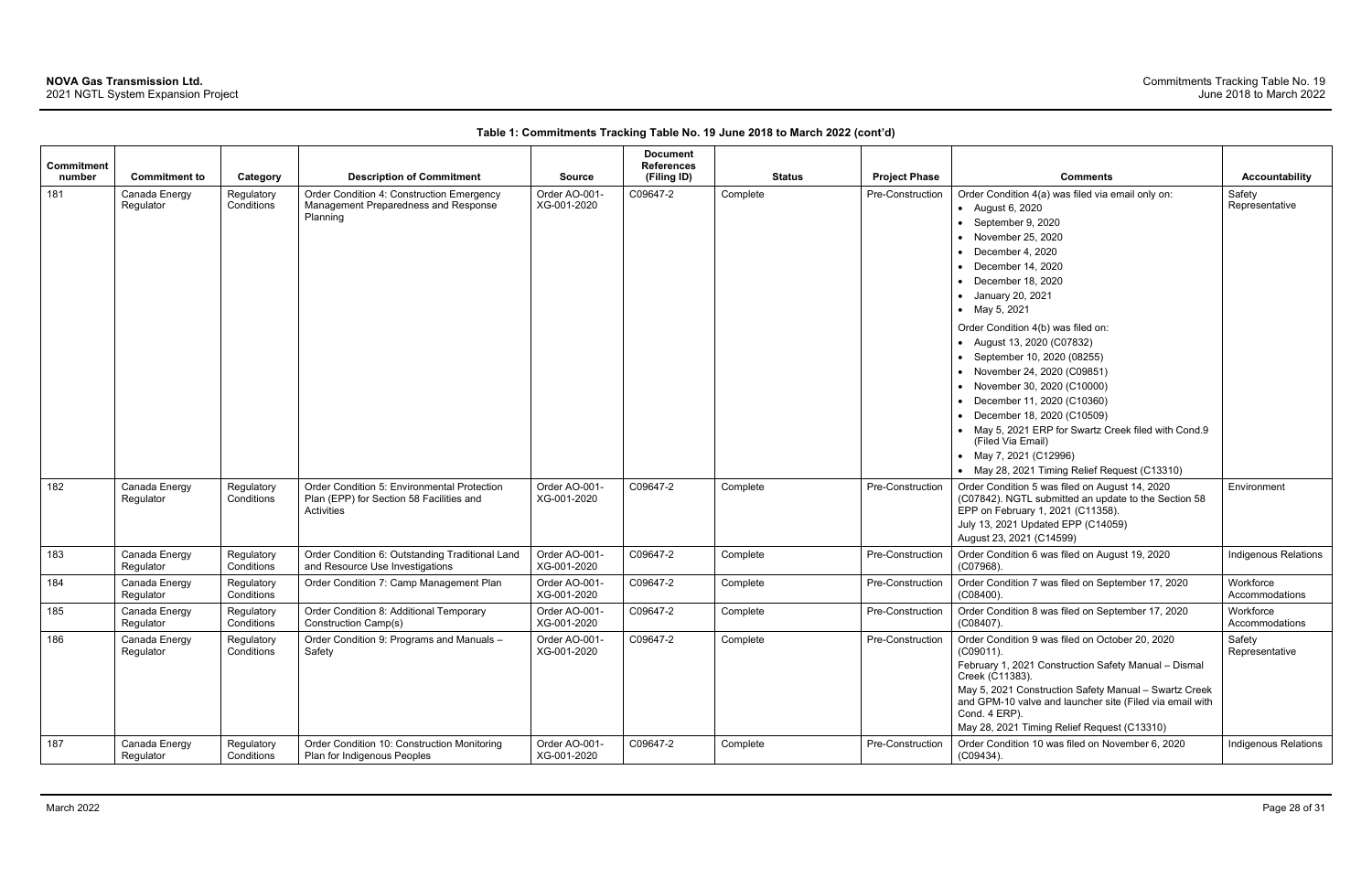| <b>Commitment</b><br>number | <b>Commitment to</b>       | Category                 | <b>Description of Commitment</b>                                            | <b>Source</b>                | <b>Document</b><br><b>References</b><br>(Filing ID) | <b>Status</b> | <b>Project Phase</b> | <b>Comments</b>                                                                                                                                                                                                                                                                                                                                                                                                                                                                                                                                                                                                                          | Accountability                                                                 |
|-----------------------------|----------------------------|--------------------------|-----------------------------------------------------------------------------|------------------------------|-----------------------------------------------------|---------------|----------------------|------------------------------------------------------------------------------------------------------------------------------------------------------------------------------------------------------------------------------------------------------------------------------------------------------------------------------------------------------------------------------------------------------------------------------------------------------------------------------------------------------------------------------------------------------------------------------------------------------------------------------------------|--------------------------------------------------------------------------------|
| 188                         | Canada Energy<br>Regulator | Regulatory<br>Conditions | Order Condition 11: Report on Engagement with<br>Indigenous Peoples         | Order AO-001-<br>XG-001-2020 | C09647-2                                            | Complete      | Pre-Construction     | Order Condition 11 was filed on November 6, 2020<br>$(C09434)$ .<br>Order Condition 11 Update was filed on May 6, 2021<br>(C12977).<br>Order Condition 11 Update was filed on November 5,<br>2021 (C15989)                                                                                                                                                                                                                                                                                                                                                                                                                               | Indigenous Relations                                                           |
| 189                         | Canada Energy<br>Regulator | Regulatory<br>Conditions | Order Condition 12: Employment, Contracting,<br>and Procurement Plan Update | Order AO-001-<br>XG-001-2020 | C09647-2                                            | Complete      | Pre-Construction     | Order Condition 12 was filed on September 22, 2020<br>(C08480)<br>March 2, 2021 Response to ANSN Letter (C11778)<br>May 3, 2021 Ruling No. 1 Response (C12816)<br>August 19, 2021 Ruling No. 2 Response (C14550)<br>September 24, 2022 Updated Prime Contractor's<br>Aboriginal Participation Plans (C15091)                                                                                                                                                                                                                                                                                                                             | Supply Chain /<br><b>Indigenous Relations</b><br><b>Business</b><br>Engagement |
| 190                         | Canada Energy<br>Regulator | Regulatory<br>Conditions | Order Condition 13: Heritage Resource<br>Clearances                         | Order AO-001-<br>XG-001-2020 | C09647-2                                            | Complete      | Pre-Construction     | Order Condition 13 was filed on October 7, 2020<br>(C08789)<br>June 4, 2021 Condition 15 and 13 Response to<br>Compliance Letter No. 11 (C13415)<br>June 16, 2021 Bi-monthly Report No. 1 (C13581)<br>August 9, 2021 Bi-monthly Report No. 2 (C14382)<br>October 7, 2021 Bi-monthly Report No. 3 (C15307)<br>December 8, 2021 Bi-monthly Report No. 4 (C16616)<br>February 9, 2022 Bi-monthly Report No. 5 (C17641)                                                                                                                                                                                                                      | Environment                                                                    |
| 191                         | Canada Energy<br>Regulator | Regulatory<br>Conditions | Order Condition 14: Commitments Tracking<br>Table (CTT)                     | Order AO-001-<br>XG-001-2020 | C09647-2                                            | Complete      | Pre-Construction     | Order Condition 16 CTT was filed on:<br>1. September 23, 2020 (C08481)<br>2. October 22, 2020 (C09072)<br>3. November 23, 2020 (C09829)<br>4. December 22, 2020 (C10565)<br>5. January 22, 2021 (C11138)<br>6. February 23, 2021 (C11620)<br>7. March 22, 2021 (C12090)<br>8. April 23, 2021 (C12546)<br>9. May 25, 2021 (C13237)<br>10. June 23, 2021 (C13683)<br>11. July 22, 2021 (C14184)<br>12. August 23, 2021 (C14598)<br>13. September 22, 2021 (C15041)<br>14. October 22, 2021 (C15634)<br>15. November 23, 2021 (C16266)<br>16. December 22, 2021 (C16948)<br>17. January 24, 2022 (C17347)<br>18. February 23, 2022 (C17829) | All                                                                            |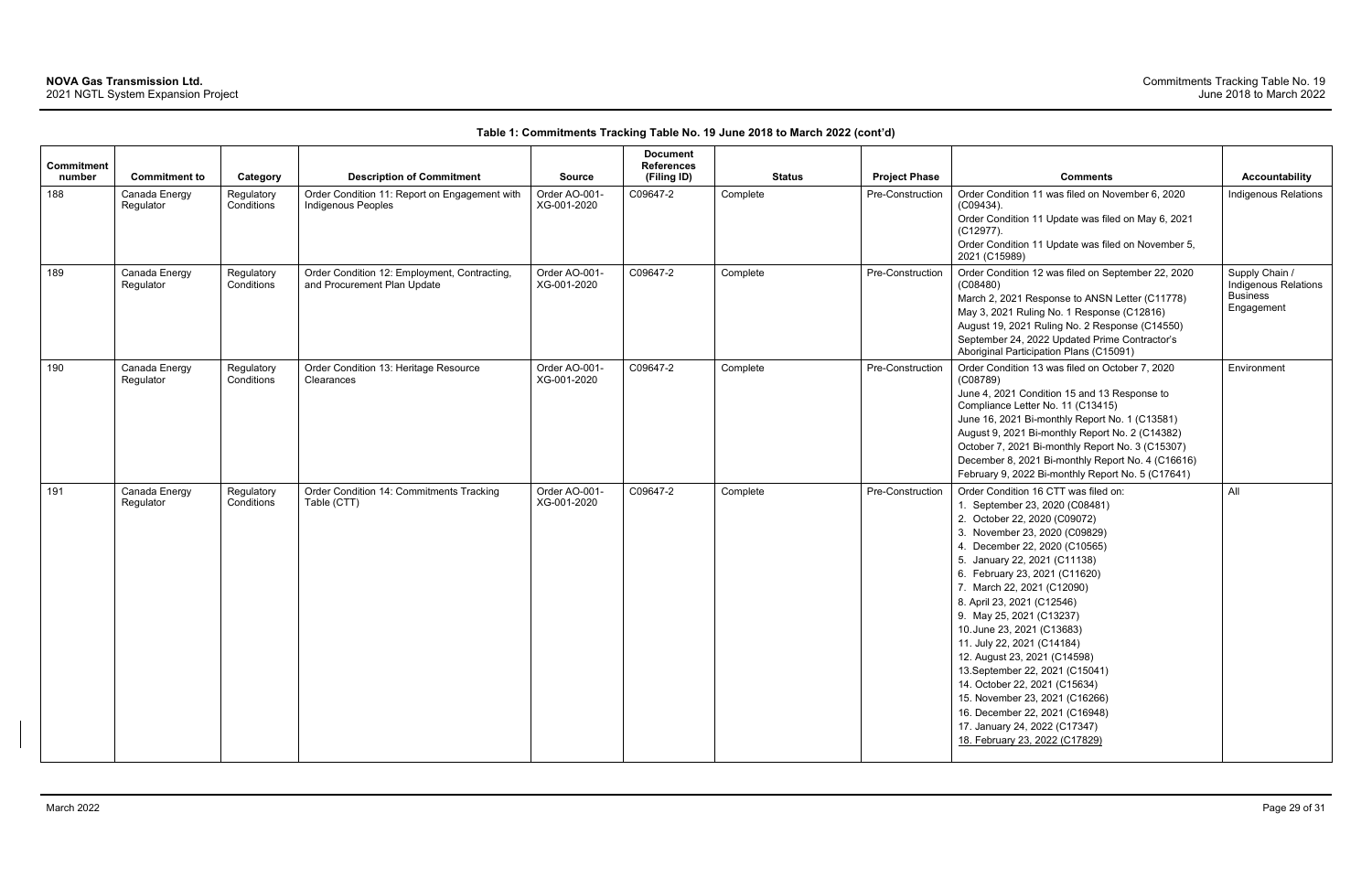| <b>Commitment</b><br>number | <b>Commitment to</b>       | Category                 | <b>Description of Commitment</b>                       | <b>Source</b>                | <b>Document</b><br><b>References</b><br>(Filing ID) | <b>Status</b> | <b>Project Phase</b>   | <b>Comments</b>                                                                                               | <b>Accountability</b>             |
|-----------------------------|----------------------------|--------------------------|--------------------------------------------------------|------------------------------|-----------------------------------------------------|---------------|------------------------|---------------------------------------------------------------------------------------------------------------|-----------------------------------|
| 192                         | Canada Energy              | Regulatory               | Order Condition 15: Emergency Management               | Order AO-001-                | C09647-2                                            | Complete      | Pre-Construction       | Order Condition 15 was filed on September 22, 2020                                                            | Emergency                         |
|                             | Regulator                  | Conditions               | <b>Continuing Education Program</b>                    | XG-001-2020                  |                                                     |               |                        | (C08482)                                                                                                      | Management / Public<br>Affairs    |
| 193                         | Canada Energy<br>Regulator | Regulatory<br>Conditions | Order Condition 16: Construction Schedule              | Order AO-001-<br>XG-001-2020 | C09647-2                                            | Complete      | Pre-Construction       | Order Condition 16 was filed on November 6, 2020<br>(C09434)                                                  | <b>Project Managers</b>           |
|                             |                            |                          |                                                        |                              |                                                     |               |                        | May 11, 2021 Swartz Creek and GPM-10 Construction<br>Schedules (C13032)                                       |                                   |
|                             |                            |                          |                                                        |                              |                                                     |               |                        | September 8, 2021 Construction Schedule Update<br>(C14842)                                                    |                                   |
| 194                         | Canada Energy<br>Regulator | Regulatory<br>Conditions | Order Condition 17: Construction Progress<br>Reports   | Order AO-001-<br>XG-001-2020 | C09647-2                                            | Ongoing       | During<br>Construction | Order Condition 17 was filed on:                                                                              | <b>Project Managers</b>           |
|                             |                            |                          |                                                        |                              |                                                     |               |                        | 1. December 16, 2020 (C10461)                                                                                 |                                   |
|                             |                            |                          |                                                        |                              |                                                     |               |                        | 2. December 31, 2020 (C10655)                                                                                 |                                   |
|                             |                            |                          |                                                        |                              |                                                     |               |                        | 3. January 18, 2021 (C11012)                                                                                  |                                   |
|                             |                            |                          |                                                        |                              |                                                     |               |                        | 4. February 2, 2021 (C11394)<br>5. February 16, 2021 (C11542)                                                 |                                   |
|                             |                            |                          |                                                        |                              |                                                     |               |                        | 6. March 2, 2021 (C11752)                                                                                     |                                   |
|                             |                            |                          |                                                        |                              |                                                     |               |                        | 7. March 16, 2021 (C12015)                                                                                    |                                   |
|                             |                            |                          |                                                        |                              |                                                     |               |                        | 8. April 6, 2021 (C12266)                                                                                     |                                   |
|                             |                            |                          |                                                        |                              |                                                     |               |                        | 9. April 18, 2021 (C12437)                                                                                    |                                   |
|                             |                            |                          |                                                        |                              |                                                     |               |                        | 10. May 3, 2021 (C12800)                                                                                      |                                   |
|                             |                            |                          |                                                        |                              |                                                     |               |                        | 11. May 17, 2021 (C13132)                                                                                     |                                   |
|                             |                            |                          |                                                        |                              |                                                     |               |                        | 12. June 1, 2021 (C13346)                                                                                     |                                   |
|                             |                            |                          |                                                        |                              |                                                     |               |                        | 13. June 16, 2021 (C13574)                                                                                    |                                   |
|                             |                            |                          |                                                        |                              |                                                     |               |                        | 14. July 5, 2021 (C13903)                                                                                     |                                   |
|                             |                            |                          |                                                        |                              |                                                     |               |                        | 15. July 19, 2021 (C14129)                                                                                    |                                   |
|                             |                            |                          |                                                        |                              |                                                     |               |                        | 16. August 3, 2021 (C14319)                                                                                   |                                   |
|                             |                            |                          |                                                        |                              |                                                     |               |                        | 17. August 16, 2021 (C14501)                                                                                  |                                   |
|                             |                            |                          |                                                        |                              |                                                     |               |                        | 18. August 31, 2021 (C14722)                                                                                  |                                   |
|                             |                            |                          |                                                        |                              |                                                     |               |                        | 19. September 16, 2021 (C14962)                                                                               |                                   |
|                             |                            |                          |                                                        |                              |                                                     |               |                        | 20. October 1, 2021 (C15215)                                                                                  |                                   |
|                             |                            |                          |                                                        |                              |                                                     |               |                        | 21. October 18, 2021 (C15517)                                                                                 |                                   |
|                             |                            |                          |                                                        |                              |                                                     |               |                        | 22. November 2, 2021 (C15876)                                                                                 |                                   |
|                             |                            |                          |                                                        |                              |                                                     |               |                        | 23. November 17, 2021 (C16173)                                                                                |                                   |
|                             |                            |                          |                                                        |                              |                                                     |               |                        | 24. December 2, 2021 (C16409)                                                                                 |                                   |
|                             |                            |                          |                                                        |                              |                                                     |               |                        | 25. December 16, 2021 (C16840)                                                                                |                                   |
|                             |                            |                          |                                                        |                              |                                                     |               |                        | 26. January 6, 2022 (C17029)                                                                                  |                                   |
|                             |                            |                          |                                                        |                              |                                                     |               |                        | 27. January 18, 2022 (C17256)<br>28. February 2, 2022 (C17545)                                                |                                   |
|                             |                            |                          |                                                        |                              |                                                     |               |                        | 29. February 17, 2022 (C17755)                                                                                |                                   |
|                             |                            |                          |                                                        |                              |                                                     |               |                        | 30. March 3, 2022 (C18001)                                                                                    |                                   |
|                             |                            |                          |                                                        |                              |                                                     |               |                        | 31. March 17, 2022 (C18197)                                                                                   |                                   |
| 195                         | Canada Energy<br>Regulator | Regulatory<br>Conditions | Order Condition 18: Technical Specification<br>Updates | Order AO-001-<br>XG-001-2020 | C09647-2                                            | Planned       | During<br>Construction | A Technical Specification Update was filed on March 17,<br>2021 for the January Creek control valve (C12020). | Project Managers /<br>Engineering |